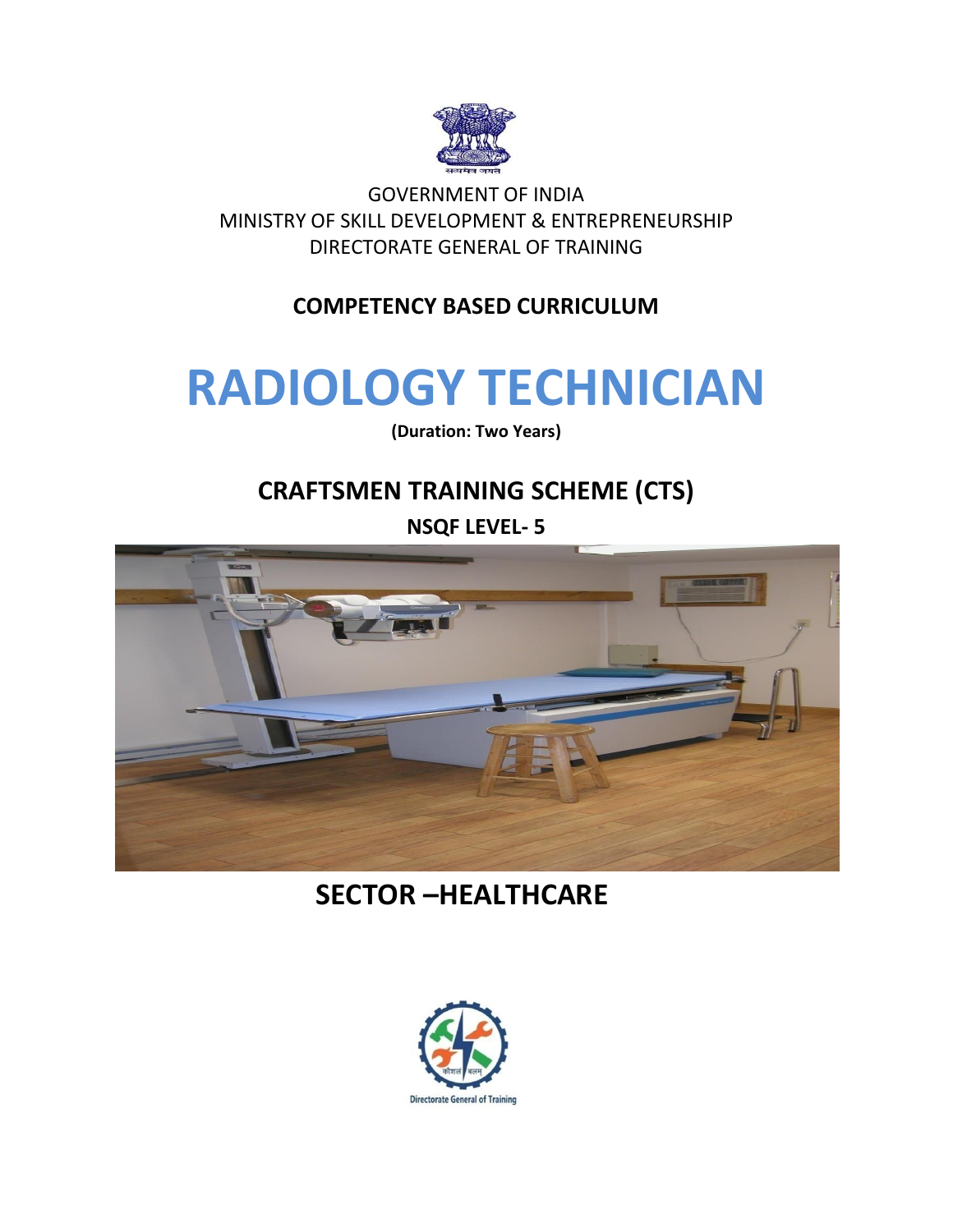# **RADIOLOGY TECHNICIAN**

**(Non-Engineering Trade)**

**(Revised in 2019)**

**Version: 1.2**

# **CRAFTSMEN TRAINING SCHEME (CTS)**

# **NSQF LEVEL - 5**

Developed By

Ministry of Skill Development and Entrepreneurship

Directorate General of Training **CENTRAL STAFF TRAINING AND RESEARCH INSTITUTE** EN-81, Sector-V, Salt Lake City, Kolkata – 700 091 www.cstaricalcutta.gov.in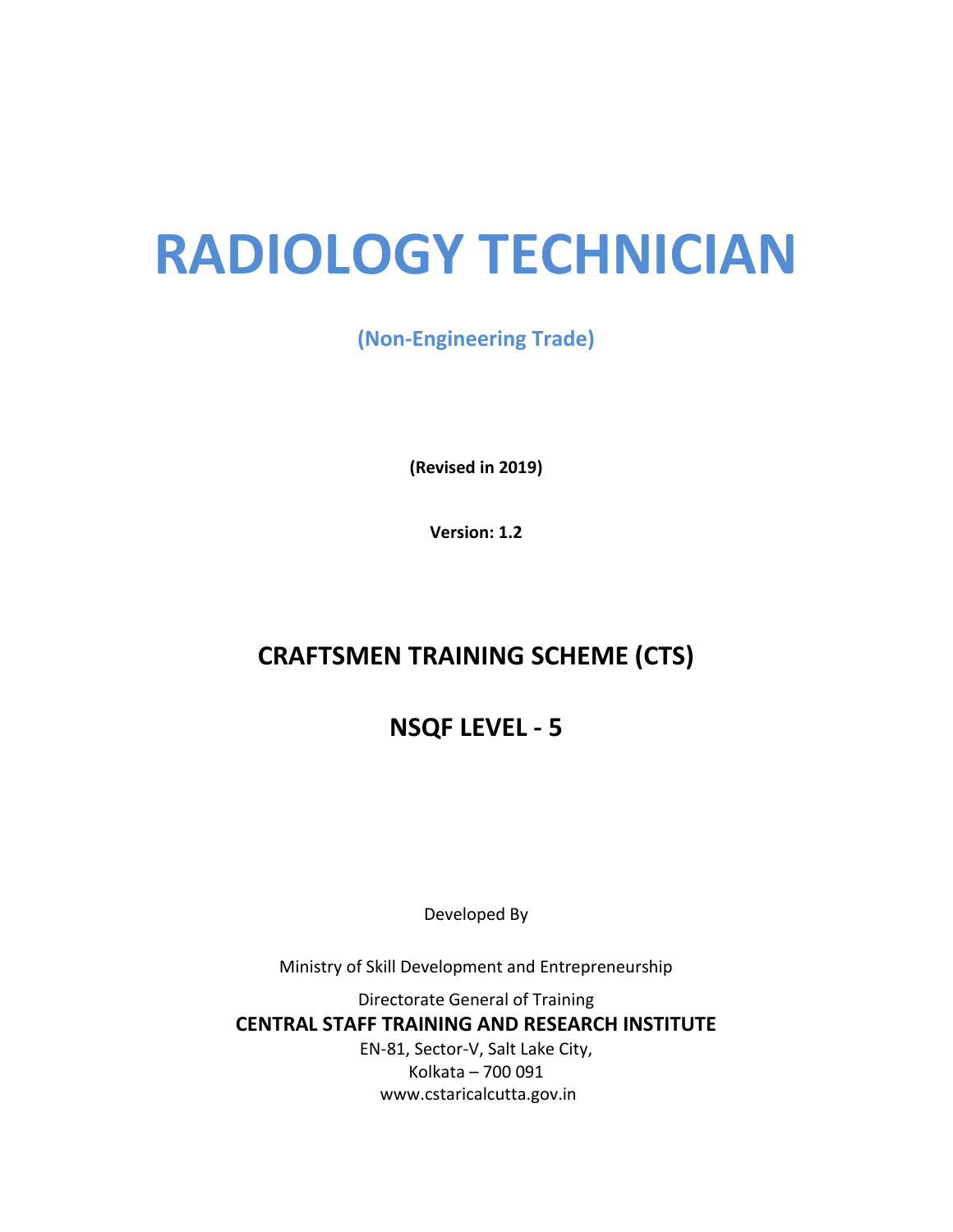## **CONTENTS**

| SNo. | <b>Topics</b>                               | Page No.       |
|------|---------------------------------------------|----------------|
| 1.   | <b>Course Information</b>                   | $\mathbf{1}$   |
| 2.   | <b>Training System</b>                      | $\overline{2}$ |
| 3.   | Job Role                                    | 6              |
| 4.   | <b>General Information</b>                  | 7              |
| 5.   | <b>Learning Outcome</b>                     | 9              |
| 6.   | <b>Assessment Criteria</b>                  | 11             |
| 7.   | <b>Trade Syllabus</b>                       | 15             |
|      | Annexure I(List of Trade Tools & Equipment) | 31             |
|      | Annexure II (List of Trade experts)         | 32             |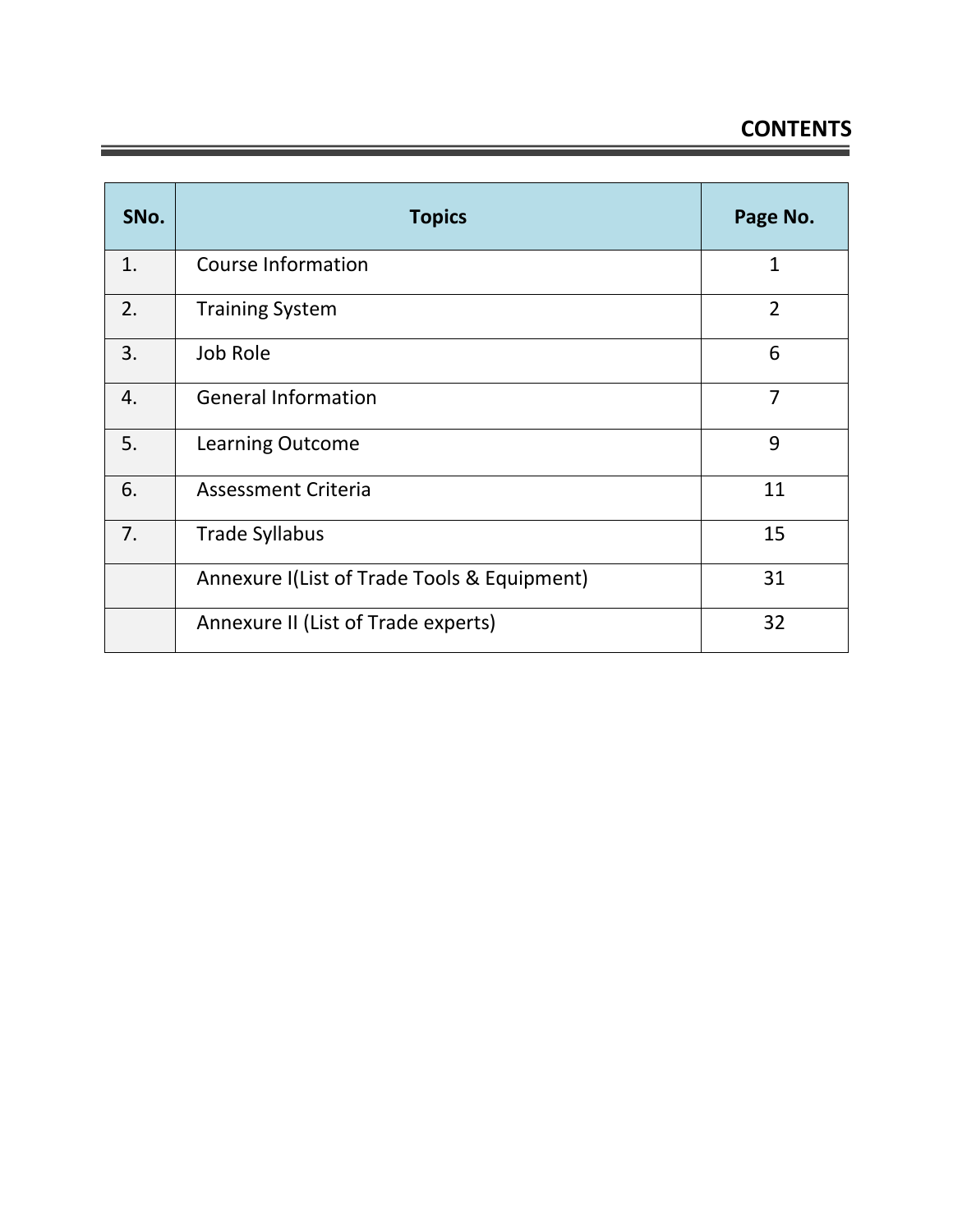

### **1. COURSE INFORMATION**

During one year duration of "Radiology Technician" trade, a candidate is trained on Professional Skill, Professional Knowledge and Employability Skill related to job role. In addition to this, a candidate is entrusted to undertake project work, extracurricular activities and industrial visit to build up confidence. The broad components covered under Professional Skill subject are as below:-

**FIRST YEAR:** During this year, the trainee will be able to understand Atomic and nuclear Physics, Electromagnetic radiation and the production of x-ray, construction of modern x-ray tubes and interactions of x-ray with the matter. Identify the x-ray circuit and units, operate the console panel, radiographic grid and beam restricting devices. He will practice radiation protection and operate radiation measuring devices and understand radiotherapy.

The candidate will be able to assemble general & radiographic anatomy, bones, joints and body systems using mannequins and skeleton. He will execute the radiographic and darkroom techniques, perform the radiographic film processing. The trainee will understand the radiographic contrast media and perform the radiographic positioning and special procedures.

**SECOND YEAR:** In this year,the trainee will be able to analyze CT patient positioning, manipulate parameters associated with exposure and processing to produce a required image of desired quality and also operate MRI scan and perform patient positioning, review protocols for MRI scanning. They will analyze USG scan patient positioning, preparation, techniques general care and also analyze working of CR, DR and fluoroscopy system manipulate parameters associated with exposure and processing to produce a required image of desired quality. The trainee will interpret the factors, tools and techniques affecting the radiographic image quality. They will illustrate the general patient care in handling and preparation of patients during radiological examination.

The trainee will be able to select and plan the radiographic calibration and tube rating charts. They will perform and understand emergency conditions and their remedy in medical emergency conditions. Also operation of radiotherapy units and understand basic of human radiobiology, effects of radiation protection in radiotherapy.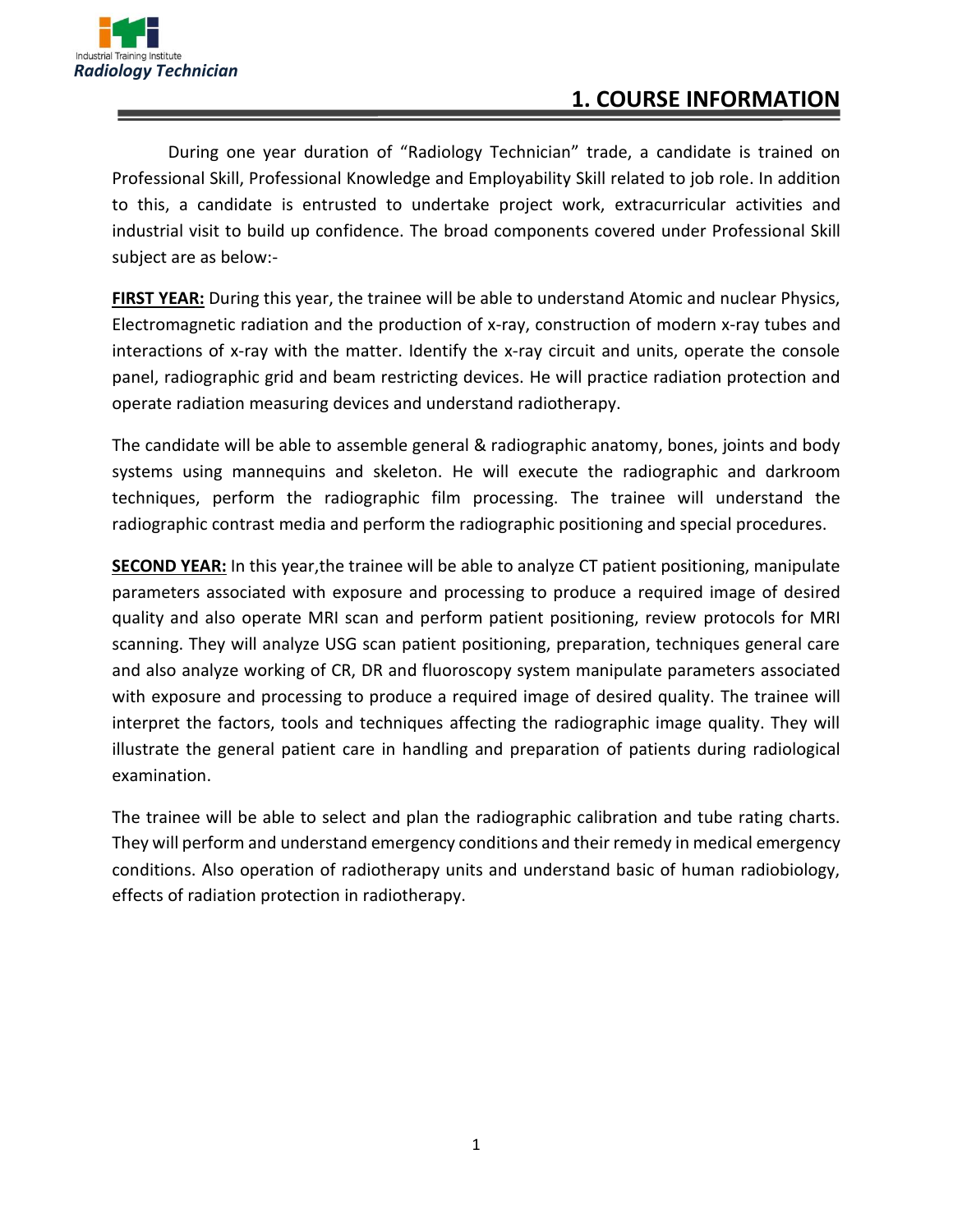

#### **2.1 GENERAL**

The Directorate General of Training (DGT) under Ministry of Skill Development & Entrepreneurship offers a range of vocational training courses catering to the need of different sectors of the economy/ Labour market. The vocational training programs are delivered under the aegis of the Directorate General of Training (DGT). Craftsman Training Scheme (CTS) and Apprenticeship Training Scheme (ATS) are two pioneer programsofDGT for propagating vocational training.

'Radiology Technician'trade under CTS is one of the popular courses delivered nationwide through a network of ITIs. The course is of two-year duration. It mainly consists of Domain area and Core area. The Domain area (Trade Theory & Practical) impart professional skills and knowledge, while Core area (Employability Skills) imparts requisite core skill, knowledge and life skills. After passing out of the training program, the trainee is being awarded National Trade Certificate (NTC) by DGT which is recognized worldwide.

#### **Candidatesbroadlyneed to demonstrate that they are able to:**

- Read and interpret technical parameters/ documents, plan and organize work processes, identify necessary materials and tools;
- Perform tasks with due consideration to safety rules, accident prevention regulations and environmental protection stipulations;
- Apply professional skill, knowledge & employability skills while performing jobs.
- Perform remedial in medical emergency conditions, undertake radiation protection and operate radiation measuring devices.
- Document the parameters related to the task undertaken.

#### **2.2 PROGRESSION PATHWAYS**

- Can join industry as Technician and will progress further as Senior Technician, Supervisor and can rise up to the level of Manager.
- Can become Entrepreneur in the related field.
- Can join Apprenticeship programs in different types of industries leading to a National Apprenticeship certificate (NAC).
- Can join Crafts Instructor Training Scheme (CITS) in the trade for becoming an instructor in ITIs as applicable.
- Can join Advanced Diploma (Vocational) courses under DGT as applicable.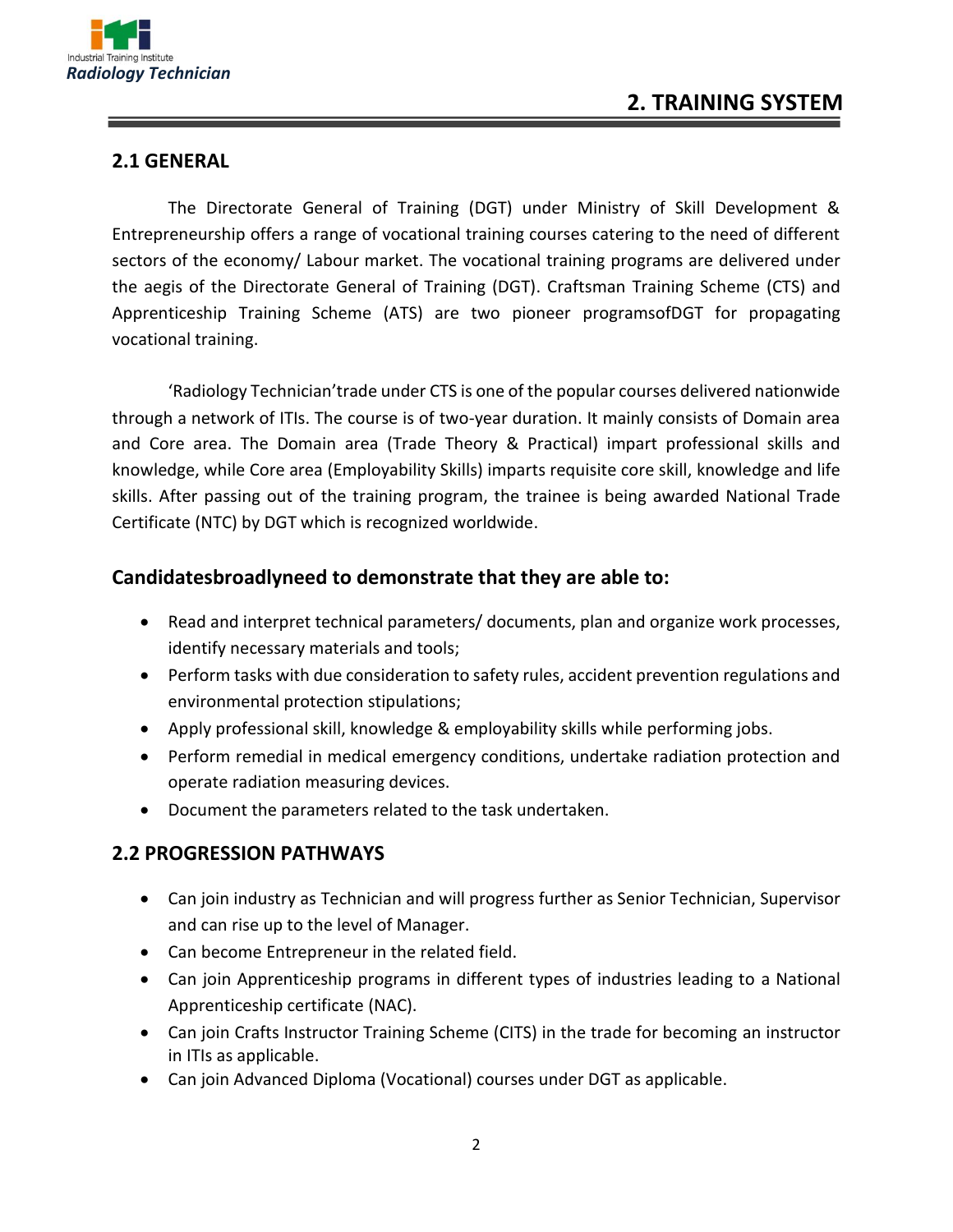

#### **2.3 COURSE STRUCTURE**

Table below depicts the distribution of training hours across various course elements during a period of two years :

|       |                                       | <b>Notional Training Hours</b> |                      |  |
|-------|---------------------------------------|--------------------------------|----------------------|--|
| S No. | <b>Course Element</b>                 | 1 <sup>st</sup> Year           | 2 <sup>nd</sup> Year |  |
|       | Professional Skill (Trade Practical)  | 1200                           | 1200                 |  |
|       | Professional Knowledge (Trade Theory) | 240                            | 320                  |  |
| 3     | <b>Employability Skills</b>           | 160                            | 80                   |  |
|       | <b>Total</b>                          | 1600                           | 1600                 |  |

#### **2.4 ASSESSMENT & CERTIFICATION**

The trainee will be tested for his skill, knowledge and attitude during the period of course through formative assessment and at the end of the training programme through summative assessment as notified by the DGTfrom time to time..

a) The Continuous Assessment(Internal) during the period of training will be done by **Formative Assessment Method** by testing for assessment criteria listed against learning outcomes.The training institute has to maintain an individual trainee portfolio as detailed in assessment guideline. The marks of internal assessment will be as per the formative assessment template provided on www.bharatskills.gov.in.

b) The final assessment will be in the form of summative assessment. The All India Trade Test for awarding NTCwill be conducted by Controller of examinations, DGT as per the guidelines. The pattern and marking structure is being notified by DGT from time to time. **The learning outcome and assessment criteria will be the basis for setting question papers for final assessment. The examiner during final examination will also check** the individual trainee's profile as detailed in assessment guideline before giving marks for practical examination.

#### **2.4.1 PASS REGULATION**

For the purposes of determining the overall result, weightage of 100% is applied for six months and one year duration courses and 50% weightage is applied to each examination for two years courses. The minimum pass percent for Trade Practical and Formative assessment is 60% & for all other subjects is 33%. There will be no Grace marks.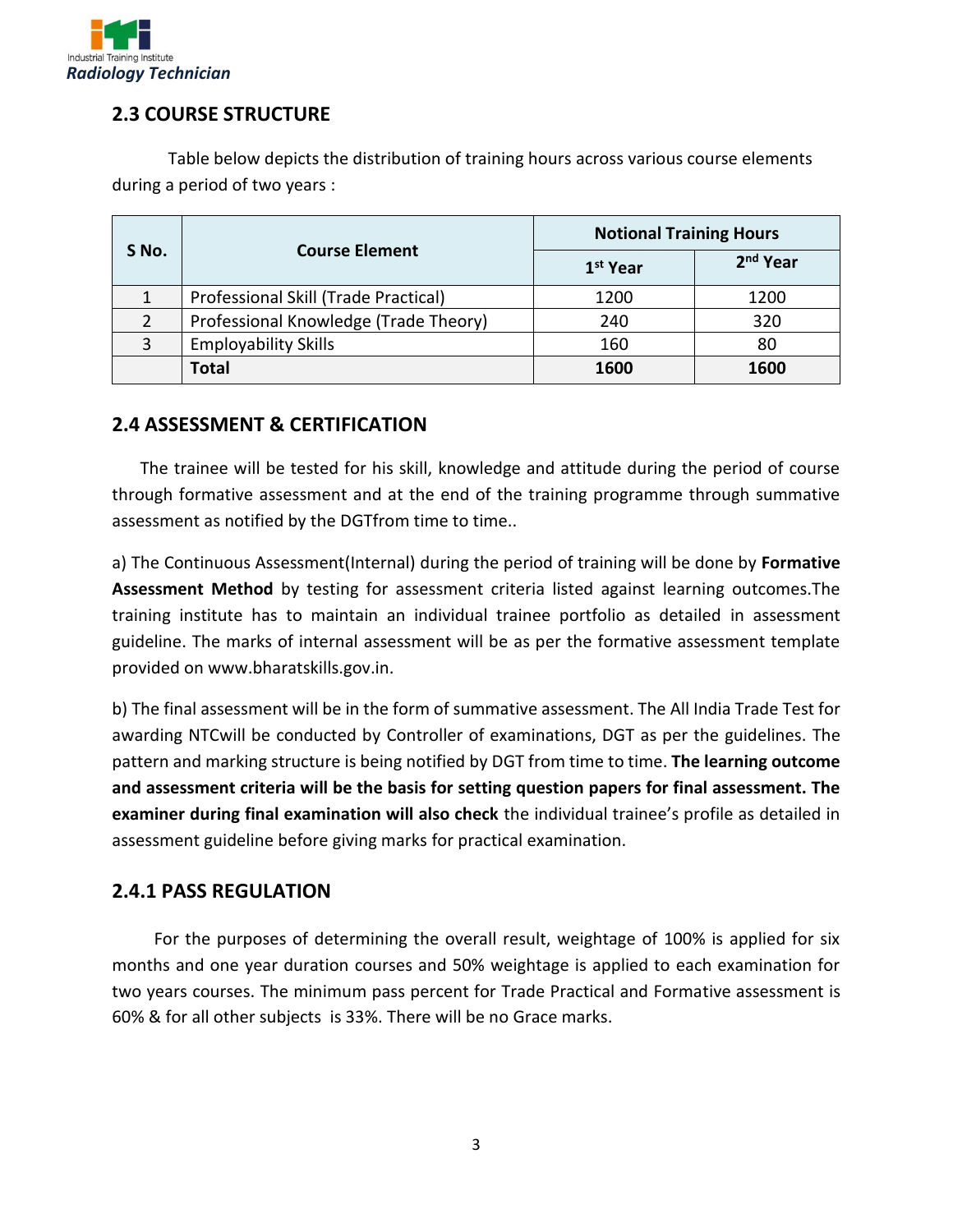

#### **2.4.2 ASSESSMENT GUIDELINE**

Appropriate arrangements should be made to ensure that there will be no artificial barriers to assessment. The nature of special needs should be taken into account while undertaking the assessment. Due consideration should be given while assessing for teamwork, avoidance/reductionofscrap/wastage and disposal of scrap/waste as per procedure, behavioral attitude, sensitivity to the environment and regularity in training. The sensitivity towards OSHE and self-learning attitude are to be considered while assessing competency.

Assessment will be evidence based comprising the following:

- Job carried out in labs/workshop
- Record book/ daily diary
- Answer sheet of assessment
- Viva-voce
- Progress chart
- Attendance and punctuality
- Assignment
- Project work

Evidences and records of internal (Formative) assessments are to be preserved until forthcoming examination for audit and verification by examining body. The following marking pattern to be adopted while assessing:

| <b>Performance Level</b>                                                                                                                                                                                                              | <b>Evidence</b>                                                                                                                                                                                                                          |  |  |  |  |  |
|---------------------------------------------------------------------------------------------------------------------------------------------------------------------------------------------------------------------------------------|------------------------------------------------------------------------------------------------------------------------------------------------------------------------------------------------------------------------------------------|--|--|--|--|--|
| (a) Weightage in the range of 60%-75% to be allotted during assessment                                                                                                                                                                |                                                                                                                                                                                                                                          |  |  |  |  |  |
| For performance in this grade, the candidate<br>should produce work which demonstrates<br>attainment of an acceptable standard of<br>craftsmanship with occasional guidance, and<br>due regard for safety procedures and<br>practices | Demonstration of good skills and accuracy<br>$\bullet$<br>in the field of work/assignments.<br>• A fairly good level of neatness and<br>consistency to accomplish job activities.<br>• Occasional support in completing the<br>task/job. |  |  |  |  |  |
| (b) Weightage in the range of 75%-90% to be allotted during assessment                                                                                                                                                                |                                                                                                                                                                                                                                          |  |  |  |  |  |
| For this grade, a candidate should produce<br>work which demonstrates attainment of a<br>reasonable standard of craftsmanship, with                                                                                                   | • Good skill levels and accuracy in the field<br>of work/ assignments.<br>• A good level of neatness and consistency                                                                                                                     |  |  |  |  |  |
| little guidance, and regard for safety<br>procedures and practices                                                                                                                                                                    | to accomplish job activities.<br>Little support in completing the task/job.                                                                                                                                                              |  |  |  |  |  |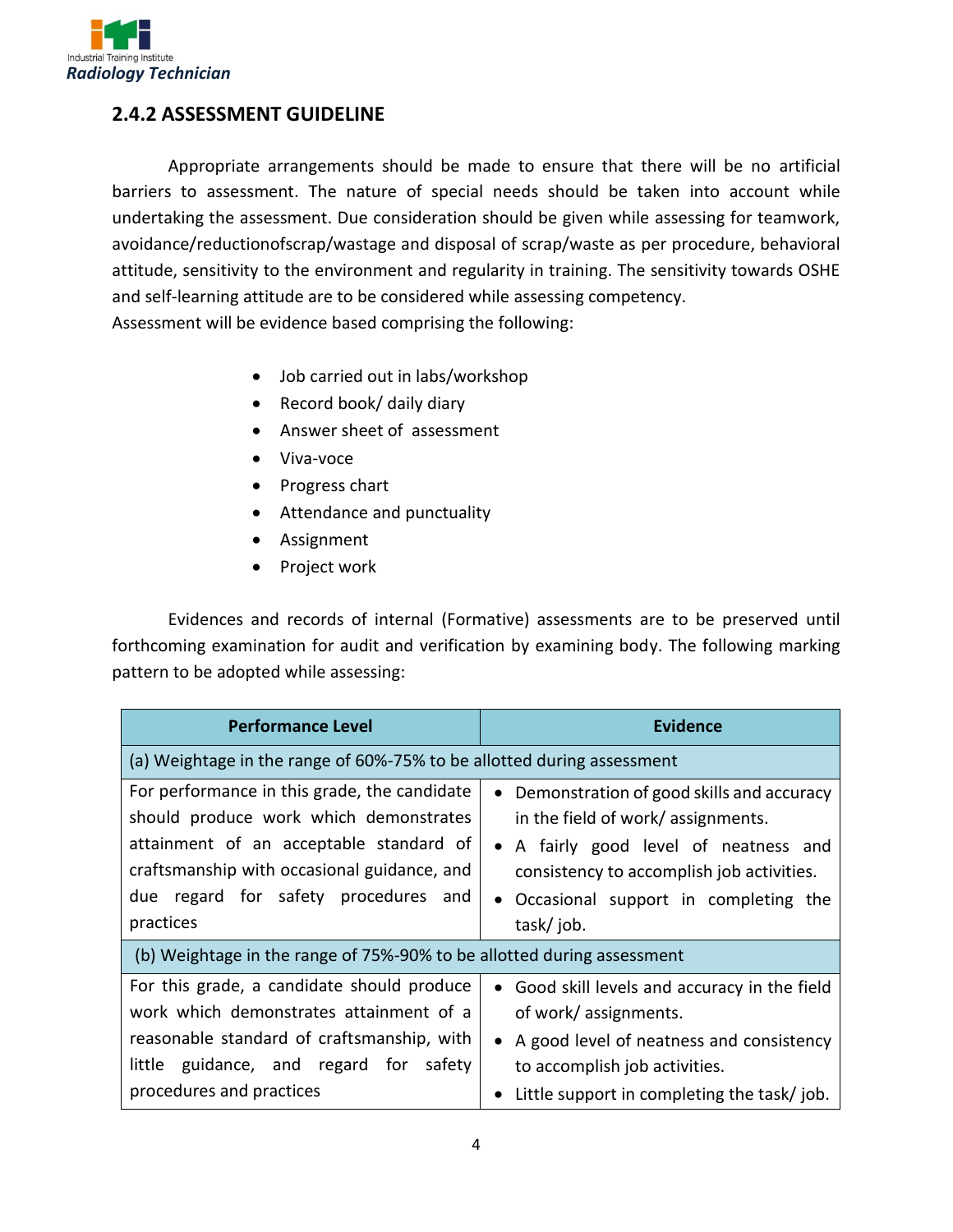

| (c) Weightage in the range of more than 90% to be allotted during assessment                      |                                            |  |  |  |  |  |
|---------------------------------------------------------------------------------------------------|--------------------------------------------|--|--|--|--|--|
| For performance in this grade, the candidate,<br>• High skill levels and accuracy in the field of |                                            |  |  |  |  |  |
| with minimal or no support in organization                                                        | work/assignments.                          |  |  |  |  |  |
| and execution and with due regard for safety                                                      | • A high level of neatness and consistency |  |  |  |  |  |
| procedures and practices, has produced work                                                       | to accomplish job activities.              |  |  |  |  |  |
| which demonstrates attainment of a high                                                           | Minimal or no support in completing the    |  |  |  |  |  |
| standard of craftsmanship.                                                                        | task/job.                                  |  |  |  |  |  |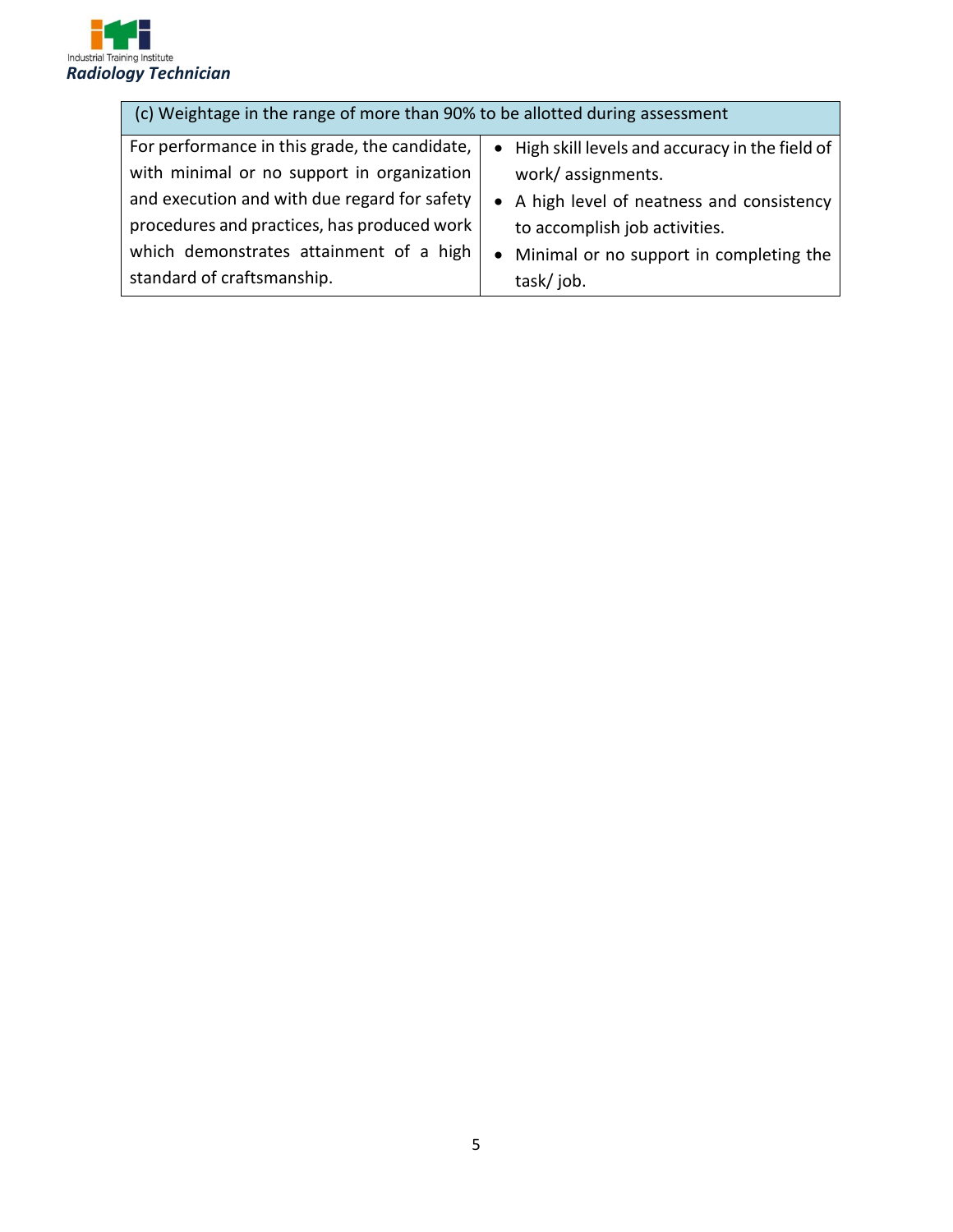

#### **Radiology Technician**

Radiology Technician is also referred to as Radiologic technologists, Radiological Technologists and Technicians. Radiology Technicians perform diagnostic imaging examinations such as X-rays, CT and MRI scans under the guidance of a Radiologist. They are responsible for preparing patients and operating equipment for the test, besides keeping patient records and adjusting and maintaining equipment.

#### **X-ray Technician**

X-ray Technician; Radiographer; Radiological Assistant takes X-ray skiagraph (Photographs) for diagnosis of ailments or gives ray treatment by operating X-ray equipment and exposing patients to the rays. Prepares or gets patients prepared by Nurse for ray exposure. Regulates duration and intensity of exposure by adjusting machines and exposing patients to rays as directed by the Radiologist. Positions patient on the X-ray couch to ensure correct exposure of the part of the body required to be X-rayed and for ray exposure taking care to protect the patient and themselves from harmful exposure to X-ray. Adjusts X-ray tube at a proper distance and angle, by rotating the pivot, etc. to ensure centering of tube on part of the body to be Xrayed. Regulates controls of X-ray machine or therapy equipment, for duration, intensity of exposure and exposes film or patient to rays as directed by the Radiologist. Removes cassette with exposed film and hands over to Dark Room Assistant where available for developing fixing, washing, Labelling (date and name of patient) etc. Mixes, develops, fixes etc. and processes Xray films in accordance with techniques and instruction of Radiologist. Keeps records of raw and exposed films, spare parts and of patients X-rayed or treated. May mix developers and process film in accordance with prescribed techniques.

#### **Reference NCO-2015:**

- (i) 3211.0101 –Radiology Technician
- (ii) 3211.0100– X-ray Technician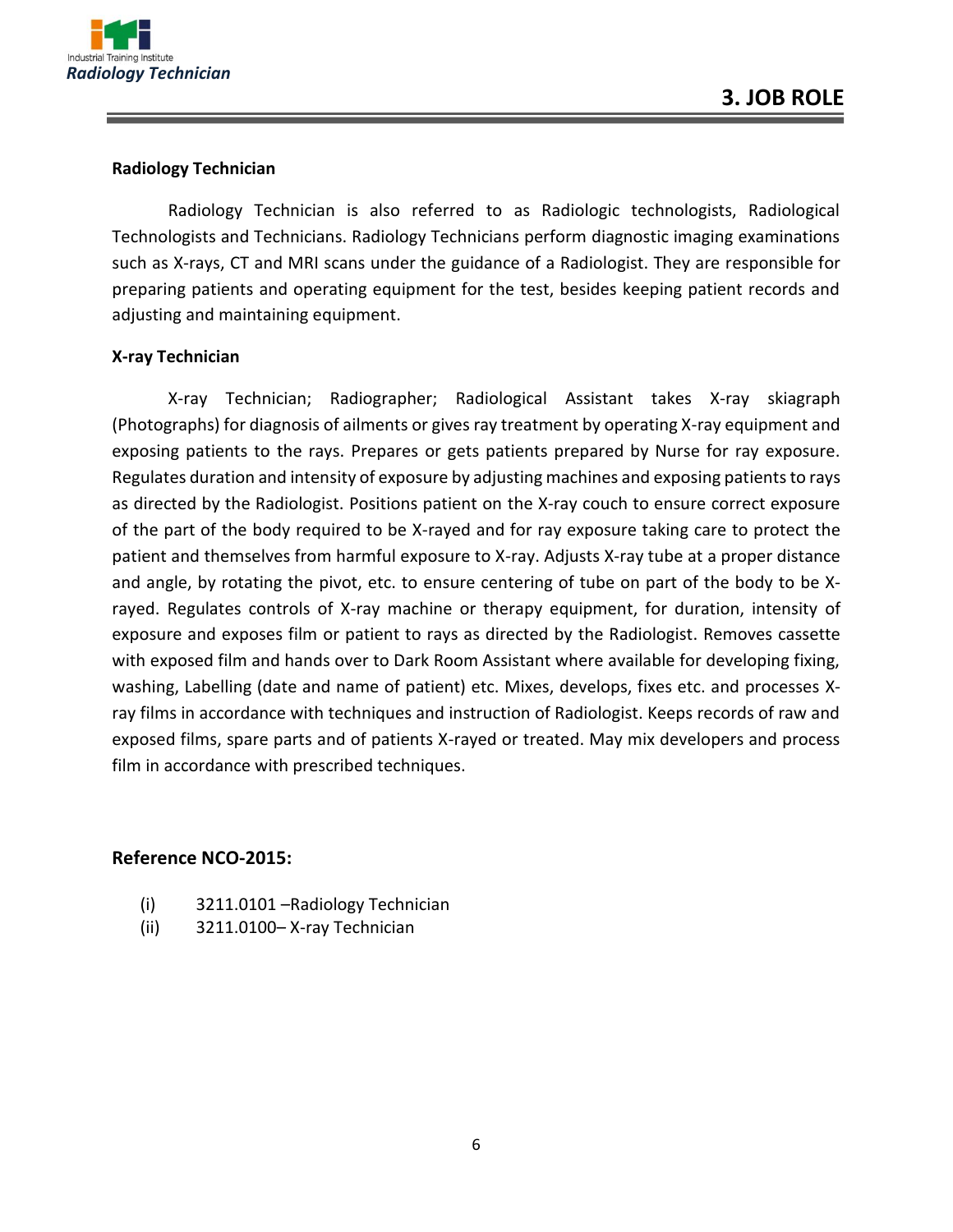

Ξ

## **4. GENERAL INFORMATION**

| <b>Name of the Trade</b>                           | <b>RADIOLOGY TECHNICIAN</b>                                                                                                                                                                                                                                                                                                                                                                                                                                                                                                                                                                            |  |  |  |
|----------------------------------------------------|--------------------------------------------------------------------------------------------------------------------------------------------------------------------------------------------------------------------------------------------------------------------------------------------------------------------------------------------------------------------------------------------------------------------------------------------------------------------------------------------------------------------------------------------------------------------------------------------------------|--|--|--|
| <b>Trade Code</b>                                  | DGT/1059                                                                                                                                                                                                                                                                                                                                                                                                                                                                                                                                                                                               |  |  |  |
| <b>NCO - 2015</b>                                  | 3211.0101, 3211.0100                                                                                                                                                                                                                                                                                                                                                                                                                                                                                                                                                                                   |  |  |  |
| <b>NSQF Level</b>                                  | Level 5                                                                                                                                                                                                                                                                                                                                                                                                                                                                                                                                                                                                |  |  |  |
| of Craftsmen<br><b>Duration</b><br><b>Training</b> | Two Years (3200 Hours)                                                                                                                                                                                                                                                                                                                                                                                                                                                                                                                                                                                 |  |  |  |
| <b>Entry Qualification</b>                         | Passed 10th Class examination with Science and Mathematics or its<br>equivalent.                                                                                                                                                                                                                                                                                                                                                                                                                                                                                                                       |  |  |  |
| <b>Minimum Age</b>                                 | 14 years as on first day of academic session.                                                                                                                                                                                                                                                                                                                                                                                                                                                                                                                                                          |  |  |  |
| <b>Eligibility for PwD</b>                         | Not suitable. Not considered as medical trade                                                                                                                                                                                                                                                                                                                                                                                                                                                                                                                                                          |  |  |  |
| Unit Strength (No. of<br>Students)                 | 20 (There is no separate provision of supernumerary seats)                                                                                                                                                                                                                                                                                                                                                                                                                                                                                                                                             |  |  |  |
| <b>Space Norms</b>                                 | 75 Sq. m                                                                                                                                                                                                                                                                                                                                                                                                                                                                                                                                                                                               |  |  |  |
| <b>Power Norms</b>                                 | 4.0 KW                                                                                                                                                                                                                                                                                                                                                                                                                                                                                                                                                                                                 |  |  |  |
| <b>Instructors Qualification for:</b>              |                                                                                                                                                                                                                                                                                                                                                                                                                                                                                                                                                                                                        |  |  |  |
| (i) Radiology Technician                           | B.Voc/Degree in Radiology Technician/Radiation therapy technician<br>from AICTE/UGC recognized Engineering College/ university with one-<br>year experience in the relevant field.<br><b>OR</b><br>Diploma(Minimum 2 years) in Radiology Technician from AICTE<br>recognized board of technical education or relevant Advanced<br>Diploma (Vocational) from DGT with two years' experience in the<br>relevant field.<br><b>OR</b><br>NTC/NAC passed in the Trade of "Radiology Technician" with three-<br>year post qualification experience in the relevant field.<br><b>Essential Qualification:</b> |  |  |  |
|                                                    | Relevant National Craft Instructor Certificate (NCIC) in any of the                                                                                                                                                                                                                                                                                                                                                                                                                                                                                                                                    |  |  |  |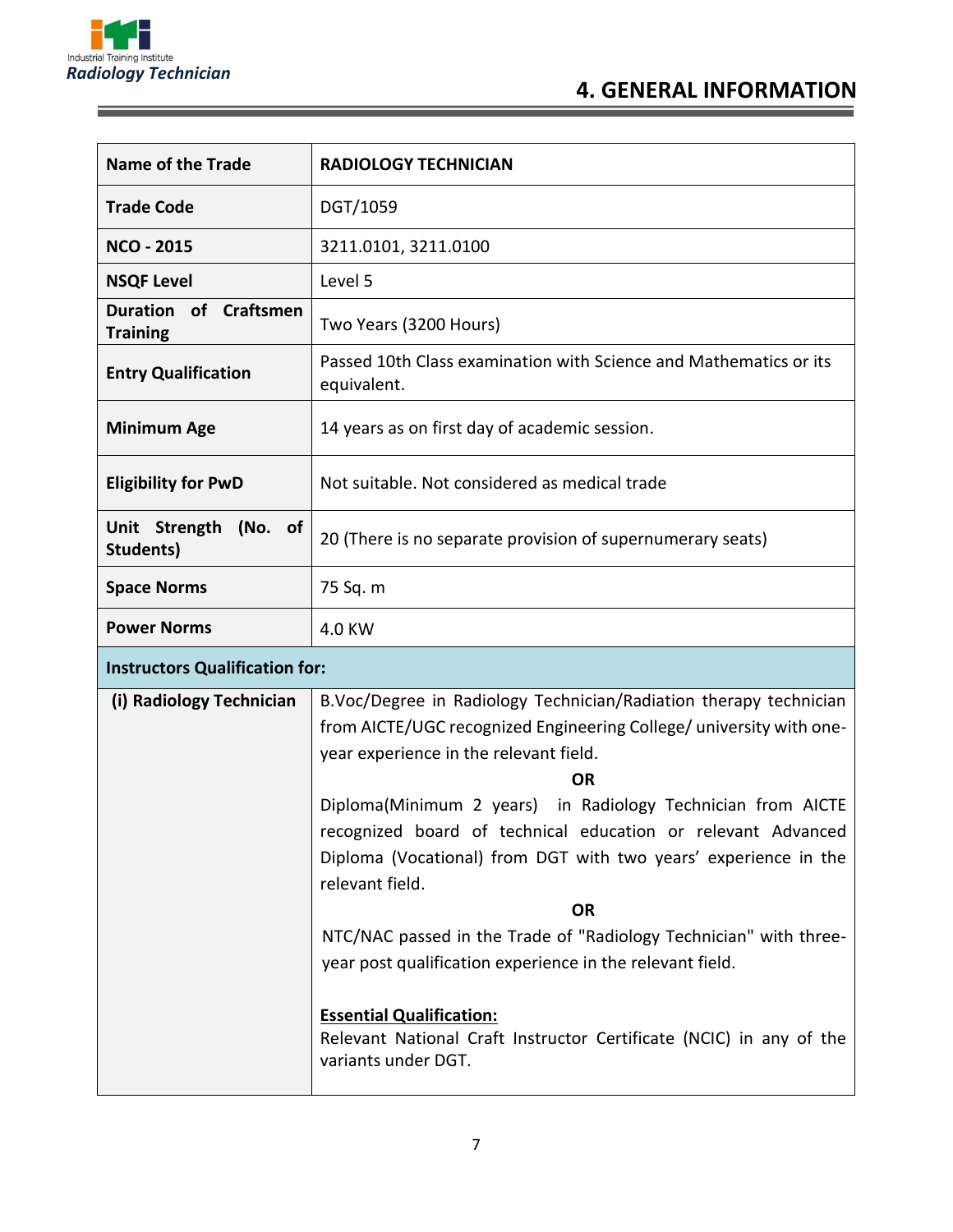

 $2<sup>nd</sup>$ 

|                                            |                     | Note: Out of two Instructors required for the unit of 2 (1+1), one       |                                                             |                                                                    |                                |  |  |
|--------------------------------------------|---------------------|--------------------------------------------------------------------------|-------------------------------------------------------------|--------------------------------------------------------------------|--------------------------------|--|--|
|                                            |                     | must have Degree/Diploma and other must have NTC/NAC                     |                                                             |                                                                    |                                |  |  |
|                                            |                     | qualifications. However both of them must possess NCIC in any of its     |                                                             |                                                                    |                                |  |  |
|                                            |                     | variants.                                                                |                                                             |                                                                    |                                |  |  |
|                                            |                     |                                                                          |                                                             | MBA/ BBA / Any Graduate/ Diploma in any discipline with Two years' |                                |  |  |
| (ii) Employability Skill                   |                     |                                                                          |                                                             | experience with short term ToT Course in Employability Skills from |                                |  |  |
|                                            |                     |                                                                          | DGT institutes.                                             |                                                                    |                                |  |  |
|                                            |                     | (Must have studied English/Communication Skills and Basic Computer       |                                                             |                                                                    |                                |  |  |
|                                            |                     |                                                                          | at 12th / Diploma level and above)                          |                                                                    |                                |  |  |
|                                            |                     |                                                                          |                                                             |                                                                    |                                |  |  |
|                                            |                     | <b>OR</b>                                                                |                                                             |                                                                    |                                |  |  |
|                                            |                     | Existing Social Studies Instructors in ITIs withshort term ToT Course in |                                                             |                                                                    |                                |  |  |
|                                            |                     | Employability Skills from DGT institutes.                                |                                                             |                                                                    |                                |  |  |
| (iii) Minimum Age for<br><b>Instructor</b> |                     | 21 Years                                                                 |                                                             |                                                                    |                                |  |  |
| of<br><b>List</b>                          | <b>Tools</b><br>and |                                                                          |                                                             |                                                                    |                                |  |  |
| <b>Equipment</b>                           |                     | As per Annexure - I                                                      |                                                             |                                                                    |                                |  |  |
|                                            |                     |                                                                          | Distribution of training on Hourly basis (Indicative only): |                                                                    |                                |  |  |
| <b>Total Hrs /week</b><br>Year             |                     |                                                                          | <b>Trade Practical</b>                                      | <b>Trade Theory</b>                                                | Employability<br><b>Skills</b> |  |  |
|                                            |                     |                                                                          |                                                             |                                                                    |                                |  |  |
| 1 <sup>st</sup><br>40 Hours                |                     |                                                                          | 30 Hours                                                    | 6 Hours                                                            | 4 Hours                        |  |  |
|                                            |                     |                                                                          |                                                             |                                                                    |                                |  |  |

40 Hours | 30 Hours | 8 Hours | 2 Hours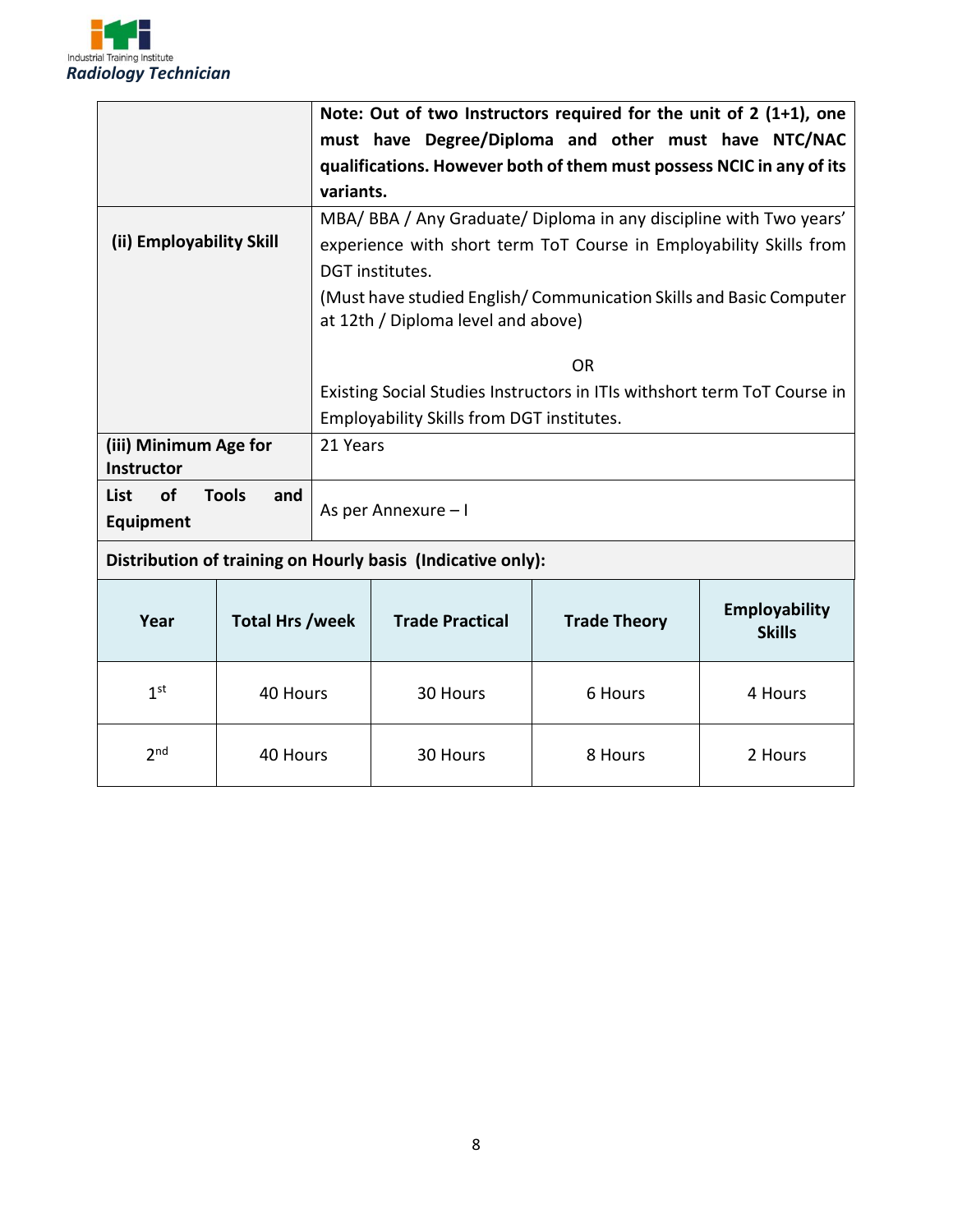

## **5. LEARNING OUTCOME**

*Learning outcomes are a reflection of total competencies of a trainee and assessment will be carried out as per the assessment criteria.*

#### **5.1 LEARNING OUTCOMES (TRADE SPECIFIC)**

#### **FIRST YEAR:**

- 1. Apply atomic and nuclear physics concept of Rutherford Bohr Model and relate it to Thomson's model of the atom following safety precautions.
- 2. Demonstrate Electromagnetic radiation, production of x-ray, construction of modern x-ray tube, and Interactions of x-ray with matter.
- 3. Identify the X-ray circuit and units, radiographic grid and beam restricting devices and operate the console panel.
- 4. Perform radiation protection and operate radiation measuring devices and understand Radio Therapy.
- 5. Assemble General &radiographic anatomy, bones, joints and body systems using mannequins and skeletons.
- 6. Execute the radiographic and darkroom techniques, perform the radiographic film processing.
- 7. Demonstrate the Radiographic contrast media and perform the radiographic positioning and special procedures.

#### **SECOND YEAR:**

- 8. Analyze CT patient positioning, manipulate parameters associated with exposure and processing to produce a required image of desired quality.
- 9. Operate MRI scan and perform patient positioning, review protocols for MRI scanning.
- 10. Analyze USG scans patient positioning,preparation, techniques, general care.
- 11. Analyze working of CR, DR and fluoroscopy system manipulate parameters associated with exposure and processing to produce a required image of desired quality.
- 12. Interpret the factors, tools and techniques affecting the radiographic image quality.
- 13. Illustrate the general patient care in handling and preparation of patients during radiological examination.
- 14. Select and plan the radiographic calibration and Tube rating charts.
- 15. Analyze the emergency conditions and demonstrate their remedy.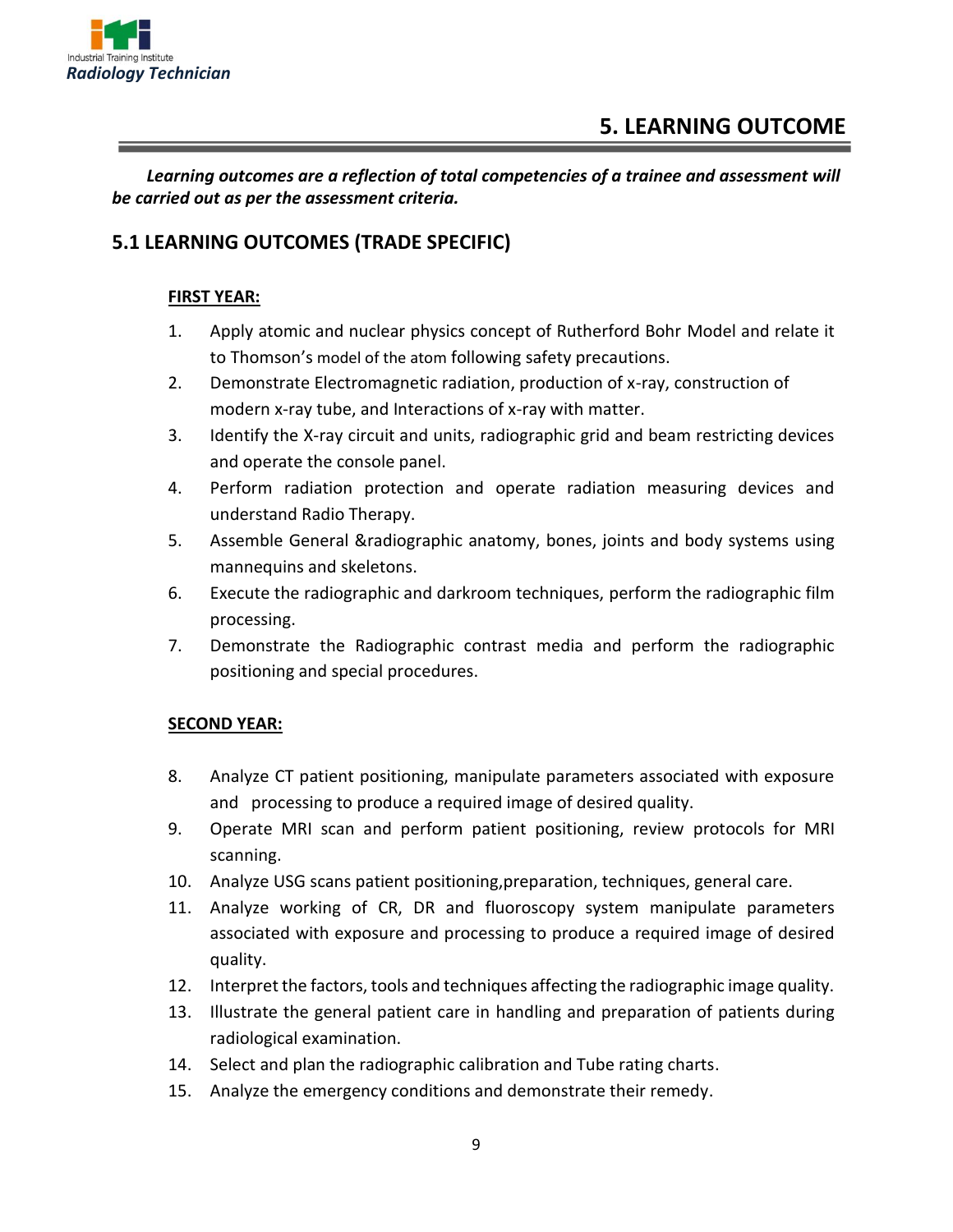

16. AnalyzeOperation of radiotherapy units and understand the basics of Humanradiobiology, effects of radiation, protection in radiotherapy.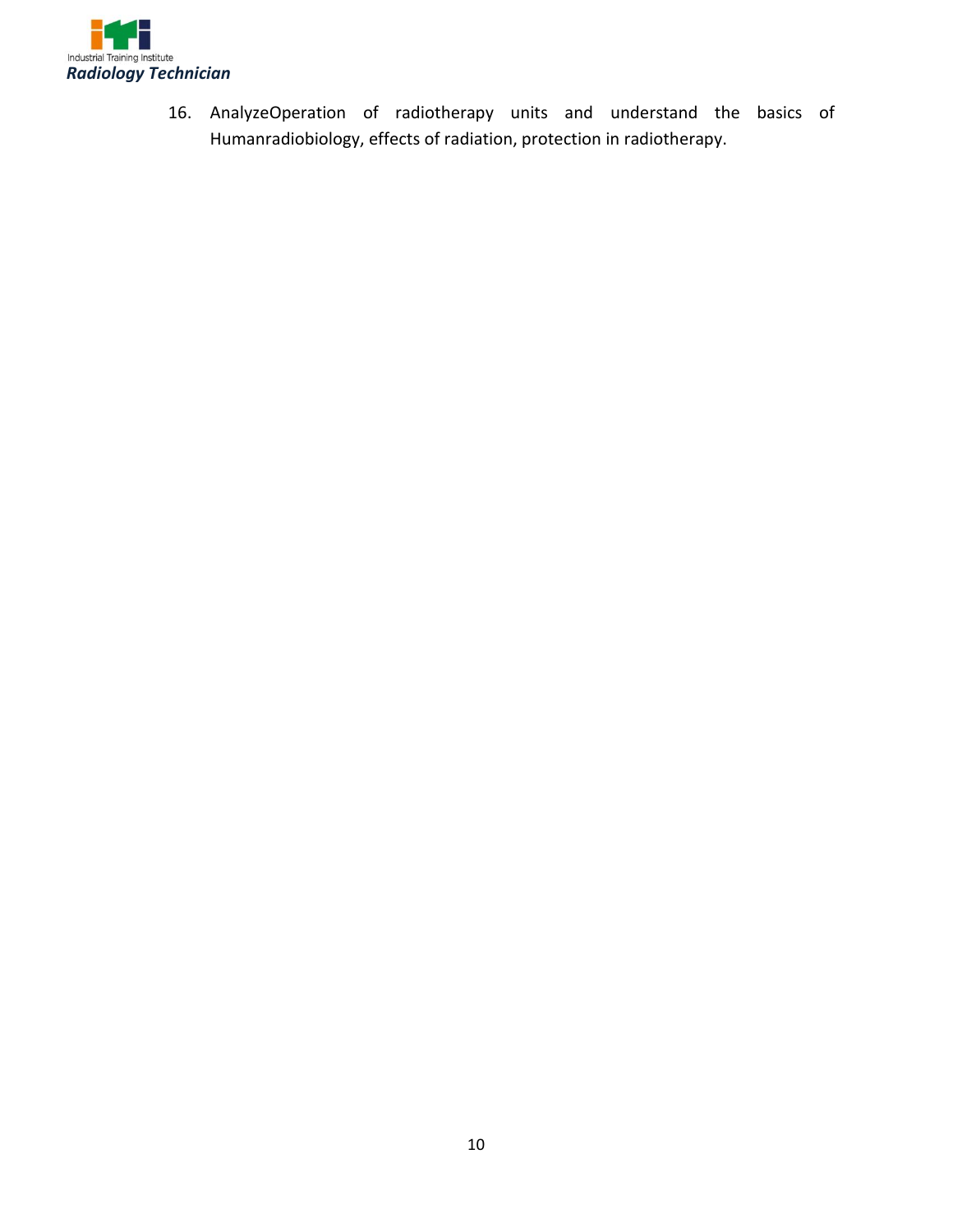

## **6. ASSESSMENT CRITERIA**

| <b>LEARNING OUTCOMES</b>         | <b>ASSESSMENT CRITERIA</b>                                           |  |  |  |  |
|----------------------------------|----------------------------------------------------------------------|--|--|--|--|
|                                  | <b>FIRST YEAR</b>                                                    |  |  |  |  |
| Apply<br>atomic<br>1.<br>and     | Identify the basic structure of atom and nuclei.                     |  |  |  |  |
| nuclear physics concept          | Perform a presentation on atom.                                      |  |  |  |  |
| of<br>Rutherford<br>Bohr         | Determine the half-life& decay constant for various radioactive      |  |  |  |  |
| Model and relate it to           | materials.                                                           |  |  |  |  |
| Thomson's model of the           | Differentiate between the properties of alpha, beta, gamma particles |  |  |  |  |
| atom following safety            | and fusion & fission.                                                |  |  |  |  |
| precautions.                     |                                                                      |  |  |  |  |
|                                  |                                                                      |  |  |  |  |
| 2.<br>Demonstrate                | Identify the type of radiation based on the Order of wavelengths,    |  |  |  |  |
| Electromagnetic                  | frequencies, amplitude and energy.                                   |  |  |  |  |
| radiation, production of         | Determine the properties and production of x-rays.                   |  |  |  |  |
| x-ray, construction of           | Recognize the parts of x-ray tube and their functions.               |  |  |  |  |
| modern x-ray tube, and           | Identify the types of interaction of x-ray with matter and their     |  |  |  |  |
| Interactions of x-ray            | probability of occurrence.                                           |  |  |  |  |
| with matter.                     |                                                                      |  |  |  |  |
| 3.<br>Identify the X-ray circuit | Identify the parts of x-ray circuit and unit.                        |  |  |  |  |
| and units, radiographic          | Operate the parts of the control panel.                              |  |  |  |  |
| beam<br>grid<br>and              | Measure the major parameters responsible for the production of x-    |  |  |  |  |
| restricting devices and          | ray.                                                                 |  |  |  |  |
| operate the console              | Identify and use the beam restricting devices.                       |  |  |  |  |
| panel.                           | Check and perform the use of grid devices.                           |  |  |  |  |
|                                  | Select and choose the grid & the Bucky factor.                       |  |  |  |  |
|                                  |                                                                      |  |  |  |  |
| Perform<br>radiation<br>4.       | Understand the public & occupational radiation protection.           |  |  |  |  |
| protection and operate           | Identify the radiation protection equipments.                        |  |  |  |  |
| radiation<br>measuring           | Measure the dose levels by using dissymmetric instruments.           |  |  |  |  |
| devices and understand           | Check and calculate the accuracy of different radiation safety       |  |  |  |  |
| Radio Therapy.                   | equipments.                                                          |  |  |  |  |
|                                  | Compute the dose measurement and dose limits.                        |  |  |  |  |
|                                  | Identify the type of therapy.                                        |  |  |  |  |
|                                  | Identify the various types of machines used in radiotherapy.         |  |  |  |  |
|                                  |                                                                      |  |  |  |  |
|                                  | Identify the bones, joints, muscles and their types.                 |  |  |  |  |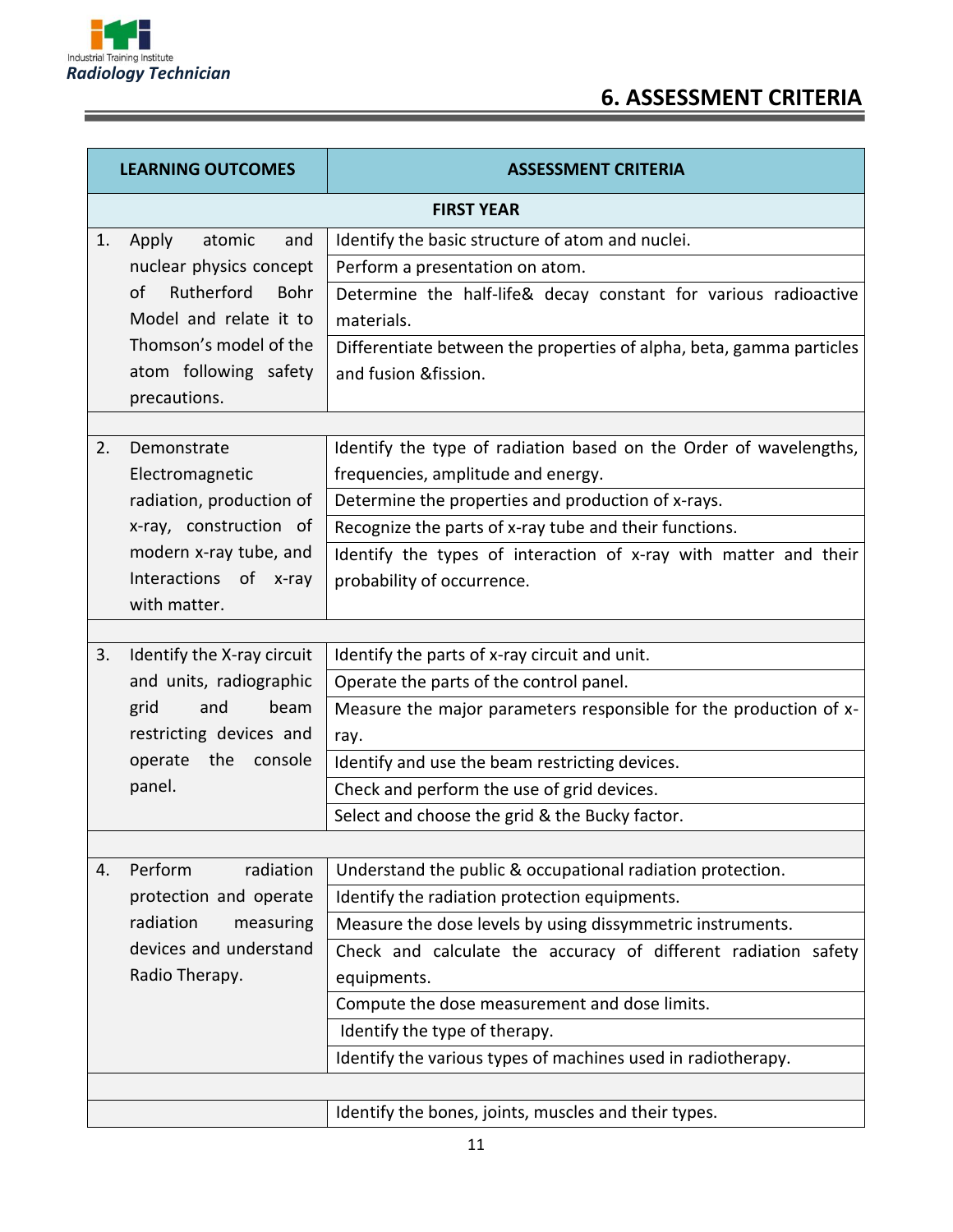

| 5. | Assemble<br>General             | Analyze the body positions, planes and movements.                       |  |  |  |  |
|----|---------------------------------|-------------------------------------------------------------------------|--|--|--|--|
|    | &radiographic anatomy,          | Identify the different body organs and cavities.                        |  |  |  |  |
|    | bones, joints and body          | Perform the general radiographic positioning.                           |  |  |  |  |
|    | systems<br>using                | Perform and select the darkroom techniques.                             |  |  |  |  |
|    | mannequins<br>and               |                                                                         |  |  |  |  |
|    | skeletons.                      |                                                                         |  |  |  |  |
|    |                                 |                                                                         |  |  |  |  |
| 6. | the<br>Execute                  | Identify the types of x-ray film, screen and cassettes.                 |  |  |  |  |
|    | radiographic<br>and             | Prepare the x-ray film processing chemicals.                            |  |  |  |  |
|    | darkroom<br>techniques,         | Perform the use of x-ray film, screen and cassettes.                    |  |  |  |  |
|    | perform<br>the                  | Execute the handling and storage of radiographic film, screen and       |  |  |  |  |
|    | film<br>radiographic            | cassettes.                                                              |  |  |  |  |
|    | processing.                     |                                                                         |  |  |  |  |
|    |                                 |                                                                         |  |  |  |  |
| 7. | Demonstrate<br>the              | Identify the difference between ionic and non-ionic contrast media.     |  |  |  |  |
|    | Radiographic                    | Perform and select the contrast for appropriate examination and care    |  |  |  |  |
|    | contrast<br>media<br>and        | during contrast injection.                                              |  |  |  |  |
|    | perform<br>the                  | Perform the routine radiographic positioning.                           |  |  |  |  |
|    | radiographic                    | Select the correct radiographic technical factors and analyze the x-ray |  |  |  |  |
|    | positioning and special         | film for image quality.                                                 |  |  |  |  |
|    | procedures.                     | Perform the radiographic positioning of special patients.               |  |  |  |  |
|    |                                 | Perform the radiographic procedures with appropriate techniques,        |  |  |  |  |
|    |                                 | patient care and handling.                                              |  |  |  |  |
|    |                                 | <b>SECOND YEAR</b>                                                      |  |  |  |  |
| 8. | patient<br>Analyze<br><b>CT</b> | Perform the patient positioning correctly for a CT scan.                |  |  |  |  |
|    | positioning, manipulate         | Illustrate the use of contrast medium in CT.                            |  |  |  |  |
|    | parameters associated           | Operate CT console for selection of suitable technical factors and      |  |  |  |  |
|    | with<br>exposure<br>and         | protocols.                                                              |  |  |  |  |
|    | processing to produce a         | Illustrate the radiographic appearance of both normal and abnormal      |  |  |  |  |
|    | required<br>image<br>οf         | conditions.                                                             |  |  |  |  |
|    | desired quality.                |                                                                         |  |  |  |  |
|    |                                 |                                                                         |  |  |  |  |
| 9. | Operate MRI scan and            | Perform the patient positioning correctly for MRI scan.                 |  |  |  |  |
|    | perform<br>patient              | Identify the use of contrast medium in MRI scan.                        |  |  |  |  |
|    | positioning,<br>review          | Operate MRI console for selection of suitable technical factors and     |  |  |  |  |
|    | protocols<br>for<br><b>MRI</b>  | protocols.                                                              |  |  |  |  |
|    | scanning.                       | Illustrate the radiographic appearance of both normal and abnormal      |  |  |  |  |
|    |                                 | conditions.                                                             |  |  |  |  |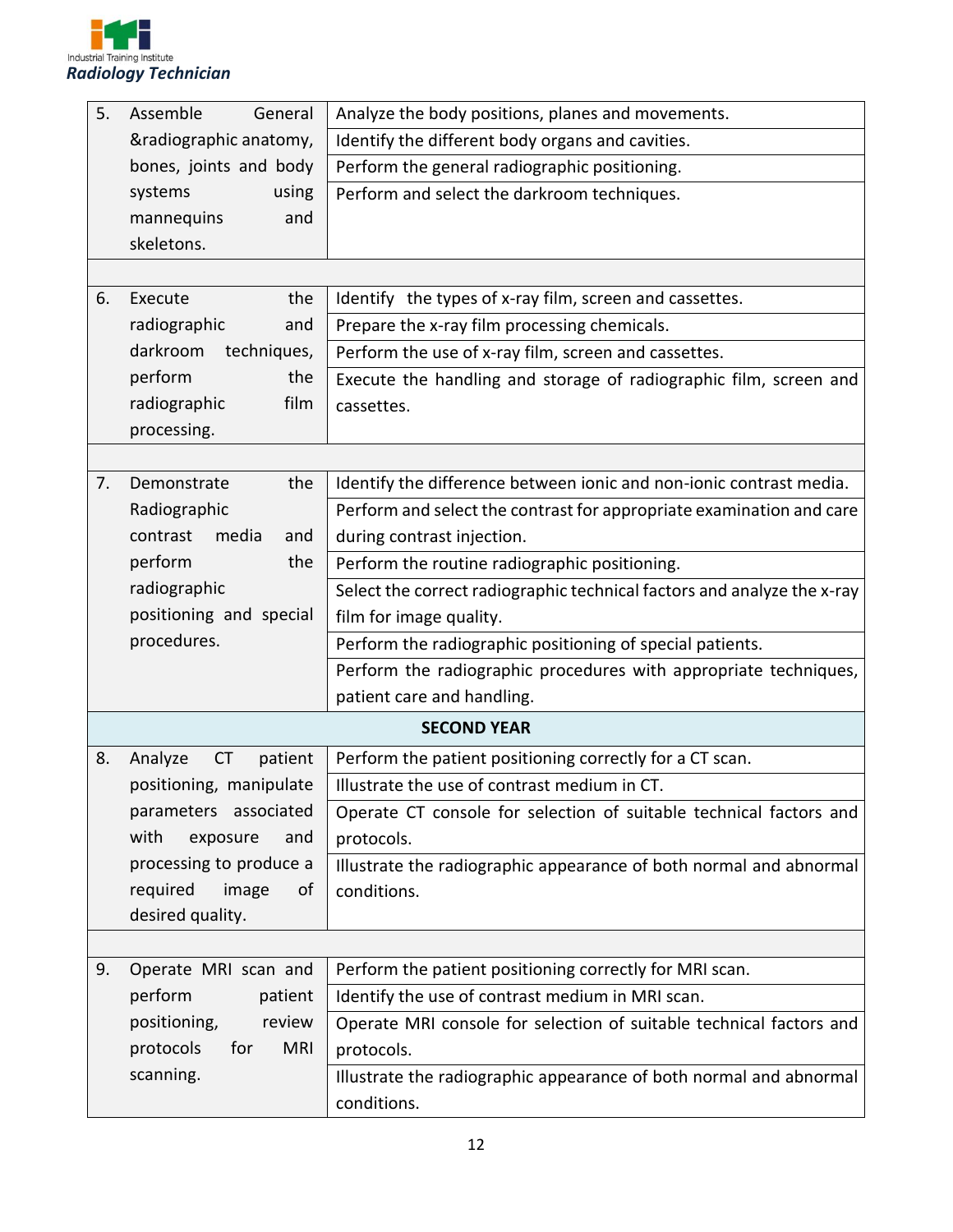

|                                   |                            | Plan general safety rules in MRI practice.                                                          |  |  |  |  |
|-----------------------------------|----------------------------|-----------------------------------------------------------------------------------------------------|--|--|--|--|
|                                   |                            |                                                                                                     |  |  |  |  |
| 10. Analyze<br><b>USG</b><br>scan |                            | Understand the USG techniques.                                                                      |  |  |  |  |
|                                   | patient                    | Illustrate the use of contrast medium in USG.                                                       |  |  |  |  |
|                                   | positioning, Preparation,  | Performthe patient positioning and preparation correctly for USG                                    |  |  |  |  |
|                                   | techniques,<br>general     | scan.                                                                                               |  |  |  |  |
|                                   | care.                      | Understand the USG Doppler techniques.                                                              |  |  |  |  |
|                                   |                            |                                                                                                     |  |  |  |  |
|                                   |                            |                                                                                                     |  |  |  |  |
|                                   | 11. Analyze working of CR, | Operate CR, DR and Fluoroscopy system.                                                              |  |  |  |  |
|                                   | DR.<br>and<br>fluoroscopy  | Illustrate the difference between the working of CR, DR and                                         |  |  |  |  |
|                                   | manipulate<br>system       | Fluoroscopy system.                                                                                 |  |  |  |  |
|                                   | parameters associated      | Compare the technical factors in the operation of different digital                                 |  |  |  |  |
|                                   | with<br>exposure<br>and    | modalities.                                                                                         |  |  |  |  |
|                                   | processing to produce a    | Analyze the scanned images to determine image quality and clarity.                                  |  |  |  |  |
|                                   | required image<br>of       | Care and maintenance of CR, DR and Fluoroscopy system.                                              |  |  |  |  |
|                                   | desired quality.           |                                                                                                     |  |  |  |  |
|                                   |                            |                                                                                                     |  |  |  |  |
|                                   | 12. Interpret the factors, | Understand radiographic quality, resolution, noise and speed.                                       |  |  |  |  |
|                                   | tools and techniques       | Differentiate between the geometric factors affecting radiographic                                  |  |  |  |  |
|                                   | affecting<br>the           | quality.                                                                                            |  |  |  |  |
|                                   | radiographic<br>image      | Analyze the subject factors affecting radiographic quality.                                         |  |  |  |  |
|                                   | quality.                   | Analyze the tool and technique available to create high quality films.                              |  |  |  |  |
|                                   |                            |                                                                                                     |  |  |  |  |
|                                   | 13. Illustrate the general | Execute and schedule patient-load based on emergency<br>or                                          |  |  |  |  |
|                                   | patient care in handling   | appointment priority.                                                                               |  |  |  |  |
|                                   | preparation<br>and<br>of   | Perform documentation required for medical history, procedures.                                     |  |  |  |  |
|                                   | patients<br>during         | Understand how to manage a patient with contrast media.                                             |  |  |  |  |
|                                   | radiological               | Understand care and handling of patients in special cases.                                          |  |  |  |  |
|                                   | examination.               |                                                                                                     |  |  |  |  |
|                                   | 14. Select and             |                                                                                                     |  |  |  |  |
|                                   | plan<br>the                | Understand and sketch tube rating charts.<br>Assess application of tube rating charts in radiology. |  |  |  |  |
|                                   | radiographic calibration   | Illustrate the radiographic calibration.                                                            |  |  |  |  |
|                                   | and tube rating charts.    |                                                                                                     |  |  |  |  |
|                                   |                            |                                                                                                     |  |  |  |  |
|                                   | 15. Analyze theemergency   | Plan and perform the first aid in required conditions.                                              |  |  |  |  |
|                                   | conditions<br>and          | Perform & operate the BP machine.                                                                   |  |  |  |  |
|                                   |                            | Calculate & analyzes the heart rate.                                                                |  |  |  |  |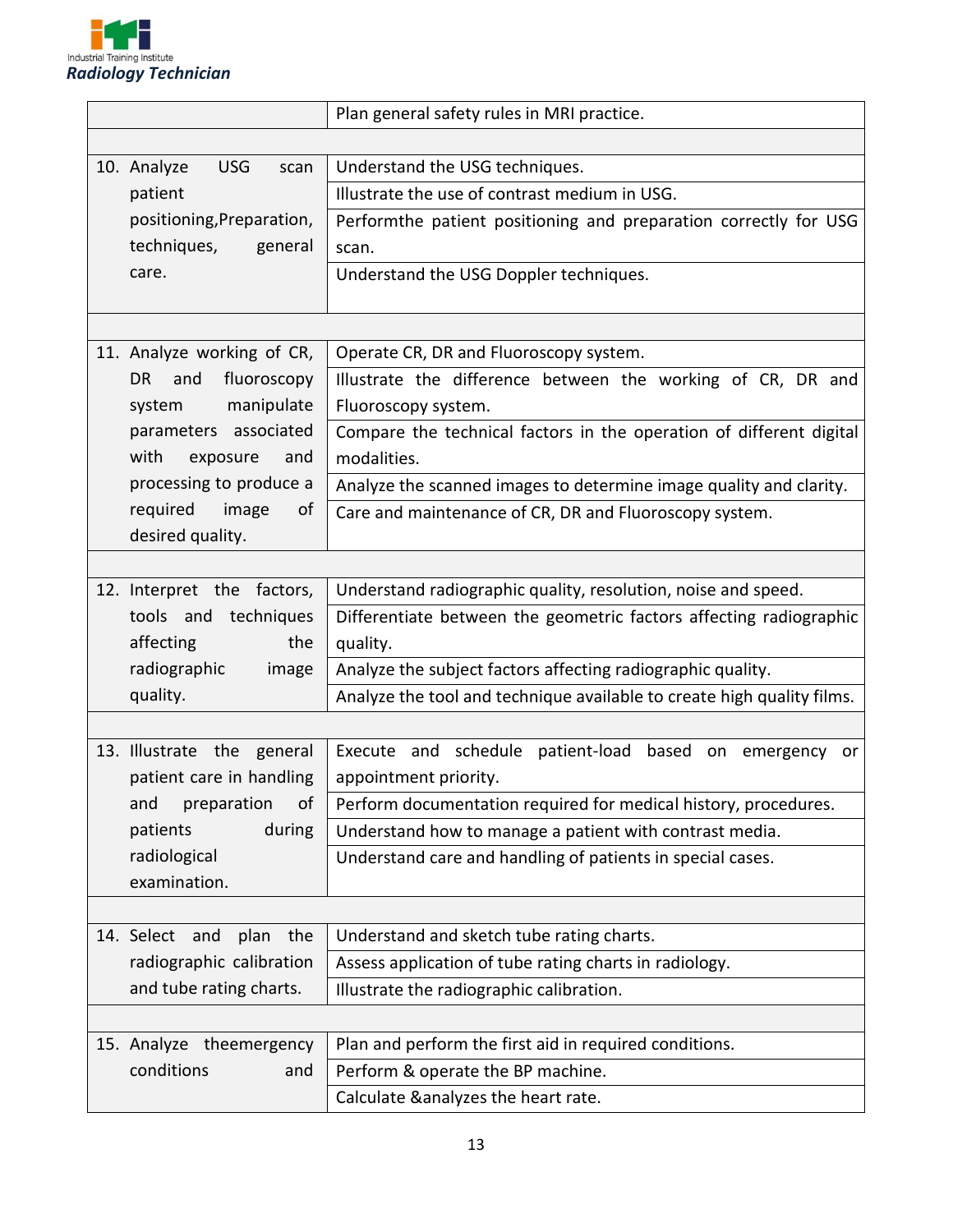

| demonstrate<br>their       | Select & perform the techniques of Bandage & dressings.           |  |  |
|----------------------------|-------------------------------------------------------------------|--|--|
| remedy.                    | Plan & perform the energy treatment, according to the conditions. |  |  |
|                            |                                                                   |  |  |
| of<br>16. AnalyzeOperation | Identify the types of biological effects.                         |  |  |
| radiotherapy units and     | Identify the different types of radiotherapy units.               |  |  |
| understand<br>basic<br>of  | Operate the radiotherapy units.                                   |  |  |
| radiobiology,<br>human     | Execute planning set up for radiotherapy examination.             |  |  |
| radiation,<br>effects of   | Perform shielding methods for radiotherapy.                       |  |  |
| protection<br>in           | Understand working and construction of LINAC.                     |  |  |
| radiotherapy.              | Calculate relative biological effectiveness and LET.              |  |  |
|                            | Execute the treatment planning.                                   |  |  |
|                            |                                                                   |  |  |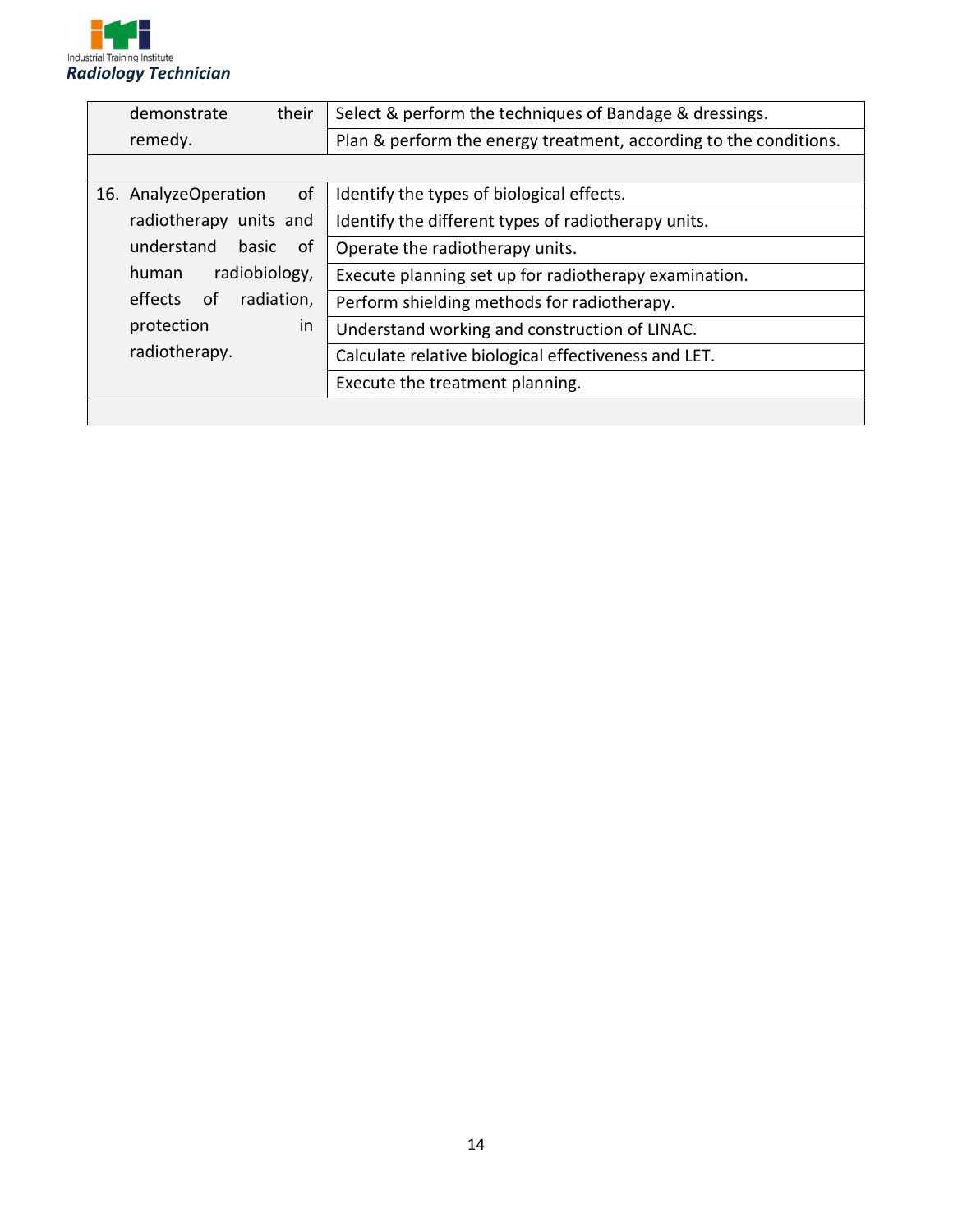Ξ

| <b>SYLLABUS FOR RADIOLOGY TECHNICIAN TRADE</b>                       |                                                                                                                                                                                       |                            |                                                                                                                                                                                                                                                                                                                                                                                                                                                                                                                                     |                                                                                                                                                                                                                                                                                                                                                                                                                                                                                                                                                                                                        |  |  |  |
|----------------------------------------------------------------------|---------------------------------------------------------------------------------------------------------------------------------------------------------------------------------------|----------------------------|-------------------------------------------------------------------------------------------------------------------------------------------------------------------------------------------------------------------------------------------------------------------------------------------------------------------------------------------------------------------------------------------------------------------------------------------------------------------------------------------------------------------------------------|--------------------------------------------------------------------------------------------------------------------------------------------------------------------------------------------------------------------------------------------------------------------------------------------------------------------------------------------------------------------------------------------------------------------------------------------------------------------------------------------------------------------------------------------------------------------------------------------------------|--|--|--|
|                                                                      | <b>FIRST YEAR</b>                                                                                                                                                                     |                            |                                                                                                                                                                                                                                                                                                                                                                                                                                                                                                                                     |                                                                                                                                                                                                                                                                                                                                                                                                                                                                                                                                                                                                        |  |  |  |
| <b>Duration</b>                                                      | <b>Reference</b><br><b>Learning Outcome</b>                                                                                                                                           |                            | <b>Professional Skills</b><br>(Trade Practical)<br><b>With Indicative Hours</b>                                                                                                                                                                                                                                                                                                                                                                                                                                                     | <b>Professional Knowledge</b><br>(Trade Theory)                                                                                                                                                                                                                                                                                                                                                                                                                                                                                                                                                        |  |  |  |
| Professional<br>Skill 60 Hrs;<br>Professional<br>Knowledge<br>12 Hrs | Apply atomic and<br>nuclear<br>physics<br>concept<br>οf<br>Rutherford<br>Bohr<br>Model and relate it<br>Thomson's<br>to<br>of<br>the<br>model<br>atomfollowing<br>safety precautions. | 1.<br>2.<br>3.<br>4.<br>5. | Demonstrate atomic and<br>nuclear structure through<br>Videos and models (07 hrs)<br>Understand and sketch of<br>Rutherford's<br>x-ray<br>scattering experiment and<br>relate it to Thomson's<br>model of the atom. (18<br>hrs)<br>Practice<br>and<br>represent<br>graphically the<br>energy<br>level diagram.(15 hrs)<br>Illustrate the property of<br>alpha, beta and gamma<br>radiation, though videos.<br>(10 hrs)<br>Relate the half-life<br>0f<br>different<br>radioactive<br>material by the help of<br>decay curve.(10 hrs) | Atomic and Nuclear Structure.<br>Rutherford<br>Bohr<br>Model.<br>Number.<br>Mass<br>Atomic<br>Number. Atomic Mass. Binding<br>energy, Energy level, Nuclear<br>binding<br>energy. NP ratio.<br>Definition<br>of<br>radioactivity.<br>Natural<br>radioactivity.<br>Radioactive decay. Half-life.<br>Decay constant. Mean life and<br>their relation. Specific activity.<br>Properties of Alpha, Beta and<br>gamma radiations. Properties<br>of Radium and its daughter<br>Radioactivity<br>products.<br>equilibrium. Units of activity,<br>specific gamma ray constant.<br>Fusion and fission. (12 hrs) |  |  |  |
| Professional<br>Skill 90 Hrs;<br>Professional<br>Knowledge           | Demonstrate<br>Electromagnetic<br>radiation,<br>production of x-<br>ray, construction of                                                                                              | 6.<br>7.                   | different<br>Demonstrate<br>types of radiation through<br>videos.(09 hrs)<br>Demonstrate and sketch<br>the EMR spectrum.(08hrs)                                                                                                                                                                                                                                                                                                                                                                                                     | Definition of radiation and its<br>types,<br>electromagnetic<br>radiation, Radiation as a wave-<br>motion,<br>wavelength,<br>frequency Magnitude, velocity                                                                                                                                                                                                                                                                                                                                                                                                                                             |  |  |  |
| 18 Hrs                                                               | modern x-ray tube,<br>and Interactions of<br>x-ray with matter.                                                                                                                       | 8.                         | Compute the frequency of<br>oscillation by rope.(08hrs)                                                                                                                                                                                                                                                                                                                                                                                                                                                                             | and their relations, electro-<br>magnetic spectrum, common<br>properties of electromagnetic<br>radiation.<br>X-ray: principles of                                                                                                                                                                                                                                                                                                                                                                                                                                                                      |  |  |  |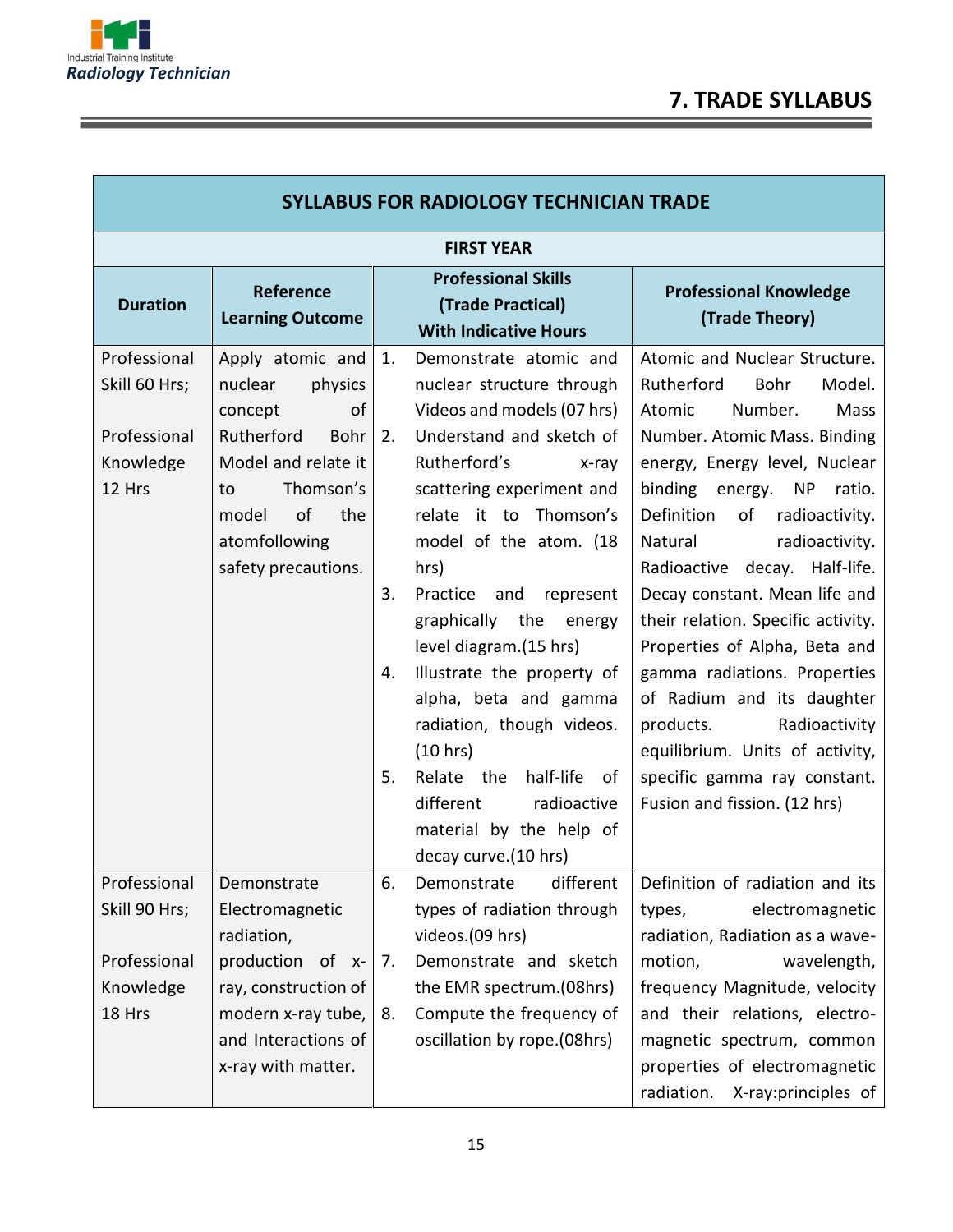

|               |                      | 9. | different<br>Illustrate<br>the       | production of x-ray, intensity,      |
|---------------|----------------------|----|--------------------------------------|--------------------------------------|
|               |                      |    | parts of x-ray machine.(14           | continuous and characteristic        |
|               |                      |    | hrs)                                 | spectrum.<br>Construction<br>of      |
|               |                      |    | 10. Practice<br>the<br>x-ray         | Modern X-ray tubes, filaments,       |
|               |                      |    | component with the help              | and cathode, methods of              |
|               |                      |    | of sketch.(10 hrs)                   | cooling<br>anode,<br>Inherent        |
|               |                      |    | 11. Evaluate total filtration of     | filtration, added filtration and     |
|               |                      |    | an x-ray tube using HVL              | their effect on quality of the       |
|               |                      |    | method.(14 hrs)                      | spectrum. Interaction of X-ray       |
|               |                      |    | 12. Check the alignment of           | and gamma ray with matter,           |
|               |                      |    | radiation<br>beam<br>using           | Ionization & excitation. Modes       |
|               |                      |    | alignment<br>beam<br>test            | of interactions. (18 hrs)            |
|               |                      |    | tool.(12 hrs)                        |                                      |
|               |                      |    | 13. Understand<br>x-ray              |                                      |
|               |                      |    | interaction with matter,             |                                      |
|               |                      |    | ionization<br>and                    |                                      |
|               |                      |    | excitation.(15 hrs)                  |                                      |
| Professional  | Identify the X-ray   |    | 14. Execute the operation of         | Focal spot, tube holders, grid       |
| Skill 90 Hrs; | circuit and units,   |    | the<br>circuit,<br>x-ray             | ratio<br>relation<br>KV.<br>in<br>to |
|               | radiographic<br>grid |    | controlling of<br>different          | Reciprocating and oscillating        |
| Professional  | and<br>beam          |    | parameters. (18hrs)                  | Grid. Potter Oscillating grid.       |
| Knowledge     | restricting devices  |    | 15. Check<br><b>KVP</b><br>accuracy, | Potter Bucky<br>Diaphragms,          |
| 18 Hrs        | and operate the      |    | usingthe<br>digital<br><b>KVP</b>    | Stationary grids. Control of         |
|               | console panel.       |    | meter.(12hrs)                        | scattered<br>radiation,<br>beam      |
|               |                      |    | 16. Measure effective focal          | modification<br>devices.             |
|               |                      |    | spot size of x-ray tube              | Diagnostic H.T. Circuits, High       |
|               |                      |    | using bas pattern test tool. $\vert$ | tension generators, Half wave        |
|               |                      |    | (14hrs)                              | & full wave rectifiers. Three-       |
|               |                      |    | 17. Test the alignment of grid       | phase<br>circuits.<br>Constant       |
|               |                      |    | using grid alignment test            | voltage<br>regulator<br>Η.<br>T.     |
|               |                      |    | tool.(13hrs)                         | switches,<br>measuring               |
|               |                      |    | 18. Check the consistency of         | Instruments voltmeter, mill-         |
|               |                      |    | timer.(11hrs)                        | ampere meter Control<br>of           |
|               |                      |    | 19. Check the consistency of         | scattered                            |
|               |                      |    | loading<br>mA<br>stations.           | Radiation, beam modification         |
|               |                      |    | (12hrs)                              | devices. (18 hrs)                    |
|               |                      |    | 20. Check the consistency of x-      |                                      |
|               |                      |    | ray tube output.(10hrs)              |                                      |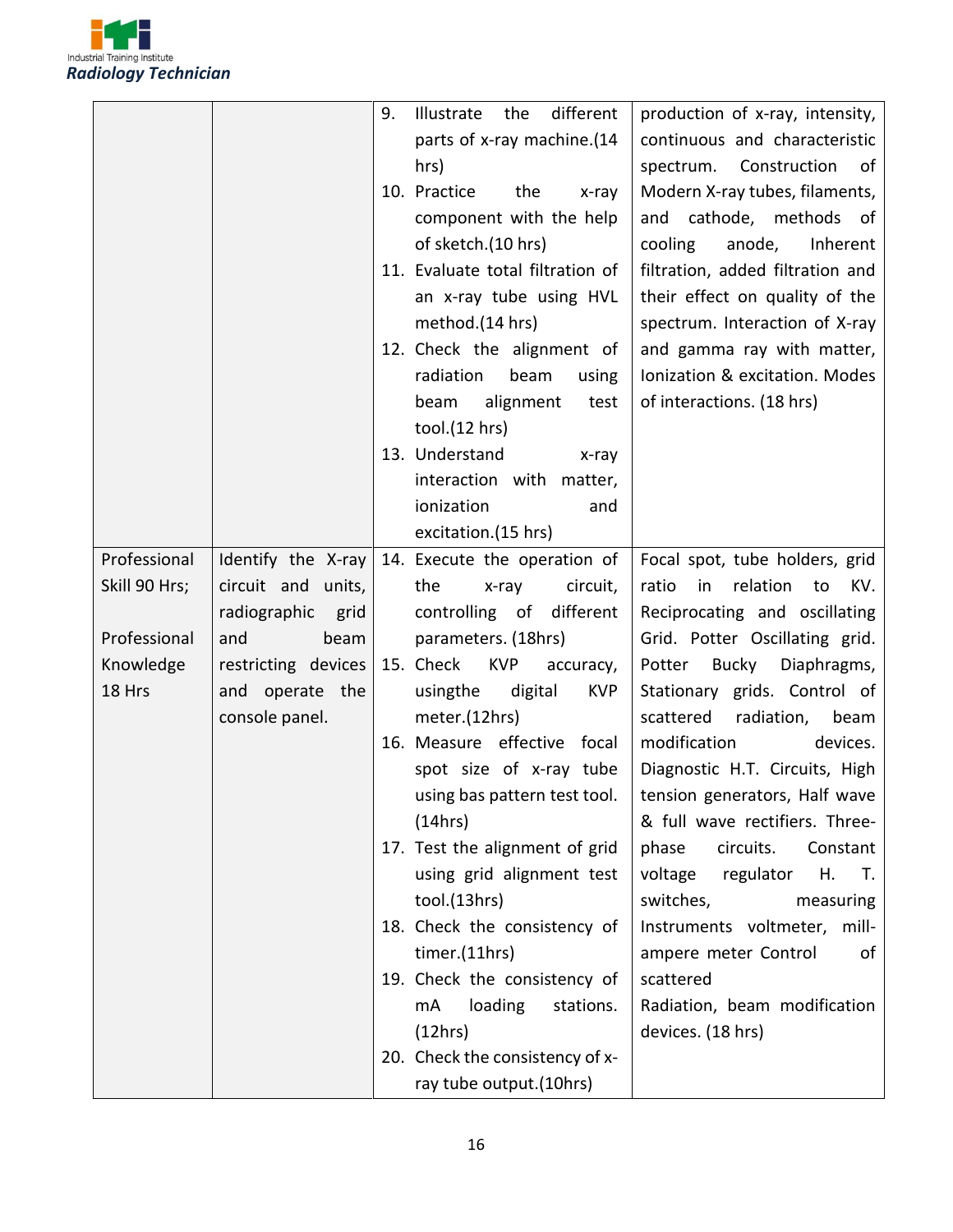

| Professional  | Perform radiation    | 21. Compute the intensity of x- | Radiation protection:code of          |
|---------------|----------------------|---------------------------------|---------------------------------------|
| Skill 90 Hrs; | protection<br>and    | ray by using the inverse        | practice for the protection of        |
|               | radiation<br>operate | square law. (10 hrs)            | person<br>against<br>ionizing         |
| Professional  | measuring devices    | 22. Predict the radiation level | radiation, protective, material,      |
| Knowledge     | and<br>understand    | in the vicinity of exposure     | head, lead equipment building         |
| 18 Hrs        | Radio Therapy.       | by using survey<br>area         | material,<br>personnel                |
|               |                      | meter.(15 hrs)                  | international-<br>monitoring,         |
|               |                      | 23. Check the accuracy of lead  | recommendations<br>against            |
|               |                      | aprons by using survey          | hazards in ionizing radiation         |
|               |                      | meters.(13 hrs)                 | (internal and external). Units of     |
|               |                      | 24. Test and calculate the      | Dose limit, ALARA Principle,          |
|               |                      | thickness of protective         | Operational dose limits for           |
|               |                      | barrier.(12 hrs)                | radiation workers and public.         |
|               |                      | 25. Calculate<br>the entrance   | Calculation<br>of<br><b>Barrier</b>   |
|               |                      | surface dose<br>by using        | thickness, Film badges and TLD        |
|               |                      | water phantom.(12 hrs)          | Badges,<br>Survey<br>meters,          |
|               |                      | 26. Measure the personnel       | Gamma zone monitors, Pocket           |
|               |                      | different<br>dose<br>on         | Dosimeter<br>(Basic                   |
|               |                      | modalities<br>by<br>using       | Principle). Basic<br>of               |
|               |                      | personal dosimeters. (14        | radiotherapy. General patient         |
|               |                      | hrs)                            | care. (18 hrs)                        |
|               |                      | 27. Understand and sketch the   |                                       |
|               |                      | treatment<br>units,             |                                       |
|               |                      | simulators and making of        |                                       |
|               |                      | thermoplastic mould of          |                                       |
|               |                      | radiotherapy. (14 hrs)          |                                       |
| Professional  | Assemble General     | 28. Practice the region of body | $ i\rangle$ Cell-Types,<br>structure, |
| Skill 60 Hrs; | radiographic<br>&    | using<br>by                     | function,<br>reproduction,            |
|               | bones,<br>anatomy,   | mannequins.(18hrs)              | structure of general tissues.         |
| Professional  | joints and<br>body   | 29. Identify and place the      | ii) General anatomy -language         |
| Knowledge     | using<br>systems     | bone & joint by using a         | of anatomy: position, planes,         |
| 12 Hrs        | mannequins<br>and    | skeleton. (10hrs)               | terms in relation to various          |
|               | skeletons.           | 30. Practice the radiographic   | regions and movements, term           |
|               |                      | positioning<br>on<br>x-ray      | used to describe the bone             |
|               |                      | table.(16hrs)                   | features. General terminology.        |
|               |                      | 31. Identify and place the body | iii)Skeleton: classification of       |
|               |                      | by<br>organs<br>using           | bone and cartilage. Joints and        |
|               |                      | also<br>mannequins<br>and       | their classification. Types of        |
|               |                      |                                 | muscles.                              |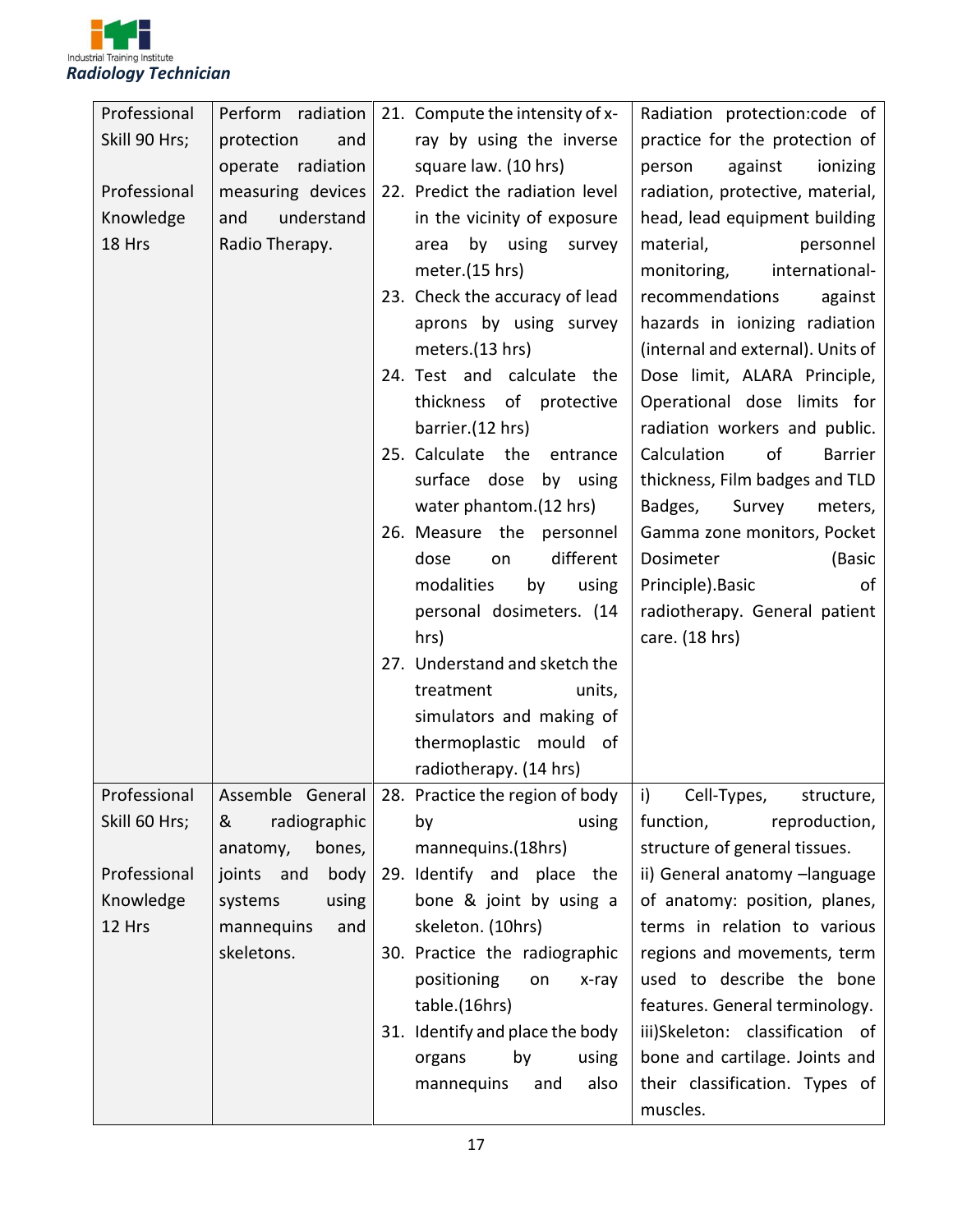

|                |                      | surface<br>their<br>relate     | iv) General introduction of        |
|----------------|----------------------|--------------------------------|------------------------------------|
|                |                      | anatomy.(16hrs)                | body<br>systems-nervous,           |
|                |                      |                                | circulatory,<br>Skin<br>lymphatic. |
|                |                      |                                | fasciae.                           |
|                |                      |                                | v) Radiographic anatomy and        |
|                |                      |                                | positioning<br>terminology.        |
|                |                      |                                | projections.<br>Radiographic       |
|                |                      |                                | Topographic<br>landmarks<br>0f     |
|                |                      |                                | radiography. (12hrs)               |
| Professional   | Execute<br>the       | 32. Practice on radiographic   | Radiographic Photographic          |
| Skill 150 Hrs; | radiographic<br>and  | darkroom<br>and                | and Dark room technique- X-        |
|                | darkroom             | techniques.(12 hrs)            | ray dark room construction,        |
| Professional   | techniques,          | 33. Check the safeness of safe | radiographic<br>films-<br>types,   |
| Knowledge      | perform<br>the       | lightby performing<br>the      | characteristics, handling and      |
| 30Hrs          | film<br>radiographic | coin test.(14hrs)              | storage.                           |
|                | processing.          | 34. Check proper film screen   | Intensifyingscreens-               |
|                |                      | contact by using wire mesh     | construction<br>types,             |
|                |                      | method.(14hrs)                 | film<br>characteristics,<br>screen |
|                |                      | 35. Identify the size of x-ray | combination,<br>and<br>care        |
|                |                      | film and cassette.(12 hrs)     | maintenance.                       |
|                |                      | 36. Perform a workshop to      | X-ray cassettes: construction,     |
|                |                      | processing<br>prepare          | types and general care.            |
|                |                      | chemicals and check the        |                                    |
|                |                      | PH value.(12hrs)               | development<br>The<br>of           |
|                |                      | 37. Practice<br>the<br>general | radiographic film, processing      |
|                |                      | cleaning and care of screen    | chemistry, components of the       |
|                |                      | & cassette.(24hrs)             | automatic<br>processor,            |
|                |                      | 38. Measure the sensitivity    | alternative<br>processing          |
|                |                      | and density of x-ray film by   | methods. (30hrs)                   |
|                |                      | using<br>densitometer<br>&     |                                    |
|                |                      | sensitometer.<br>Plot<br>the   |                                    |
|                |                      | H&D curve.(26hrs)              |                                    |
|                |                      | 39. Analyze the luminescence   |                                    |
|                |                      | property of IF screen.(17      |                                    |
|                |                      | hrs)                           |                                    |
|                |                      | 40. Identify the radiographic  |                                    |
|                |                      | image artifacts.(19 hrs)       |                                    |
| Professional   | Demonsratethe        | 41. Understand the type of     | Contrast media:classification,     |
| Skill 660 Hrs; | Radiographic         | contrast.(27hrs)               | chemistry, physiology, toxicity,   |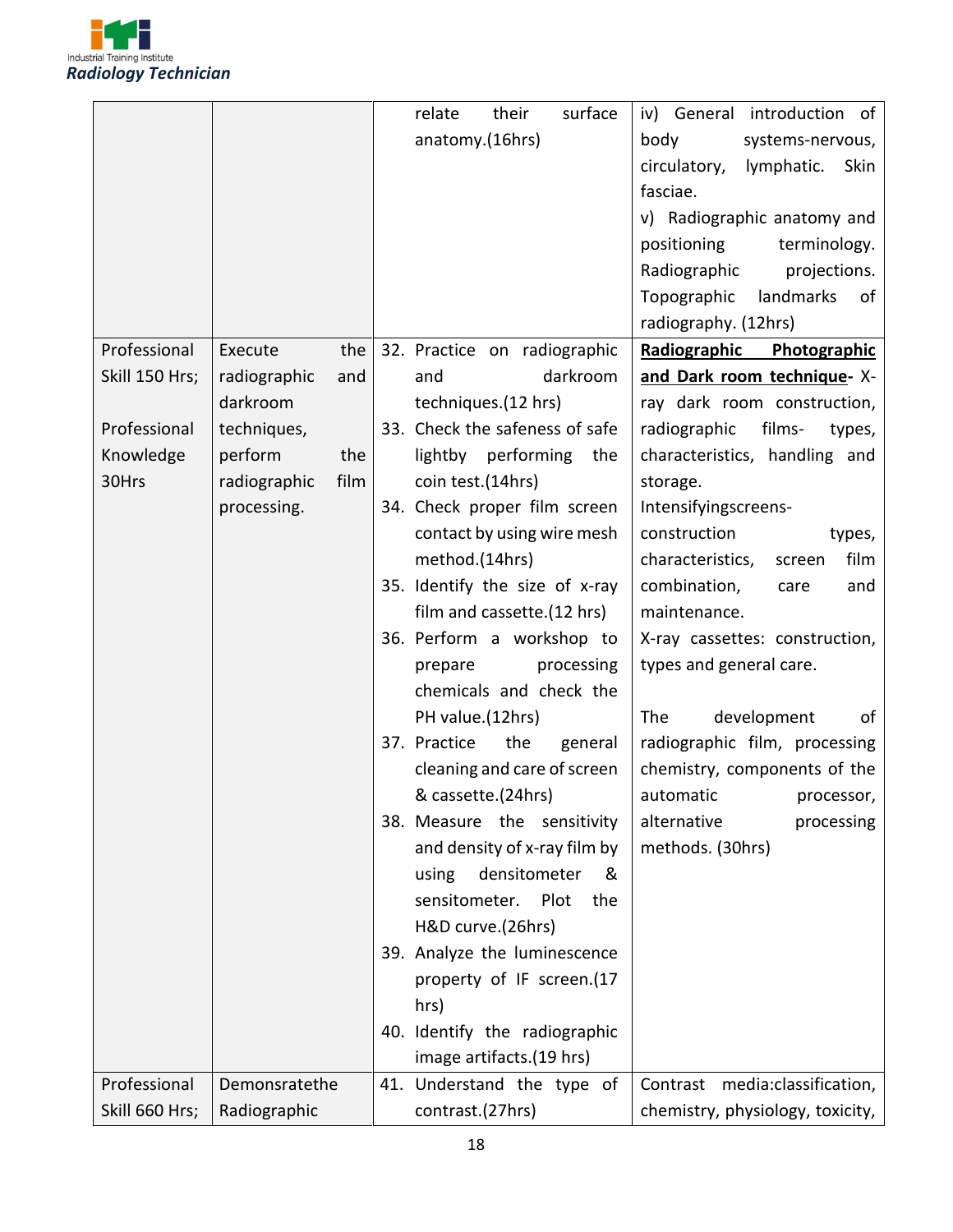

|                | contrast media and  | 42. Perform and practice the | mild,<br>moderate<br>severe      |
|----------------|---------------------|------------------------------|----------------------------------|
| Professional   | perform<br>the      | ECG.(30hrs)                  | reactions.                       |
| Knowledge      | radiographic        | 43. Perform and practice the | Contrast media used in X-RAY     |
| <b>132 Hrs</b> | positioning<br>and  | radiographic positioning of  | ultrasound, CT and MRI.          |
|                | special procedures. | the chest.(28hrs)            | Systemic<br>Anatomy<br>and       |
|                |                     | 44. Perform and practice the | physiology-                      |
|                |                     | radiographic positioning of  | Circulatory<br>system:blood,     |
|                |                     | the<br>upper<br>extremity.   | plasma, blood cells, blood       |
|                |                     | (27hrs)                      | groups, clotting<br>mechanism,   |
|                |                     | 45. Perform and practice the | blood<br>vessels,<br>heart       |
|                |                     | radiographic positioning of  | circulation,<br>nerve<br>supply, |
|                |                     | the<br>lower<br>extremity.   | function<br>cardiac<br>cycle),   |
|                |                     | (30hrs)                      | ECG,blood<br>blood<br>pressure,  |
|                |                     | 46. Perform and practice the | volume, aorta.                   |
|                |                     | radiographic positioning of  | Respiratory<br>system:nose,      |
|                |                     | the<br>vertebral<br>column.  | larynx,<br>pharynx,<br>trachea,  |
|                |                     | (35hrs)                      | bronchi, lungs, pleura, blood    |
|                |                     | 47. Perform and practice the | supply of lungs, physiology of   |
|                |                     | radiographic positioning of  | respiration, lung volume and     |
|                |                     | the<br>digestive             | capacities, gas transport in the |
|                |                     | system.(35hrs)               | blood.                           |
|                |                     | 48. Perform and practice the | Digestive system: moth and       |
|                |                     | radiographic positioning of  | esophagus, salivary glands,      |
|                |                     | the urinary system. (35hrs)  | stomach, small intestine, large  |
|                |                     | 49. Perform and practice the | intestine, liver, pancreas, gall |
|                |                     | radiographic positioning of  | bladder, general principle of    |
|                |                     | the skull. (35hrs)           | digestion.                       |
|                |                     | 50. Perform and practice the | Excretory system: functional     |
|                |                     | radiographic positioning of  | anatomy of kidney, functions,    |
|                |                     | the breast.(34hrs)           | formation and excretion of       |
|                |                     | 51. Perform and practice the | nephrons,<br>urine,<br>ureters,  |
|                |                     | radiographic positioning of  | bladder,<br>urinary<br>urethra,  |
|                |                     | special patient.(40hrs)      | micturition.                     |
|                |                     | 52. Perform and practice the | Male Reproductive System:        |
|                |                     | radiographic<br>special      | testes,<br>scrotum,<br>spermatic |
|                |                     | procedures of G.I system-    | cord,<br>spermatogenesis,        |
|                |                     | barium swallow, barium       | epididymis, prostate, seminal    |
|                |                     | meal barium meal follow      | vesicles, vas deferens.          |
|                |                     | through,<br>Enteroclysis,    |                                  |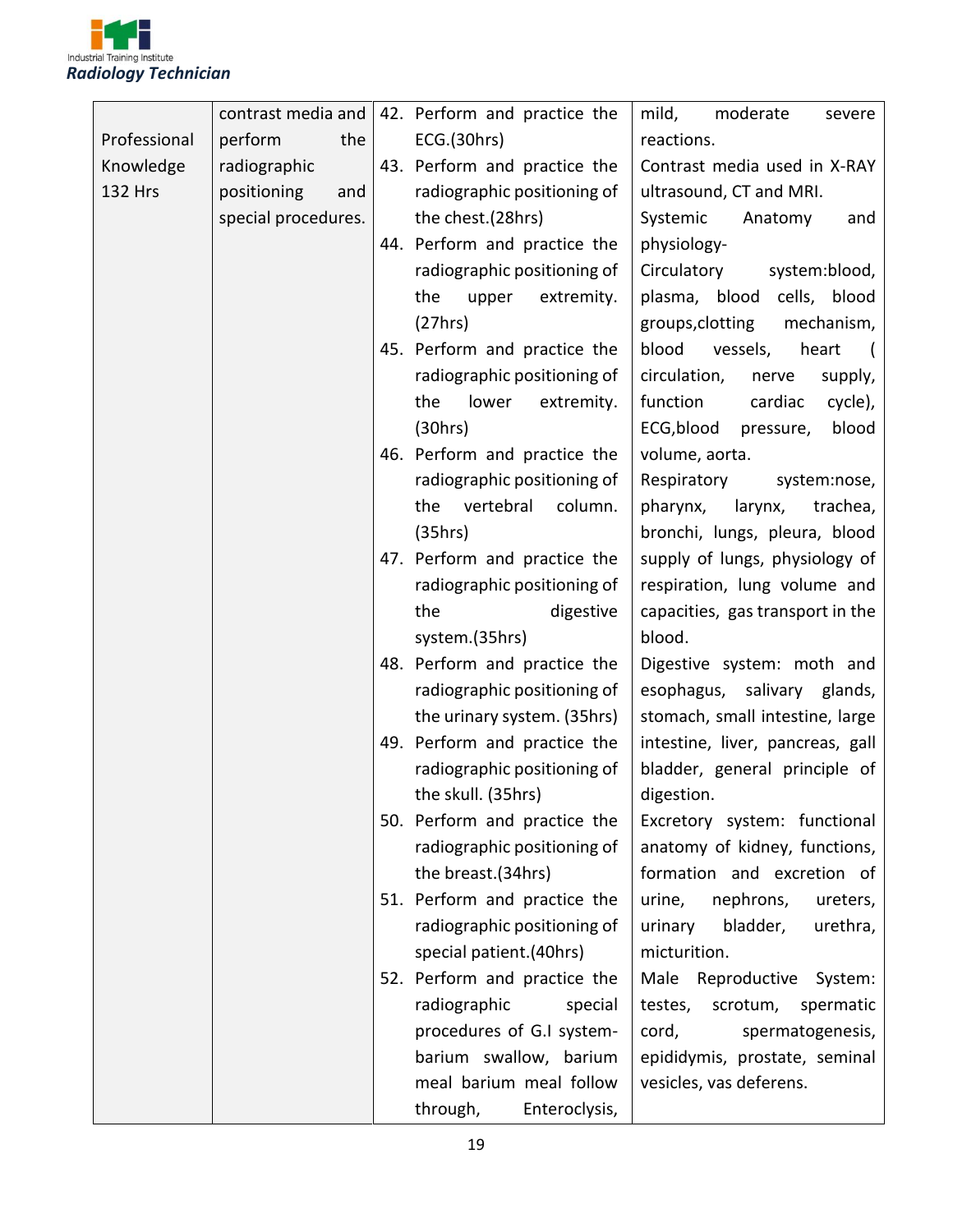

|  | barium enema, Hypotonic      | Female reproductive system:      |
|--|------------------------------|----------------------------------|
|  | duodenography. (38hrs)       | ovaries,<br>fallopian<br>tubes,  |
|  | 53. Perform and practice the | vagina,<br>perineum,<br>uterus,  |
|  | radiographic<br>special      | reproductive<br>female<br>cycle, |
|  | procedures<br>ofBiliary      | oogenesis.                       |
|  | system-Cholecystography,     | Lympathic system: lymphatic      |
|  | Cholangiography, T-tube,     | organs, lymph, lymph nodes,      |
|  | cholangiography<br>ERCP,     | lymphatic<br>vessels<br>and      |
|  | PTC,                         | circulations.                    |
|  | splenoportovenograp.(35      | Endocrine glands: pituitary,     |
|  | hrs)                         | adrenal, thyroid, pancreas and   |
|  | 54. Perform and practice the | (secretions<br>gonads<br>and     |
|  | radiographic<br>special      | functions)                       |
|  | procedures ofCirculatory     | Nervous system:<br>function,     |
|  | lymphatic<br>system:<br>and  | nerve cells and nerve fibers,    |
|  | angiography                  | nerve impulse, central nervous   |
|  | Lymphangiography.<br>(35)    | system (CSF, brain and its       |
|  | hrs)                         | parts, spinal cord), peripheral  |
|  | 55. Perform and practice the | system<br>(cranial<br>nervous    |
|  | radiographic<br>special      | nerves),<br>automatic nervous    |
|  | procedures<br>ofSpecial      | system<br>(sympathetic<br>and    |
|  | sense- dacrocystography.     | parasympathetic)                 |
|  | (25 hrs)                     | The sensory system: skin and     |
|  | 56. Perform and practice the | its layers, eye and structure of |
|  | radiographic<br>special      | eye, optic nerves, physiology of |
|  | procedures                   | vision, function of retina, ear  |
|  | ofFemalereproductive-        | and physiology of hearing,       |
|  | hysterosalpingographypla     | nose and tongue.                 |
|  | centography.(35 hrs)         | Radiographic<br>procedures:G.I   |
|  | 57. Perform and practice the | SYSTEM barium suspension,        |
|  | radiographic<br>special      | barium swallow, barium meal      |
|  | procedures<br>ofExcretory    | follow<br>barium<br>meal<br>and  |
|  | system- MCU, RGU, AGP,       | through, enteroclysis, barium    |
|  | RGP, IVP, IVU. (40 hrs)      | enema,<br>and<br>hypotonic       |
|  | 58. Perform and practice the | duodenography.                   |
|  | radiographic<br>special      | Respiratory<br>system-           |
|  | procedures<br>ofBrain-       | artificial<br>bronchography,     |
|  | ventriculography cerebral    | pneumothorax.                    |
|  | angiography myelography.     | <b>Biliary</b><br>system-        |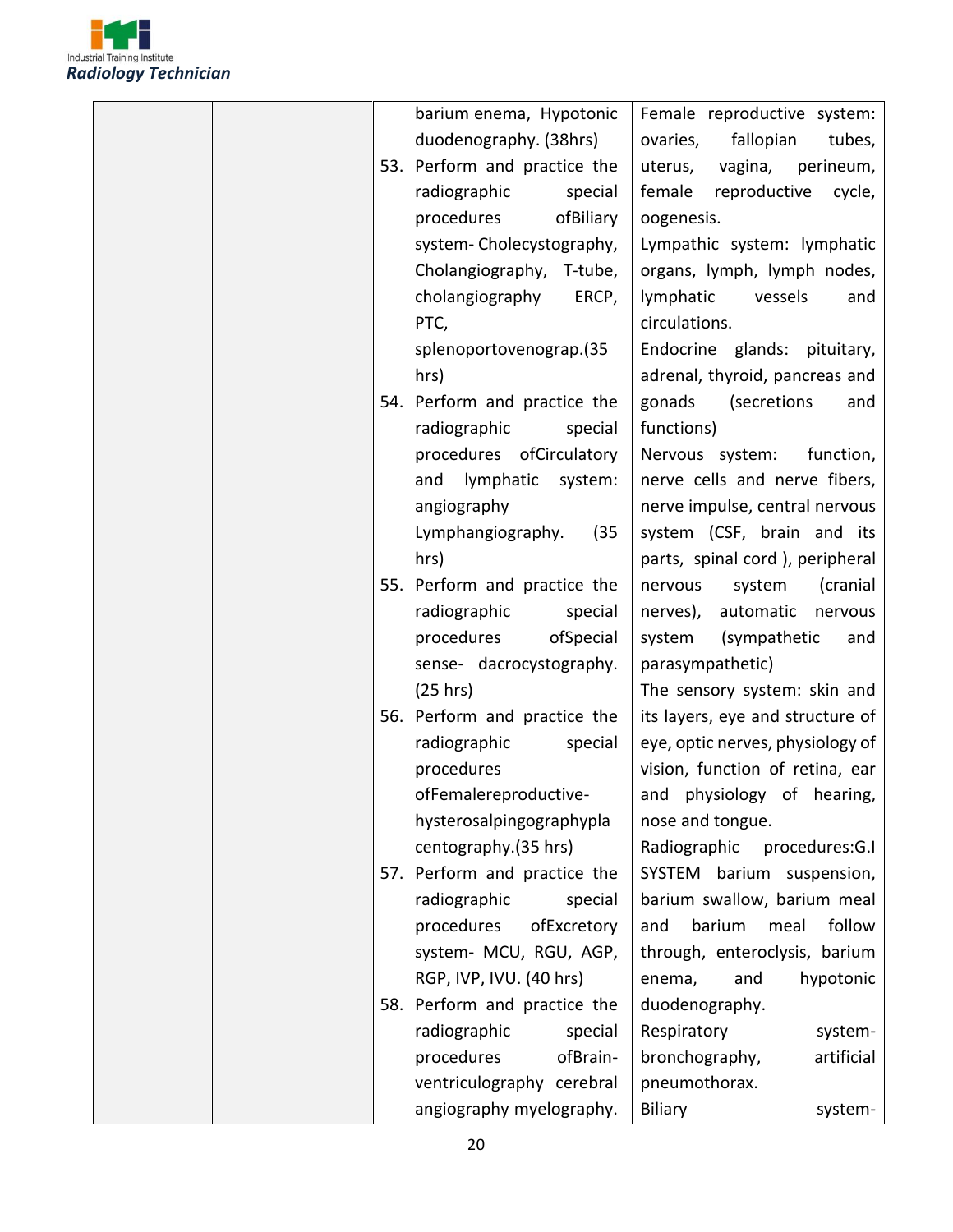

|                                        | (36 hrs)                     | cholecystography,                |
|----------------------------------------|------------------------------|----------------------------------|
|                                        | 59. Perform and practice the | cholangiography,<br>T-tube       |
|                                        | radiographic<br>special      | cholangiography, ERCP, PTC,      |
|                                        | procedures<br>ofMammary      | splenoportovenography.           |
|                                        | gland-Mammography. (30       | Salivary gland-sialography.      |
|                                        | hrs)                         | Circulatory<br>lympathtic<br>and |
|                                        | 60. Perform and practice the | angiography,<br>system:          |
|                                        | radiographic<br>special      | lympathnigiography.              |
|                                        | ofJoint-<br>procedures       | Special<br>sense-                |
|                                        | arthrography. (30hrs)        | dacrocystography.                |
|                                        |                              | Femalereproductive-              |
|                                        |                              | hysterosalpingography,           |
|                                        |                              | placentography.                  |
|                                        |                              | Excretory system-                |
|                                        |                              | MCU & RGU, AGP, RGP, IVP,        |
|                                        |                              | IVU.                             |
|                                        |                              | ventriculography,<br>Brain-      |
|                                        |                              | cerebral<br>angiography,         |
|                                        |                              | myelography.                     |
|                                        |                              | gland-<br>Mammary                |
|                                        |                              | mammography.                     |
|                                        |                              | Joint-arthrography. (132 hrs)    |
| Project work/ Industrial visit/Reports |                              |                                  |

Broad Areas:

- a) Electrocardiogram
- b) Radiographic positioning
- c) Radiographic special procedures of excretory system MCU, RGU, AGP, RGP, IVP, IVU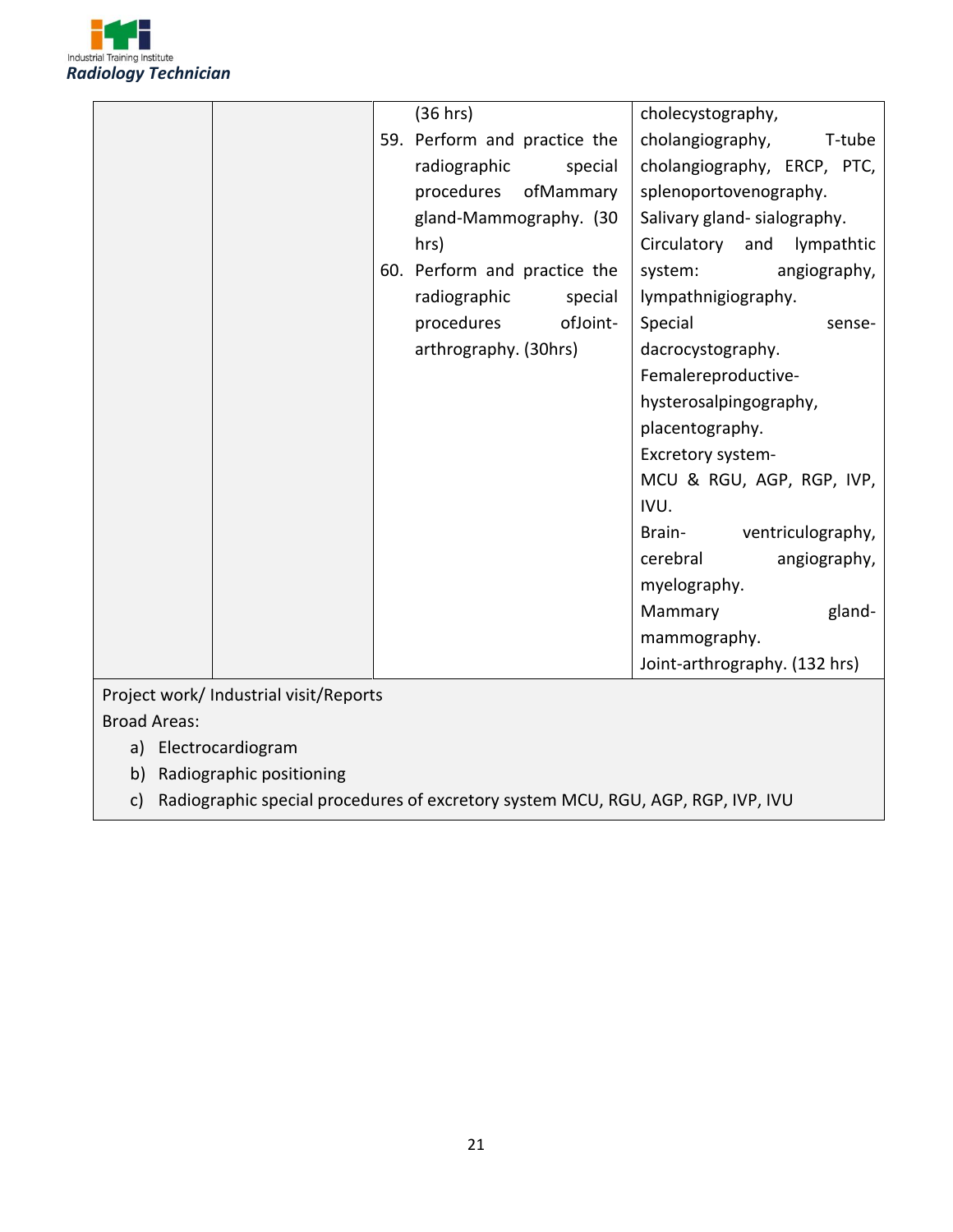

r

| <b>SYLLABUS FOR RADIOLOGY TECHNICIAN TRADE</b>                       |                                                                                                                                                                                                   |                                                                                                                                                                                                                                                                                                                                                                                                                                                                                                                                                                                                                                                                                                                                                                                            |                                                                                                                                                                                                                                                                                                                                                     |  |  |  |
|----------------------------------------------------------------------|---------------------------------------------------------------------------------------------------------------------------------------------------------------------------------------------------|--------------------------------------------------------------------------------------------------------------------------------------------------------------------------------------------------------------------------------------------------------------------------------------------------------------------------------------------------------------------------------------------------------------------------------------------------------------------------------------------------------------------------------------------------------------------------------------------------------------------------------------------------------------------------------------------------------------------------------------------------------------------------------------------|-----------------------------------------------------------------------------------------------------------------------------------------------------------------------------------------------------------------------------------------------------------------------------------------------------------------------------------------------------|--|--|--|
|                                                                      | <b>SECOND YEAR</b>                                                                                                                                                                                |                                                                                                                                                                                                                                                                                                                                                                                                                                                                                                                                                                                                                                                                                                                                                                                            |                                                                                                                                                                                                                                                                                                                                                     |  |  |  |
| <b>Duration</b>                                                      | <b>Reference</b><br><b>Learning outcome</b>                                                                                                                                                       | <b>Professional Skills</b><br>(Trade Practical)<br><b>With Indicative Hours</b>                                                                                                                                                                                                                                                                                                                                                                                                                                                                                                                                                                                                                                                                                                            | <b>Professional Knowledge</b><br>(Trade Theory)                                                                                                                                                                                                                                                                                                     |  |  |  |
| Professional<br>Skill 150 Hrs;<br>Professional<br>Knowledge<br>40Hrs | <b>CT</b><br>Analyze<br>patient<br>positioning,<br>manipulate<br>parameters<br>associated<br>with<br>exposure<br>and<br>processing<br>to<br>produce<br>a<br>required image of<br>desired quality. | 61. Prepare<br>the<br>room,<br>apparatus and instruments<br>for CT scan. (10hrs)<br>62. Set up the CT scan machine<br>and preparation of the<br>patient for the procedure.<br>(10hrs)<br>63. Position<br>the<br>patient<br>correctly for the following<br>CT positions:<br>i) Supine<br>ii) Prone<br>iii) Lateral<br>iv) Oblique(18hrs)<br>64. Illustrate<br>the<br>relative<br>position for CT tube and<br>the patient for the relevant<br>exposure factors related to<br>these. (14hrs)<br>the<br><b>CT</b><br>65. Understand<br>components. (07hrs)<br>66. Execute the use of contrast<br>material for a CT scan and<br>how to administer them<br>under supervision of a<br>radiologist. (14hrs)<br>67. Illustrate the radiographic<br>appearance of CT both<br>normal<br>and<br>common | CT-SCAN:<br>Principle,<br>equipments,<br>Generation, scan parameters,<br>Image reconstruction, Image<br>display,<br>Quality,<br>Image<br>artefacts, control console etc.<br>Recent in advancement in CT:<br>PET-CT<br>$\bullet$<br><b>SPECT</b><br>$\bullet$<br>CT-Biopsy<br>CT-Angiography<br>$\bullet$<br><b>CT-Special Procedures</b><br>(40hrs) |  |  |  |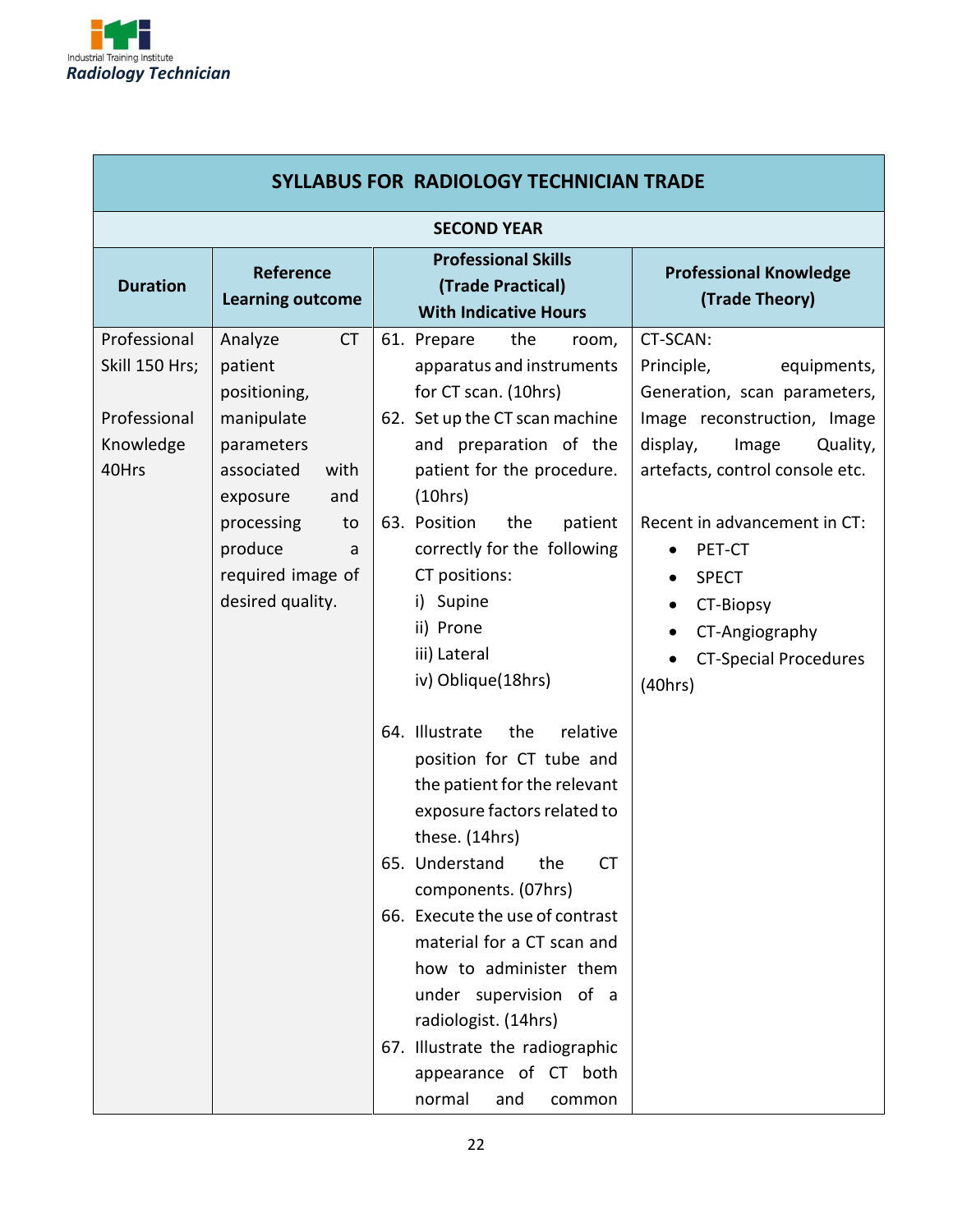

|                                                                     |                                                                                                       | abnormal<br>conditions.<br>(10hrs)<br>68. Plan and apply radiation<br>protection and principles<br>code of practice. (10hrs)<br>69. Practice<br>the<br>routine<br>associated<br>procedures<br>with maintenances of<br>imaging and processing<br>systems. (14hrs)<br>70. Perform and practice the<br>protocols for the<br><b>CT</b><br>scanning. (10hrs)<br>71. Understand the recent<br>techniques of CT scan.<br>(19hrs)<br>72. Understand the types of<br>artefact<br><b>CT</b><br>on<br>image.(14hrs) |                                                                                                                                                                             |
|---------------------------------------------------------------------|-------------------------------------------------------------------------------------------------------|----------------------------------------------------------------------------------------------------------------------------------------------------------------------------------------------------------------------------------------------------------------------------------------------------------------------------------------------------------------------------------------------------------------------------------------------------------------------------------------------------------|-----------------------------------------------------------------------------------------------------------------------------------------------------------------------------|
| Professional<br>Skill 90 Hrs;<br>Professional<br>Knowledge<br>24Hrs | Operate MRI scan<br>perform<br>and<br>patient<br>positioning,<br>review protocols<br>for MRIscanning. | MRI-SCAN:<br>73. Prepare<br>the<br>room,<br>apparatus and instruments<br>for MRI Scan. (10hrs)<br>74. Set up the<br>safety, artifacts.<br>MRI scan<br>machine and preparation<br>of the patient for the<br>procedure. (10 hrs)<br>75. Understand<br>the<br><b>MRI</b><br>components.(16hrs)<br>76. Execute the use of contrast<br><b>MRCP</b><br>material for an MRI scan<br>PET MRI                                                                                                                     | Basic physics, principles, NMR,<br>Image processing and display,<br><b>MRI Recent Advancements:</b><br>Dynamic MR<br><b>MR Angiography</b><br>MR Urography<br>MR Venography |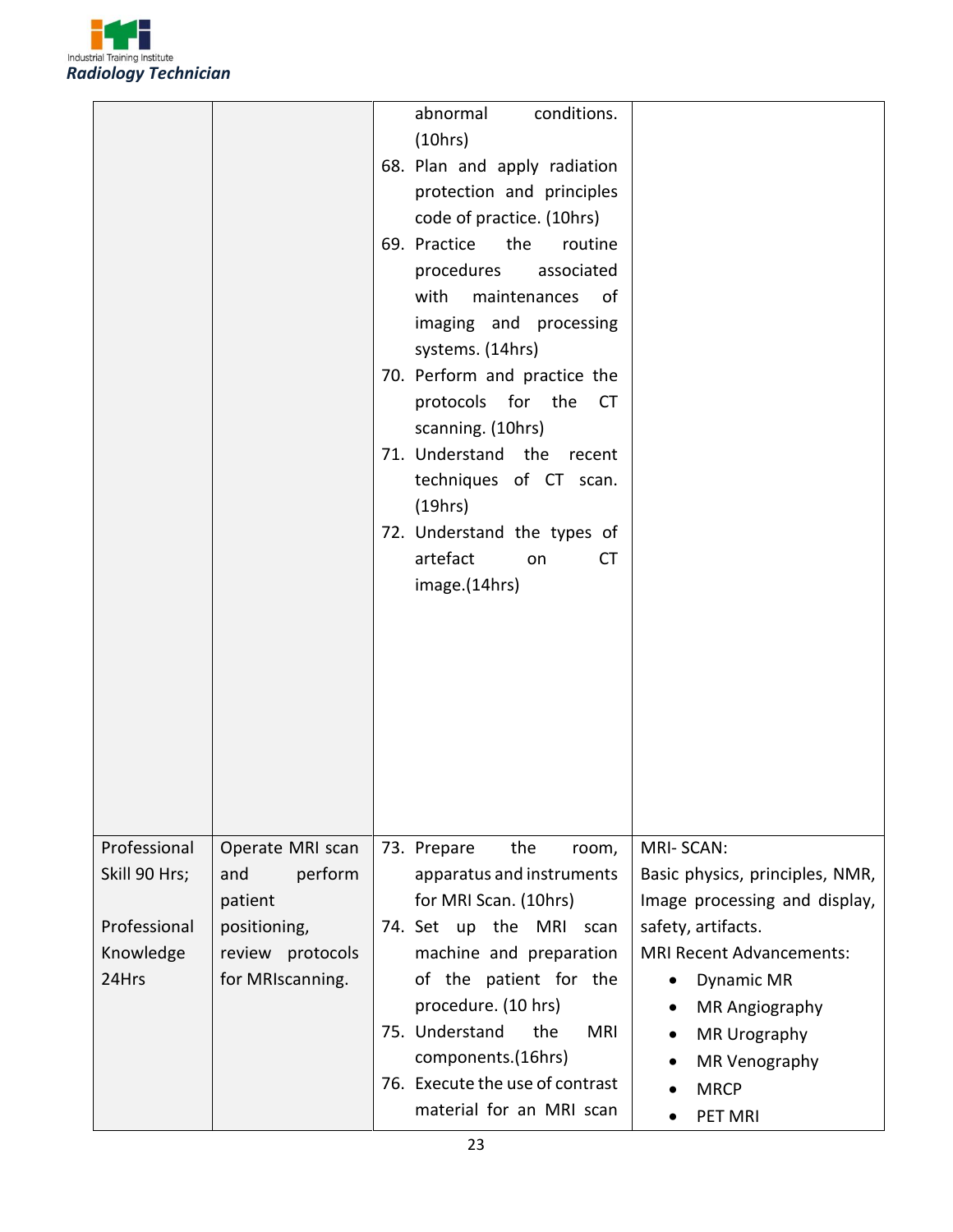

|                               |                                           | how to administer<br>and<br>them under supervision of<br>a radiologist. (10 hrs)<br>77. Illustrate the radiographic<br>appearance of MRI both<br>normal<br>and<br>common<br>abnormal<br>conditions.(16hrs)<br>78. Plan and perform the MRI<br>safety. (12hrs)<br>79. Understand<br>MRI,<br>the<br>recent techniques. (16hrs) | Cardiac MR<br>(Basics only) (24 hrs)                         |
|-------------------------------|-------------------------------------------|------------------------------------------------------------------------------------------------------------------------------------------------------------------------------------------------------------------------------------------------------------------------------------------------------------------------------|--------------------------------------------------------------|
| Professional<br>Skill 90 Hrs; | <b>USG</b><br>Analyze<br>patient<br>scans | 80. Prepare<br>the<br>room,<br>apparatus and instruments                                                                                                                                                                                                                                                                     | USG:<br>Physics,<br>basic<br>principle,                      |
|                               | positioning,                              | for USG scan. (20hrs)                                                                                                                                                                                                                                                                                                        | Techniques,<br>equipments                                    |
| Professional                  | preparation,                              | 81. Select and perform the                                                                                                                                                                                                                                                                                                   | Processing, Piezo-electricity.                               |
| Knowledge                     | techniques,                               | <b>USG</b><br>appropriate                                                                                                                                                                                                                                                                                                    | Application safety.                                          |
| 24Hrs                         | general care.                             | techniques.(10hrs)                                                                                                                                                                                                                                                                                                           | Ultrasonography<br>Recent                                    |
|                               |                                           | 82. Documentation required                                                                                                                                                                                                                                                                                                   | Advancement:                                                 |
|                               |                                           | medical<br>history of<br>of                                                                                                                                                                                                                                                                                                  | $\bullet$ 3-D/4-D USG                                        |
|                               |                                           | patient,<br>procedure                                                                                                                                                                                                                                                                                                        | • Doppler                                                    |
|                               |                                           | undertaken<br>and                                                                                                                                                                                                                                                                                                            | • Colour Flow<br>Imaging                                     |
|                               |                                           | reports.(25hrs)<br>83. Plan and perform the care                                                                                                                                                                                                                                                                             | Doppler                                                      |
|                               |                                           | οf<br><b>USG</b><br>equipments                                                                                                                                                                                                                                                                                               | • US Guided Biopsy                                           |
|                               |                                           | (transducer). (25hrs)                                                                                                                                                                                                                                                                                                        | (Basics only)                                                |
|                               |                                           | 84. Illustrate the techniques                                                                                                                                                                                                                                                                                                | Mammography:<br>tube                                         |
|                               |                                           | and general patient care                                                                                                                                                                                                                                                                                                     | techniques, patient<br>care,<br>recent advancement. (24 hrs) |
|                               |                                           | during<br>mammography.                                                                                                                                                                                                                                                                                                       |                                                              |
|                               |                                           | (10 hrs)                                                                                                                                                                                                                                                                                                                     |                                                              |
| Professional                  | Analyze working                           | the<br>85. Understand                                                                                                                                                                                                                                                                                                        | Computed<br>Radiography:                                     |
| Skill 90 Hrs;                 | of CR, DR and                             | construction and working                                                                                                                                                                                                                                                                                                     | Construction<br>of PSP<br>plate,                             |
|                               | fluoroscopy                               | of CR system. (15hrs)                                                                                                                                                                                                                                                                                                        | films,<br>detectors,<br>screen                               |
| Professional                  | system                                    | 86. Select<br>the<br>required                                                                                                                                                                                                                                                                                                | cassettes, methods of display,                               |
| Knowledge                     | manipulate                                | exposure factor for the CR                                                                                                                                                                                                                                                                                                   | image quality                                                |
| 24Hrs                         | parameters                                | examination. (25hrs)                                                                                                                                                                                                                                                                                                         |                                                              |
|                               | associated<br>with                        | 87. Understand<br>the                                                                                                                                                                                                                                                                                                        | Digital<br>Radiography:films,                                |
|                               | exposure<br>and                           | construction and working                                                                                                                                                                                                                                                                                                     | detectors, TFC, CCD, direct and                              |
|                               | processing<br>to                          | of DR system. (15hrs)                                                                                                                                                                                                                                                                                                        |                                                              |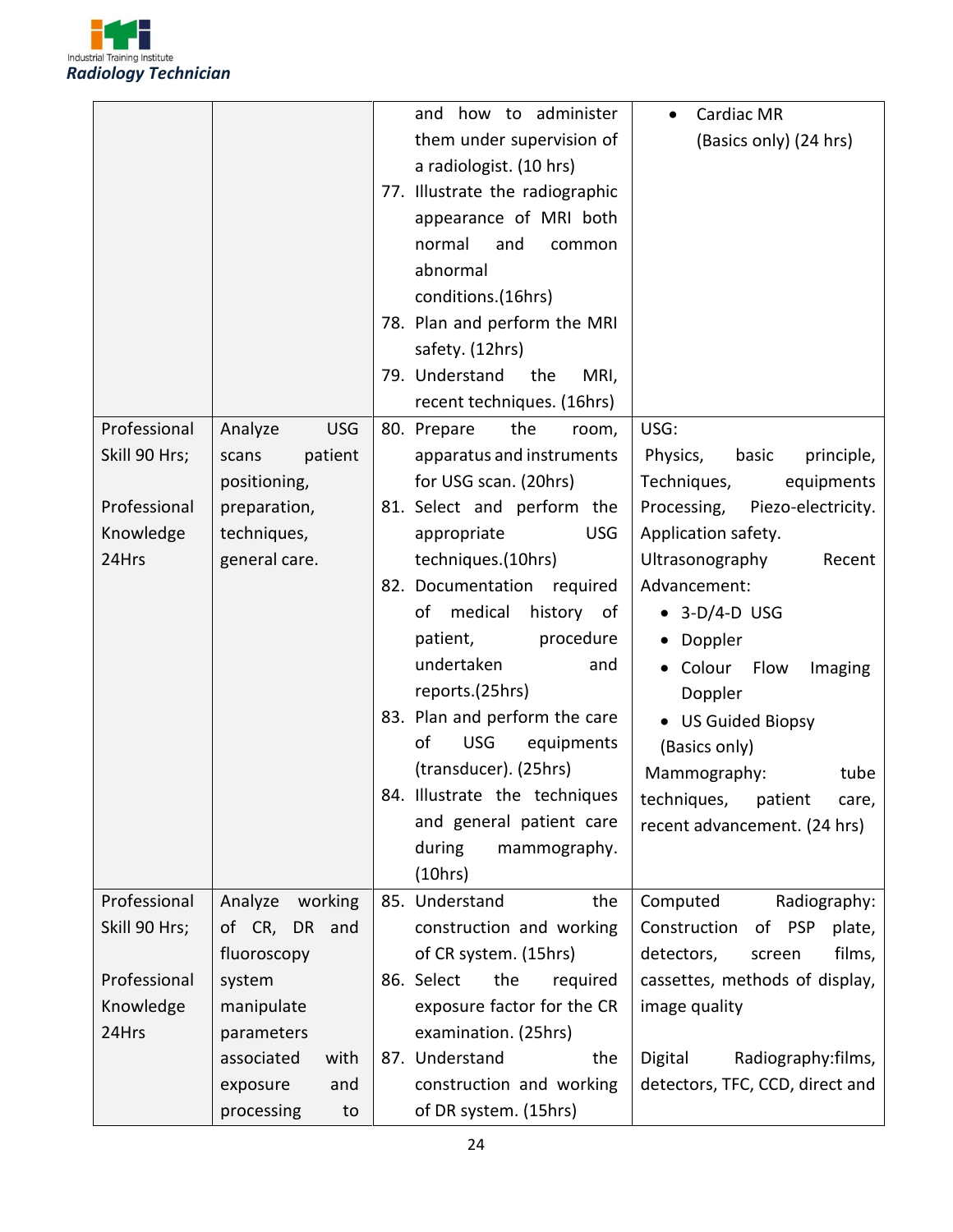

|               | produce<br>a       | 88. Evaluate the quality of    | indirect radiography. Artefacts                       |
|---------------|--------------------|--------------------------------|-------------------------------------------------------|
|               | required image of  | digital<br>image<br>quality.   | and image quality.                                    |
|               | desired quality.   | (05hrs)                        |                                                       |
|               |                    | 89. Understand<br>the          | Fluoroscopy: Image intensifier,                       |
|               |                    | construction and working       | spot film devices, details &                          |
|               |                    | of fluoroscopy<br>system.      | devices (24 hrs)                                      |
|               |                    | (20 hrs)                       |                                                       |
|               |                    | 90. Select<br>the<br>required  |                                                       |
|               |                    | exposure factor for the        |                                                       |
|               |                    | fluoroscopic examination.      |                                                       |
|               |                    | (10hrs)                        |                                                       |
| Professional  | the<br>Interpret   | 91. Understand the factors     | Radiographic Image:                                   |
| Skill 90 Hrs; | factors, tools and | affecting the radiographic     | Radiographic factors affecting                        |
|               | techniques         | image quality. (22 hrs)        | image contrast and sharpness,                         |
| Professional  | affecting<br>the   | 92. Understand the effect on   | Variation in exposure time in                         |
| Knowledge     | radiographic       | image due to variation in      | accordance with quality of                            |
| 24 Hrs        | image quality.     | focal<br>object<br>distance,   | radiation, filters,<br>distance,                      |
|               |                    | object<br>film<br>distance,    | Intensifying screen, grid, film                       |
|               |                    | exposure angle, due tube       | developer<br>speed,<br>and                            |
|               |                    | movement pattern. (18          | Characteristic<br>development.                        |
|               |                    | hrs)                           | curve.                                                |
|               |                    | 93. Understand the technical   | Identification of films, film                         |
|               |                    | of<br>quality<br>aspect        | cutters,<br>Trimmers,<br>corner                       |
|               |                    | assurance. (20 hrs)            | cutters,<br>viewing<br>box,                           |
|               |                    | 94. Understand the quality     | illuminators,<br>projector,                           |
|               |                    | assurance of the related       | portable<br>units,<br>image                           |
|               |                    |                                | equipments and its intensifier (Basics only) (24 hrs) |
|               |                    | benefits with respect to       |                                                       |
|               |                    | visual assessment. (30 hrs)    |                                                       |
| Professional  | Illustrate<br>the  | 95. Understand the internal    | General<br>patient                                    |
| Skill 60 Hrs; | general<br>patient | procedures and policies on     | care:responsibilities<br>of                           |
|               | care in handling   | safety precaution to be        | radiographer, legal,<br>medico                        |
| Professional  | preparation<br>and | when operating<br>taken        | ethical<br>legal<br>and                               |
| Knowledge     | of patients during | radiological<br>equipment.     | responsibilities. Penalties for                       |
| 16 Hrs        | radiological       | (10 hrs)                       | misconduct and malpractice.                           |
|               | examination.       | 96. Illustrate the scheduling, | Emergency drugs and trolley.                          |
|               |                    | treatment,<br>room             | Patient<br>preparation<br>for                         |
|               |                    | assignment and workload        | examinations.<br>radiographic                         |
|               |                    | responsibilities<br>with       | Patient care for paediatric                           |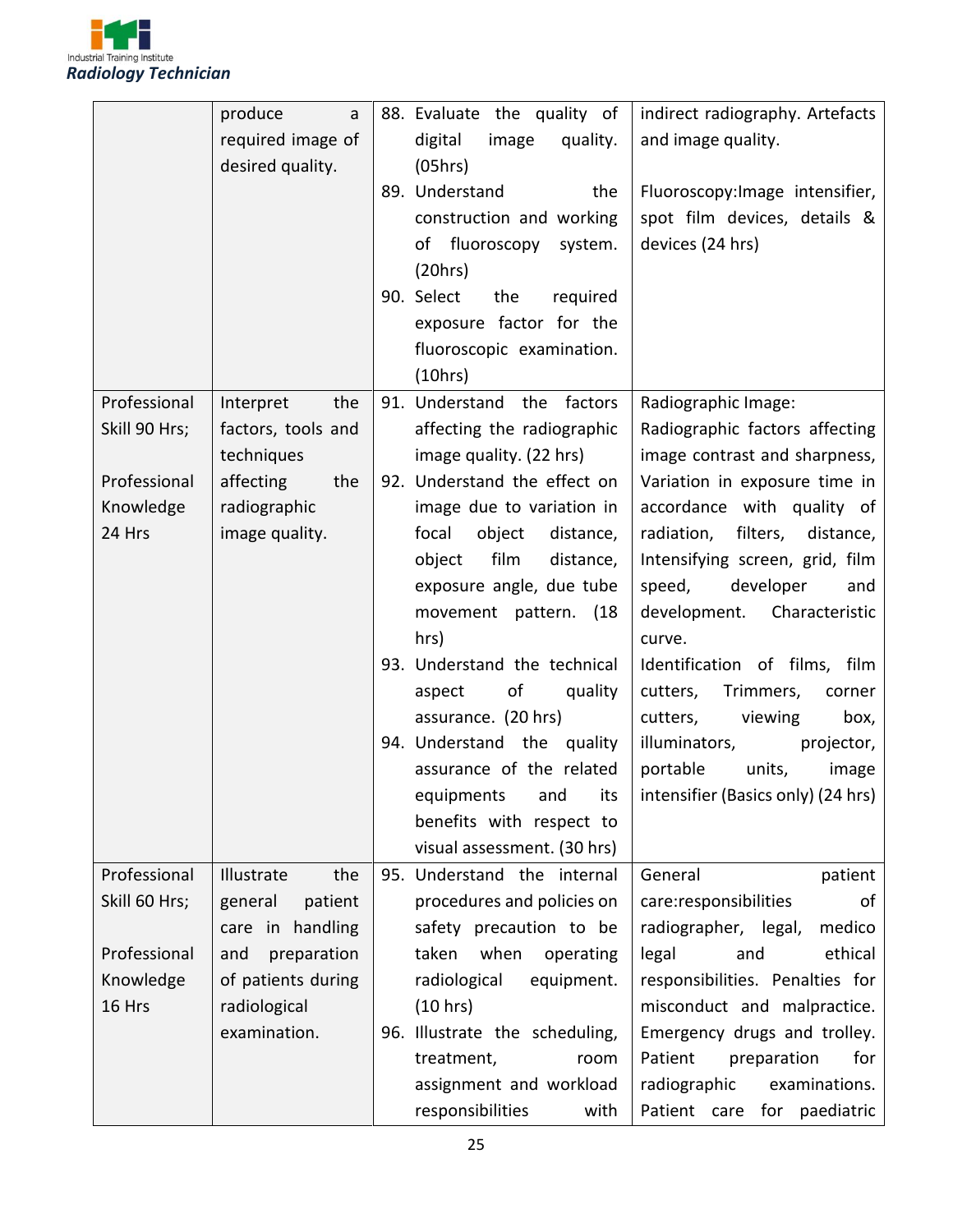

|               |                    | employee's co- workers.        | patient, pregnant, comatose,     |
|---------------|--------------------|--------------------------------|----------------------------------|
|               |                    | (14 hrs)                       | ICU, OT, NICU, emergency.        |
|               |                    | 97. Plan<br>the<br>emergency   | Method of patient shifting and   |
|               |                    | trolley. (10 hrs)              | handling. Care<br>of<br>special  |
|               |                    | 98. Practice and perform the   | patients. (16 hrs)               |
|               |                    | method of patient care         |                                  |
|               |                    | and handling. (16 hrs)         |                                  |
|               |                    | 99. Practice and perform the   |                                  |
|               |                    | patient care in ICU, OT and    |                                  |
|               |                    | NICU. (10 hrs)                 |                                  |
| Professional  | Select and plan    | 100. Understand and sketch     | Care and<br>maintenance<br>of    |
| Skill 30 Hrs; | the radiographic   | tube<br>rating<br>charts.      | equipment                        |
|               | calibration<br>and | Radiographic                   | General principles and routine   |
| Professional  | Tube<br>rating     | calibration. (15 hrs)          | use of charts supplied by        |
| Knowledge     | charts.            | 101. Understand methods of     | manufacturer, Radiographic       |
| 08 Hrs        |                    | radiographic                   | calibration procedure, Tube      |
|               |                    | calibration. (15 hrs)          | rating chart. (08 hrs)           |
| Professional  | Analyze medical    | 102. Understand<br>basics of   | <b>First Aid:</b>                |
| Skill 90 Hrs; | emergency          | first aid. (12 hrs)            | Shock, convulsion, asphyxia,     |
|               | conditions<br>and  | 103. Practically<br>understand | artificial<br>respiration,       |
| Professional  | demonstrate their  | how to tie a tourniquet to     | Administration<br>of Oxygen,     |
| Knowledge     | remedy.            | a patient. (14 hrs)            | Burns Electric shock & burns,    |
| 24 Hrs        |                    | 104. Practically<br>understand | wound,<br>haemorrhage,           |
|               |                    | how to measure BP. (10         | pressure points, Tourniquet.     |
|               |                    | hrs)                           | Injuries to bone joints and      |
|               |                    | 105. Perform and execute how   | muscles. Dressing or bandages,   |
|               |                    | to administer oxygen to in     | Plaster of Paris technique,      |
|               |                    | οf<br>respiratory<br>case      | splints, Drug reaction, Poisons. |
|               |                    | emergency. (20 hrs)            | (24 hrs)                         |
|               |                    | 106. Perform how to calculate  |                                  |
|               |                    | pulse rate. (10 hrs)           |                                  |
|               |                    | 107. Perform techniques of     |                                  |
|               |                    | application of bandages        |                                  |
|               |                    | and dressing of wounds.        |                                  |
|               |                    | (14 hrs)                       |                                  |
|               |                    | 108. Understand<br>how<br>to   |                                  |
|               |                    | prepare a first aid kit. (10   |                                  |
|               |                    | hrs)                           |                                  |
|               |                    |                                |                                  |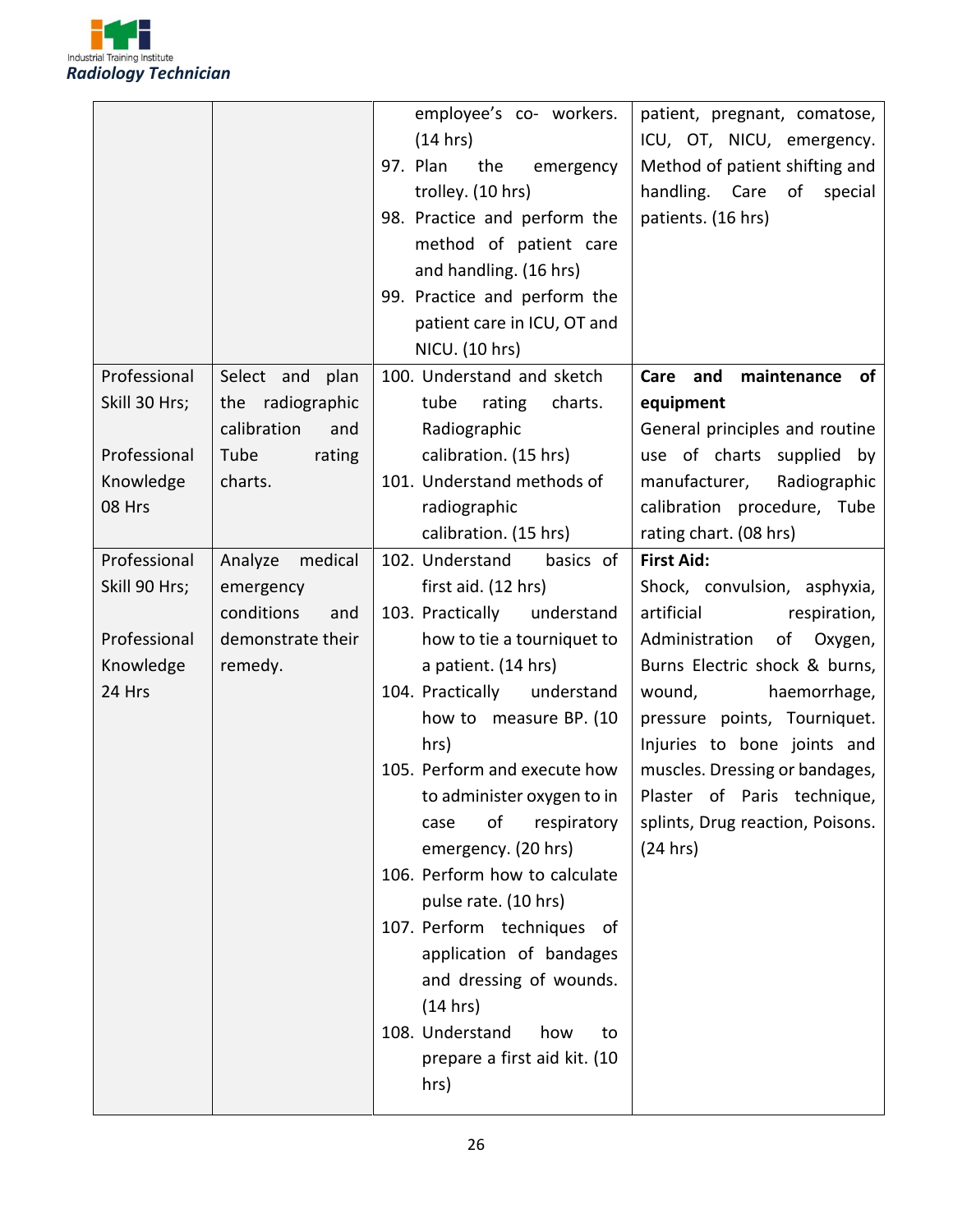

| Professional   | Analyze           | Familiarization<br>109. Basic     | Radiotherapy                                |
|----------------|-------------------|-----------------------------------|---------------------------------------------|
| Skill 510 Hrs; | Operation<br>of   | (along<br>with<br>Doctor).        | Elementary<br>Pathology-<br>i)              |
|                | radiography units | (15hrs)                           | Health<br>disease.<br>and                   |
| Professional   | and<br>understand | 110. Demonstration of Patient     | Degeneration, repair of                     |
| Knowledge      | basic<br>human    | treatment Telecobalt unit         | inflammation,<br>wounds,                    |
| <b>136 Hrs</b> | radiobiology,     | Accelerator<br>&<br>Linear        | infection, immunity.                        |
|                | effects<br>of     | using different treatment         | Tumors<br>Definitions,<br>ii)<br>$\sim$ $-$ |
|                | radiation,        | techniques. (20hrs)               | Classifications,<br>causes,                 |
|                | protection<br>in  | 111. Calculate the fetal dose     | spread, General effects.                    |
|                | radiotherapy.     | of<br>limit<br>pregnant<br>a a    |                                             |
|                |                   | female. (10hrs)                   | Methods<br>iii)<br>diagnosis<br>of          |
|                |                   | 112. Plot cell survival curves to | (Elementary<br>principles)-                 |
|                |                   | understand relationship           | Clinical,<br>Radiographic,                  |
|                |                   | of cell<br>between<br>no.         | histological<br>and                         |
|                |                   | survival<br>radiation<br>and      | biochemical methods.                        |
|                |                   | exposure. (25hrs)                 | Treatments - Radical and<br>iv)             |
|                |                   | 113. Plot cell survival curves    | Palliative,<br>treatment.                   |
|                |                   | to understand the effect          | GeneralPrinciples<br>of                     |
|                |                   | of the Cell survival curves       | medical, surgical, radio                    |
|                |                   | of oxygen, LET, and cell          | methods,<br>therapeutic                     |
|                |                   | cycle, sub lethal damage.         | including<br>anti-cancer                    |
|                |                   | (10hrs)                           | drugs, hormones.                            |
|                |                   | 114. Understand the effect of     | Biological<br>effects<br>of<br>V)           |
|                |                   | radiation on cell through         | Physical<br>radiation:<br>and               |
|                |                   | video. (10hrs)                    | chemical<br>effects<br>of                   |
|                |                   | 115. Understand the effect of     | radiation, General effects                  |
|                |                   | radiation on DNA through          | on cells and tissues.                       |
|                |                   | video. (14hrs)                    | Recovery,<br>sensitivity.                   |
|                |                   | 116. Plot a curve between RBE     | Special effects on skin,                    |
|                |                   | and LET and understand            | membrane,<br>mucous                         |
|                |                   | it. (10hrs)                       | bone, lymph nodes, bone                     |
|                |                   | 117. Operate<br>pocket            | marrow, blood, eyes,                        |
|                |                   | the<br>dosimeter<br>for           | Gonads, spinal cord, lung.                  |
|                |                   | calculation<br>of<br>instant      | Effects of acute and                        |
|                |                   | radiation dose. (20 hrs)          | chronic exposures. Whole                    |
|                |                   | 118. Understand radiotherapy      | body effects, radiation                     |
|                |                   | units. (12 hrs)                   | syndrome-Lethal dose.                       |
|                |                   |                                   | Factors<br>modifying<br>vi)                 |
|                |                   |                                   | Radiation effect- Dose,                     |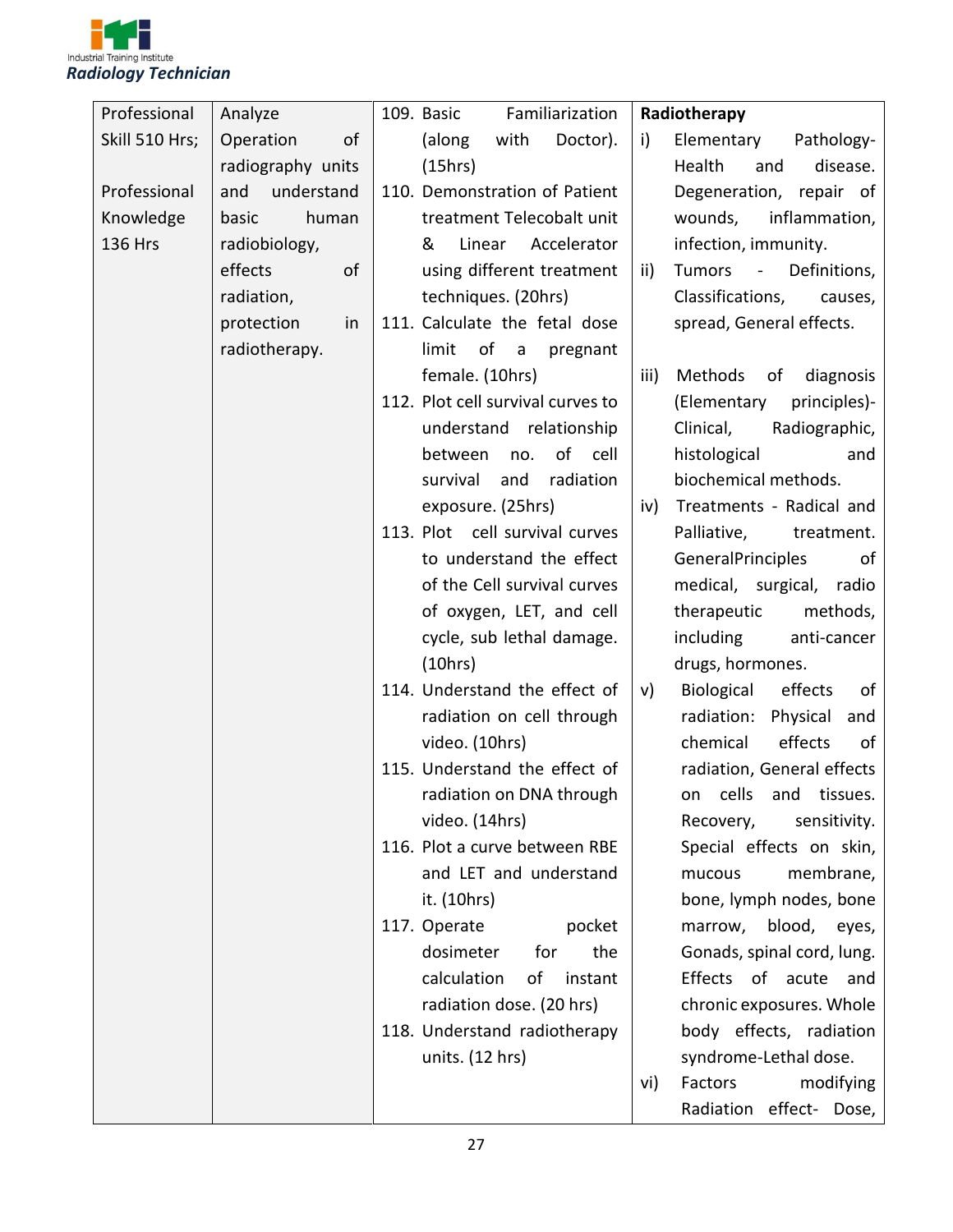

| 119. Dosimetric calculation for        | Type of radiation, area,           |
|----------------------------------------|------------------------------------|
| different<br>protocols<br>0f           | Volume, total time and             |
| cancer treatment. (18 hrs)             | Fractionation<br>ot                |
| 120. Calculation<br>methods            | treatment. Local factors           |
| applied in the studies of              | in tissue and tumors -             |
| cancer surviving patients.             | site,<br>blood<br>type,            |
| (22 hrs)                               | supply, Oxygenation,               |
| 121. Measurement of output             | infection,<br>previous             |
| from<br>teletherapy                    | treatment. Constitutional          |
| installation. (16 hrs)                 | factors-age,<br>state<br>0f        |
| 122. Understand<br>calibration         | health.                            |
| procedure for measuring                | vii) Clinical aspects of radiation |
| monitoring<br>and                      | reaction - care of patients        |
| instruments. (16 hrs)                  | undergoing radiotherapy            |
| 123. Understand AERB safety            | (including the use of              |
| codes. (14 hrs)                        | blood counts). Care of             |
| 124. Execute<br>shielding<br>in        | reactions. Consequence             |
| radiotherapy<br>room. $(16)$           | of technical errors.               |
| hrs)                                   | viii) Absorption of X Rays and     |
| 125. Calculate the thickness of        | Gama<br>Rays,<br>Linear            |
| protective<br>barriers<br>in           | attenuation coefficient,           |
| radiology room by HVL                  | Mass, Atomic absorption            |
| method. (18 hrs)                       | coefficient.<br>Energy             |
| 126. Plan patient set up for           | transfer and absorption            |
| teletherapy. (18 hrs)                  | co-efficient.                      |
| 127. Measurement<br>and                | ix) Measurement<br>of X rays       |
| calculation of depth dose.             | and Gamma rays-                    |
| (15 hrs)                               | lonizing                           |
| 128. Plan radiation protection         | process.Exposures.                 |
| survey in and out of                   | Absorbed dose- and its             |
| radiotherapy<br>premises.              | units - rad, Gy, principles        |
| (16 hrs)                               | оf<br>measurement-                 |
| 129. Plan patient set up for           | ionization, photographic,          |
| brachytherapy. (14 hrs)                | Scintillation,<br>thermo           |
| 130. Understand<br>various             | luminescent<br>etc.                |
| simulation<br>techniques               | chambers.<br>Ionization            |
| (localization<br>$\mathsf{x}$<br>rays, | Measuring<br>instruments.          |
| barium swallow, etc.) (18              | Dosimeters.<br>Quality of          |
| hrs)                                   |                                    |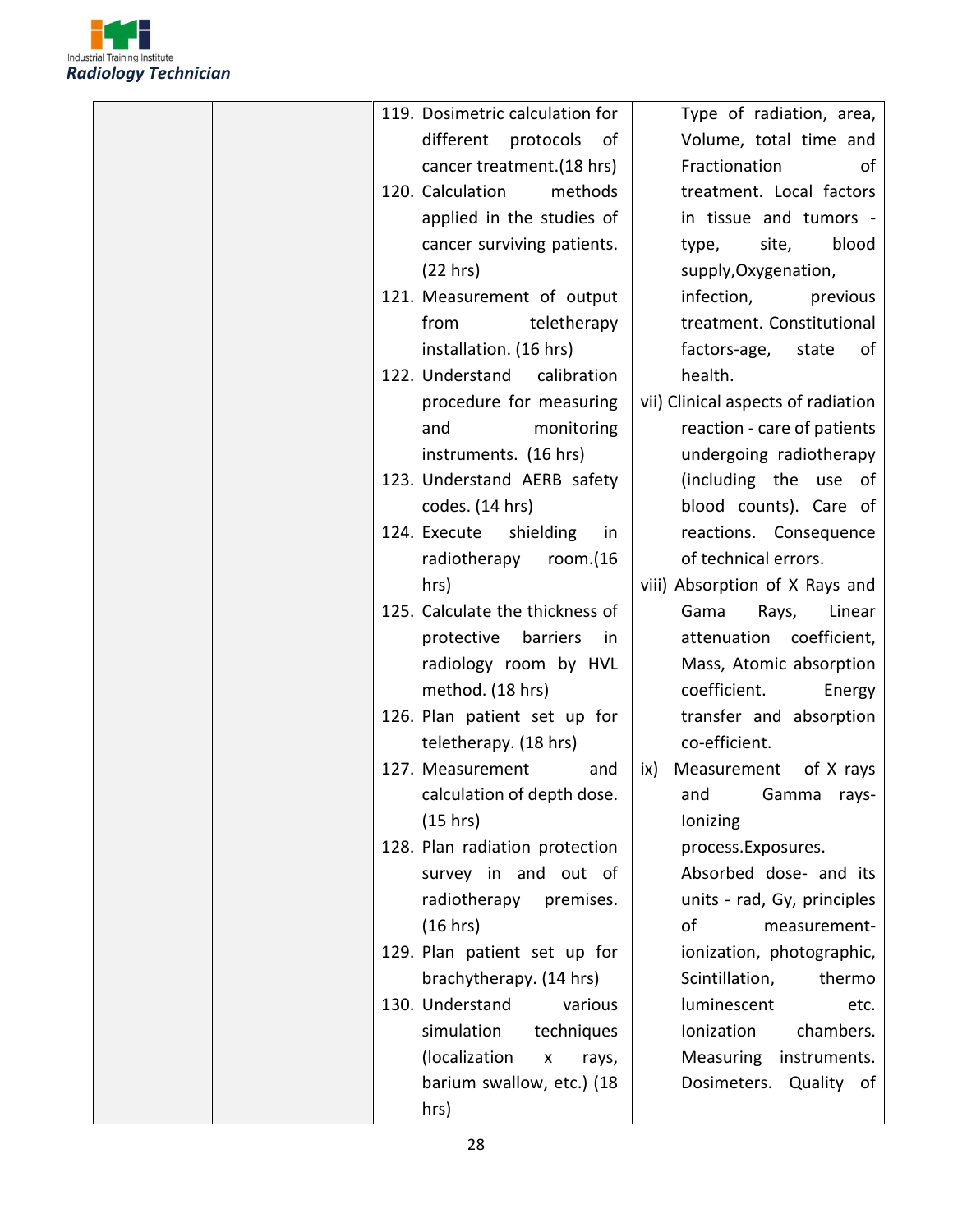

| 131. Plan radiological survey of     | radiation,<br>Half<br>value      |
|--------------------------------------|----------------------------------|
| radiotherapy                         | layer, etc.                      |
| equipments. (16 hrs)                 | Radiotherapy<br>treatment<br>X)  |
| 132. Preparation<br>οf<br><b>POP</b> | machines:Telecobalt              |
| moulds. Preparation of               | units, Linear accelerators,      |
| acrylic moulds. (13 hrs)             | Brachy therapy<br>units,         |
| 133. Graphical demonstration         | Simulator, TPS etc.              |
| of iso-dose curves. (12              | xi) Radio therapeutic practices: |
| hrs)                                 | a) Teletherapycalculations:      |
| 134. Preparation of mantle           | SSD and SAD techniques.          |
| blocks. (08 hrs)                     | Use of charts and graphs for     |
| 135. Patient setup in different      | free air dose rate, back         |
| radiotherapy techniques.             | scatter factors, percentage      |
| (16 hrs)                             | depth dose, tissue air ratio,    |
| 136. Plan<br>treatment<br>via        | equivalent squares, wedges       |
| computer. (14 hrs)                   | and compensator.                 |
| 137. Understand calibration of       | b) Planning<br>procedures:       |
| tele cobalt unit. (12 hrs)           | Construction<br>of<br>contour    |
| Plan and execute quality<br>80.      | diagrams for plans. Tumor        |
| assurance for telecobalt             | localization, field selection.   |
| machine. (15 hrs)                    | Use of Isodose curves on         |
| 138. HDR brachytherapy unit-         | body contours. Estimation        |
| programming and source               | of dose at different depth       |
| loading/unloading.(16                | within thetissueusingcurves,     |
| hrs)                                 | inhomogeneity<br>tissue          |
| 139. Understand<br>οf<br>care        | correction, correction for       |
| applicators used<br>in               | curvature of body contour.       |
| brachytherapy. (14 hrs)              | c) Treatment<br>techniques-      |
| 140. Execute CT simulation           | techniques<br>treatment          |
| planning. (12 hrs)                   | commonly used in lesions of      |
| 141. Understand procedure to         | skin,<br>breast,<br>pelvis,      |
| be followed in source                | abdomen, thorax,<br>spine,       |
| stuck situations. (15 hrs)           | gland areas, limbs, larynx,      |
|                                      | nasopharynx,<br>ant<br>rum,      |
|                                      | bladder,<br>testis,<br>penish,   |
|                                      | tonsil, tongue, etc. The use     |
|                                      | of single and multiple field     |
|                                      | arrangements,<br>wedge           |
|                                      | filters, compensators, breast    |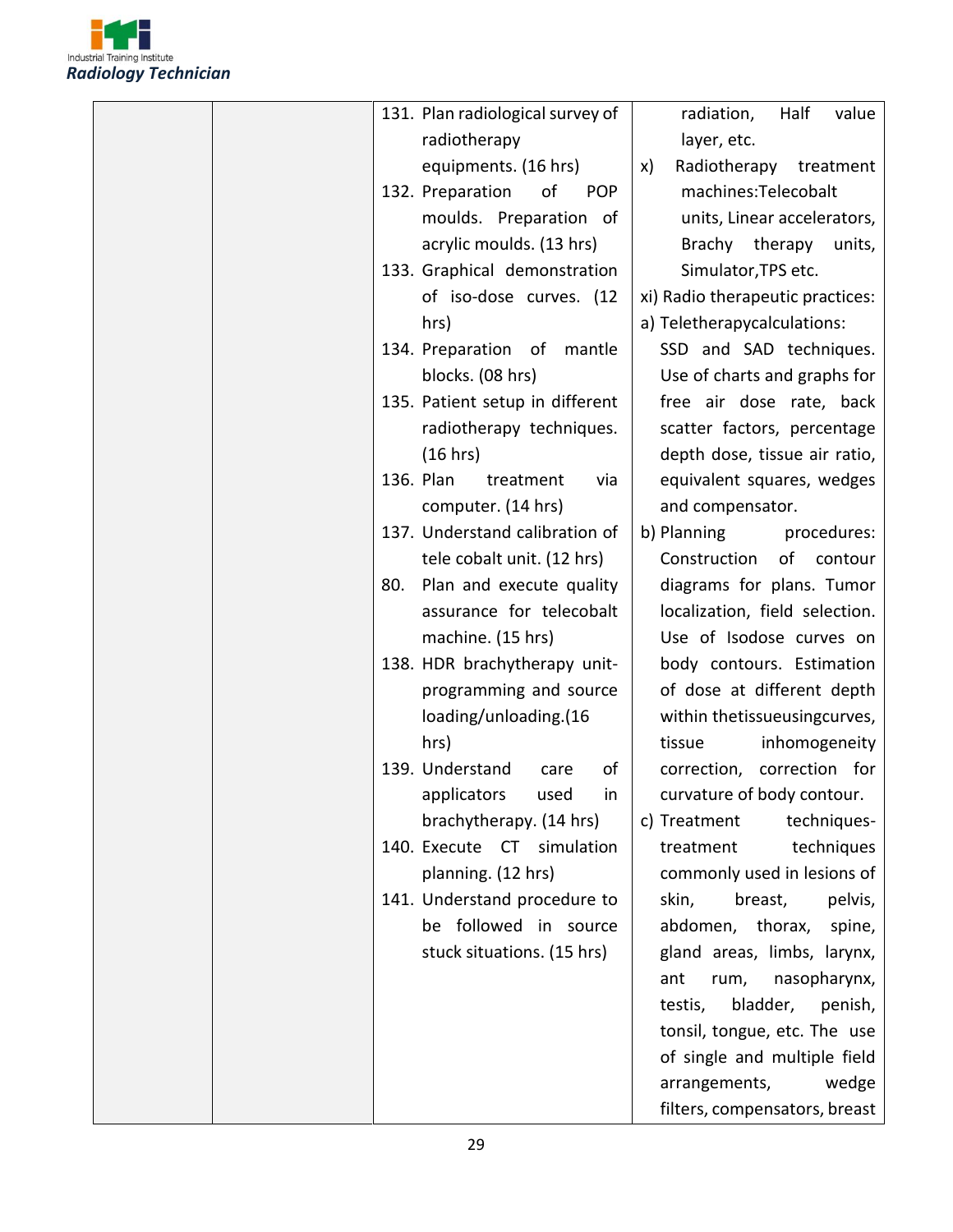

|  |  |  |  |  |  |  |  |  |  |  |  |  |  |  |  |  |  |  | device, ROT, ARC, SKIP      |  |  |  |  |          |
|--|--|--|--|--|--|--|--|--|--|--|--|--|--|--|--|--|--|--|-----------------------------|--|--|--|--|----------|
|  |  |  |  |  |  |  |  |  |  |  |  |  |  |  |  |  |  |  | techniquesetc.              |  |  |  |  |          |
|  |  |  |  |  |  |  |  |  |  |  |  |  |  |  |  |  |  |  | d) Branchy                  |  |  |  |  | therapy  |
|  |  |  |  |  |  |  |  |  |  |  |  |  |  |  |  |  |  |  | Procedure: Definitions      |  |  |  |  |          |
|  |  |  |  |  |  |  |  |  |  |  |  |  |  |  |  |  |  |  | Types, intracavitary,       |  |  |  |  |          |
|  |  |  |  |  |  |  |  |  |  |  |  |  |  |  |  |  |  |  | Interstitial,               |  |  |  |  | Mould    |
|  |  |  |  |  |  |  |  |  |  |  |  |  |  |  |  |  |  |  | Intraluminal. Different     |  |  |  |  |          |
|  |  |  |  |  |  |  |  |  |  |  |  |  |  |  |  |  |  |  | Dosage systems. Sources     |  |  |  |  |          |
|  |  |  |  |  |  |  |  |  |  |  |  |  |  |  |  |  |  |  | used in Branchy therapy.    |  |  |  |  |          |
|  |  |  |  |  |  |  |  |  |  |  |  |  |  |  |  |  |  |  | Radiographic verifications. |  |  |  |  |          |
|  |  |  |  |  |  |  |  |  |  |  |  |  |  |  |  |  |  |  | Superficial                 |  |  |  |  | beta-ray |
|  |  |  |  |  |  |  |  |  |  |  |  |  |  |  |  |  |  |  | applications. Mould room    |  |  |  |  |          |
|  |  |  |  |  |  |  |  |  |  |  |  |  |  |  |  |  |  |  | procedures, construction of |  |  |  |  |          |
|  |  |  |  |  |  |  |  |  |  |  |  |  |  |  |  |  |  |  | moulds. (136 hrs)           |  |  |  |  |          |
|  |  |  |  |  |  |  |  |  |  |  |  |  |  |  |  |  |  |  |                             |  |  |  |  |          |

Project work/ Hospital visit

Broad Areas:

- a) Tube rating charts and radiographic calibration
- b) Blood Pressure measurement
- c) CT simulation planning
- d) Cell survival curves and radiation exposure
- e) Pocket dosimeter
- f) Calibration of instruments

#### **SYLLABUS FOR CORE SKILLS**

1. Employability Skills (Common for all trades) (160Hrs. + 80 Hrs.)

*Learning outcomes, assessment criteria, syllabus and Tool List of Core Skills subjects which is common for a group of trades, provided separately in www.bharatskills.gov.in.*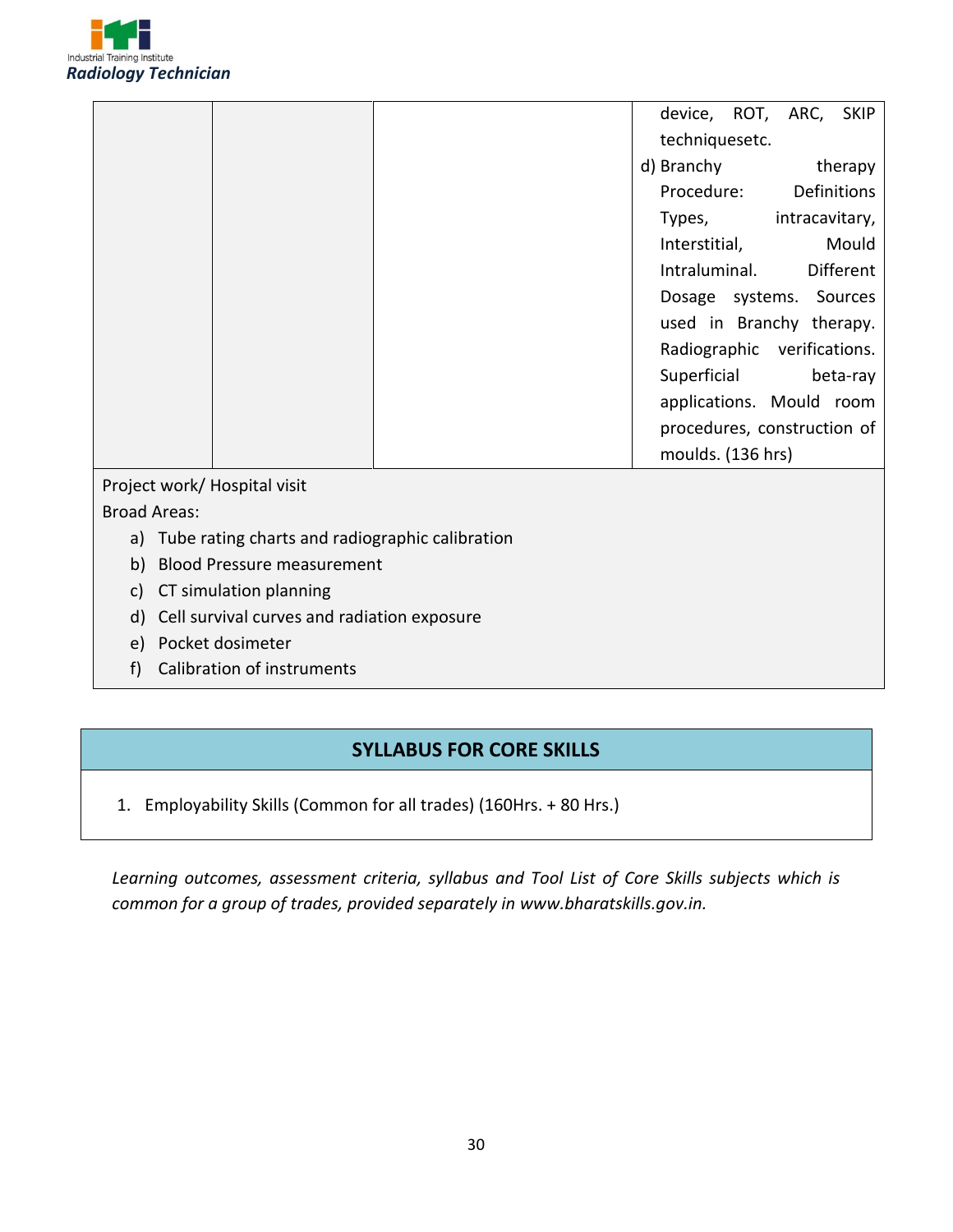

÷

=

|                  | <b>List of Tools &amp; Equipment</b>                                                                                                                                                                                                                     |                                    |                                                                      |  |  |  |  |  |
|------------------|----------------------------------------------------------------------------------------------------------------------------------------------------------------------------------------------------------------------------------------------------------|------------------------------------|----------------------------------------------------------------------|--|--|--|--|--|
|                  | <b>RADIOLOGY TECHNICIAN (For batch of 20 Candidates)</b>                                                                                                                                                                                                 |                                    |                                                                      |  |  |  |  |  |
| S No.            | <b>Name of the Tools and Equipments</b>                                                                                                                                                                                                                  | Specification                      | Quantity                                                             |  |  |  |  |  |
| 1.               | Model/Diagram of<br>Van de Graff Generator<br>i)<br>Linear accelerator<br>ii)<br>iii) Betatron<br>iv) Cyclotron<br>Geiger Muller Counter<br>v)<br>vi) Scintillation Counter<br>vii) Safety precaution chart<br>viii) Human Organs<br>ix) Telecobalt Unit |                                    | 1 no.<br>1 no.<br>1 no.<br>1 no.<br>1 no.<br>1 no.<br>1 no.<br>1 no. |  |  |  |  |  |
| 2.               | Pocket Dosimeter                                                                                                                                                                                                                                         |                                    | 20 nos.                                                              |  |  |  |  |  |
| $\overline{3}$ . | <b>TLD Badges</b>                                                                                                                                                                                                                                        |                                    | 20 nos.                                                              |  |  |  |  |  |
| 4.               | <b>Continuation monitor</b>                                                                                                                                                                                                                              |                                    | 2 nos.                                                               |  |  |  |  |  |
| 5.               | X-ray Unit                                                                                                                                                                                                                                               | 500 MA, 80 KVP                     | 1 no.                                                                |  |  |  |  |  |
| 6.               | Darkrooms facility                                                                                                                                                                                                                                       |                                    | 1 no.                                                                |  |  |  |  |  |
| 7.               | G.M B. V counting set up                                                                                                                                                                                                                                 |                                    | 1 no.                                                                |  |  |  |  |  |
| 8.               | Gamma Survey meter                                                                                                                                                                                                                                       | Range 0-20m R/hr or 0-100<br>mR/hr | 1 no.                                                                |  |  |  |  |  |
| 9.               | Jacket and Shoes                                                                                                                                                                                                                                         |                                    | 20 nos.                                                              |  |  |  |  |  |
| 10.              | Fire Extinguisher                                                                                                                                                                                                                                        |                                    | 1 no.                                                                |  |  |  |  |  |
| 11.              | <b>Lead Bricks</b>                                                                                                                                                                                                                                       |                                    | 12 nos.                                                              |  |  |  |  |  |

#### *NOTE:*

 $\overline{1.}$  Internet facility is desired to be provided in the class room.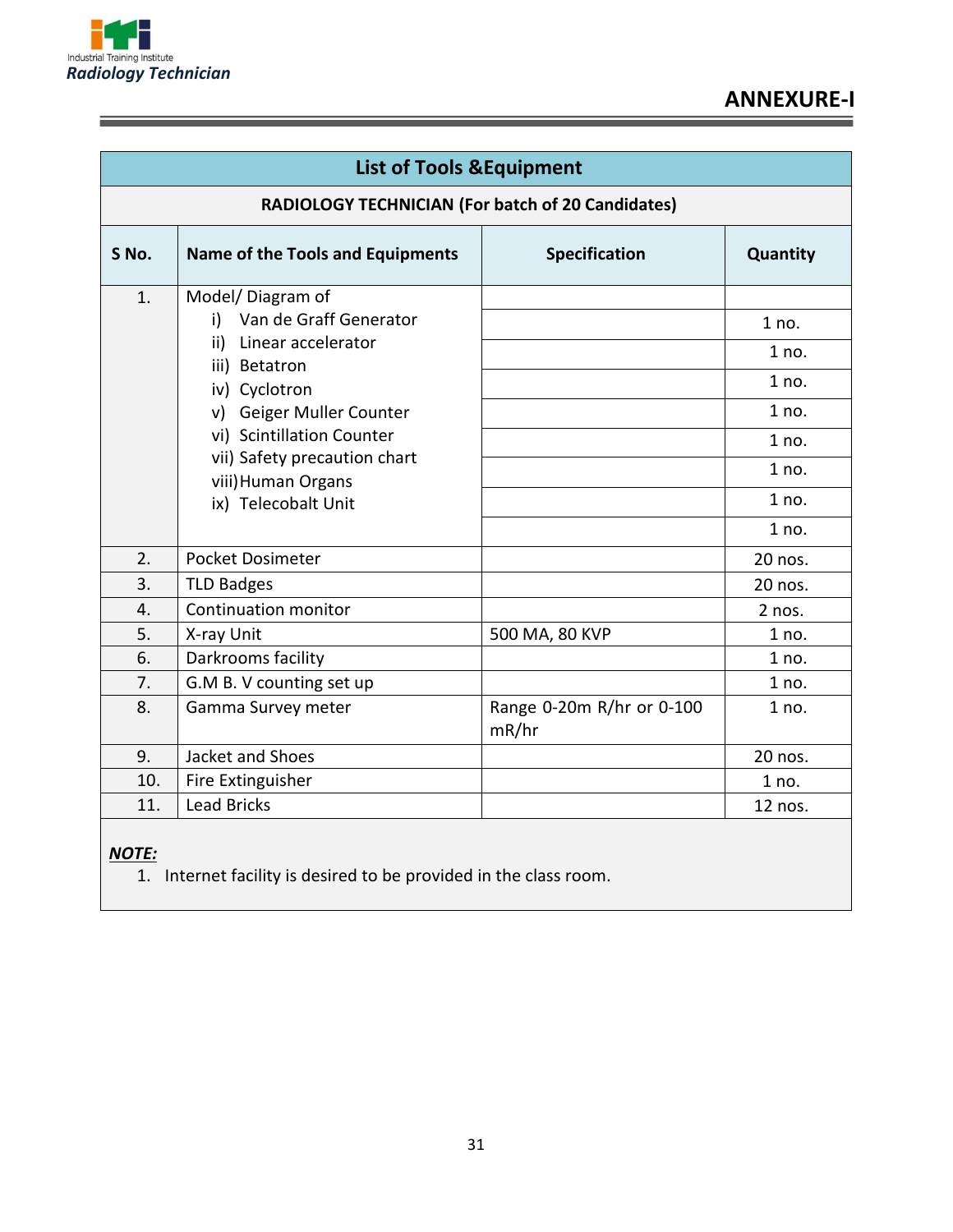

The DGT sincerely acknowledges contributions of the Industries, StateDirectorates, Trade Experts, Domain Expertsand all others who contributed in revising the curriculum.

Special acknowledgement is extended by DGT to the following expert members who had contributed immensely in this curriculum.

| List of Expert Members participated for finalizing the course curriculum of Radiology<br>Technician held on 18.05.2017 at NIT Centre, New Delhi |                                              |                                                                 |                        |  |  |  |  |
|-------------------------------------------------------------------------------------------------------------------------------------------------|----------------------------------------------|-----------------------------------------------------------------|------------------------|--|--|--|--|
| S No.                                                                                                                                           | <b>Name &amp; Designation</b><br>Sh/Mr/Ms.   | Organization                                                    | <b>Remarks</b>         |  |  |  |  |
| 1.                                                                                                                                              | Dr. Ritesh Garg, M.B.B.S.,<br>D.M.R.D        | Shivam Diagnostics & Cancer<br>Research Institute, Delhi-110033 | Chairman               |  |  |  |  |
| 2.                                                                                                                                              | P.K. Bairagi, T.O.                           | CSTARI, Kolkata                                                 | Member/<br>Coordinator |  |  |  |  |
| 3.                                                                                                                                              | K.V.S. Narayana, T.O.                        | CSTARI, Kolkata                                                 | Member/<br>Coordinator |  |  |  |  |
| 4.                                                                                                                                              | C. Shibu, Faculty                            | Shivam Diagnostics & Cancer<br>Research Institute, Delhi - 33   | Member                 |  |  |  |  |
| 5.                                                                                                                                              | Dr. Sushil Gupta, M.B.B.S,<br>D.M.R.D.       | $-Do-$                                                          | Member                 |  |  |  |  |
| 6.                                                                                                                                              | Dr. Anil Grover, M.B.B.S, M.D.               | $-DO-$                                                          | Member                 |  |  |  |  |
| 7.                                                                                                                                              | Dr. Rajneesh Aggarwal,<br>M.B.B.S., D.M.R.D. | $-Do-$                                                          | Member                 |  |  |  |  |
| 8.                                                                                                                                              | Dr. GauravMathur,<br>Consultant              | $-Do-$                                                          | Member                 |  |  |  |  |
| 9.                                                                                                                                              | Dr. PatwinderBedi,<br>Consultant             | $-Do-$                                                          | Member                 |  |  |  |  |
| 10.                                                                                                                                             | Dr. VeerpalNathoo, Surgeon                   | Singh's Dental Hospital (On panel<br>C.G.H.S., Govt. of India)  | Member                 |  |  |  |  |
| 11.                                                                                                                                             | Dr. Rachna, BDS, MIDA                        | $-Do-$                                                          | Member                 |  |  |  |  |
| 12.                                                                                                                                             | Dr. Anamika Singh, B.D.S.,<br>M.I.D.A.       | $-Do-$                                                          | Member                 |  |  |  |  |
| 13.                                                                                                                                             | Dr. RituBachhal, Faculty                     | $-Do-$                                                          | Member                 |  |  |  |  |
| 14.                                                                                                                                             | Dr. Madhavi Raj, Faculty                     | -Do-                                                            | Member                 |  |  |  |  |
| 15.                                                                                                                                             | PoojaRana, Faculty                           | $-Do-$                                                          | Member                 |  |  |  |  |
| 16.                                                                                                                                             | Dr. Priyanka, Faculty                        | $-Do-$                                                          | Member                 |  |  |  |  |
| 17.                                                                                                                                             | Dr. NishaGulia, Faculty                      | General<br>Hospital,<br>Govt.<br>Bahadurgarh, HR                | Member                 |  |  |  |  |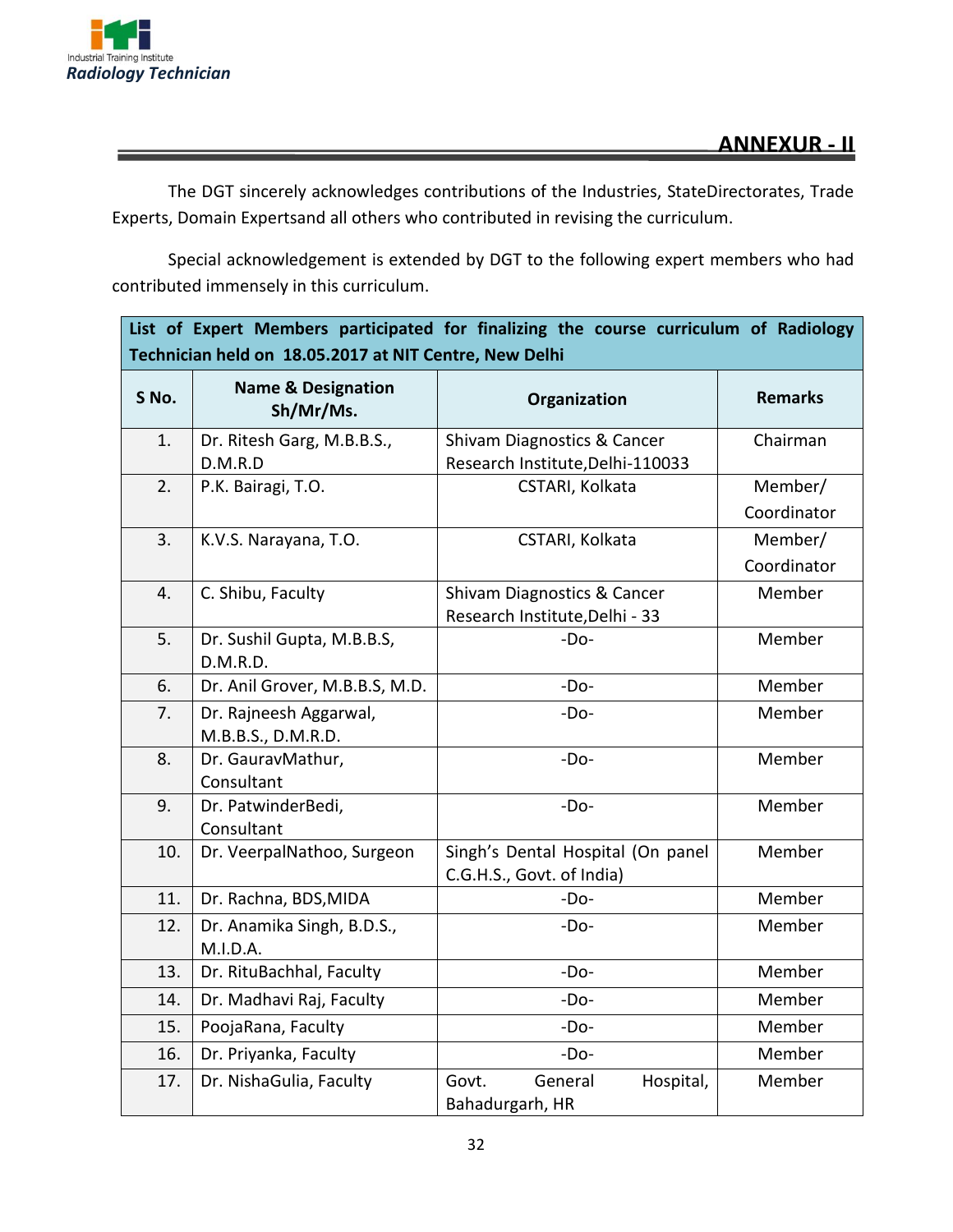

| 18. | Dr. Sumit Nigam, BPT,<br><b>Director</b> | Dynamic Physiotherapy Services,<br>5495, 2 <sup>nd</sup> Floor | Member |
|-----|------------------------------------------|----------------------------------------------------------------|--------|
|     |                                          | ShorakothiPaharganj, New Delhi-                                |        |
|     |                                          | 110055                                                         |        |
| 19. | Dr. Sonia, BPT                           | $-DO-$                                                         | Member |
| 20. | Dr.Rohit, MPT                            | $-DO-$                                                         | Member |
| 21. | Dr.RashmiLohia, BPT                      | $-DO-$                                                         | Member |
| 22. | Dr. S.K. Yadav, B.P.T., M.P.T.           | $-DO-$                                                         | Member |
|     | (Ortho), M.I.A.P, D.C.P                  |                                                                |        |
| 23. | Dr.SushantaKapoor, B.D.S.                | Kapoor Dental Care, C-18, Model                                | Member |
|     |                                          | town-III, Delhi-110009                                         |        |
| 24. | Kirti Sharma, Faculty                    | National Industrial Training Centre,                           | Member |
|     |                                          | Dwarka, New Delhi                                              |        |
| 25. | Mukta Singh, Faculty                     | $-DO-$                                                         | Member |
| 26. | Geeta Deswal, Faculty                    | $-DO-$                                                         | Member |
| 27. | Preeti Singh, Faculty                    | $-DO-$                                                         | Member |
| 28. | Akash Kumar, Faculty                     | $-DO-$                                                         | Member |
| 29. | BhawnaSolanki, Instructor                | $-DO-$                                                         | Member |
| 30. | Dr.Urvashi Jain, M.D.                    | $-DO-$                                                         | Member |
| 31. | Ramesh Kumar Garg, M.B.B.S,<br>M.D.      | $-DO-$                                                         | Member |
| 32. | Dr. P.K. Anand, Faculty                  | $-DO-$                                                         | Member |
| 33. | Amit Sethi, Consultant                   | $-DO-$                                                         | Member |
| 34. | L.K. Mukherjee, DDT                      | CSTARI, Kolkata                                                | Member |
|     |                                          |                                                                |        |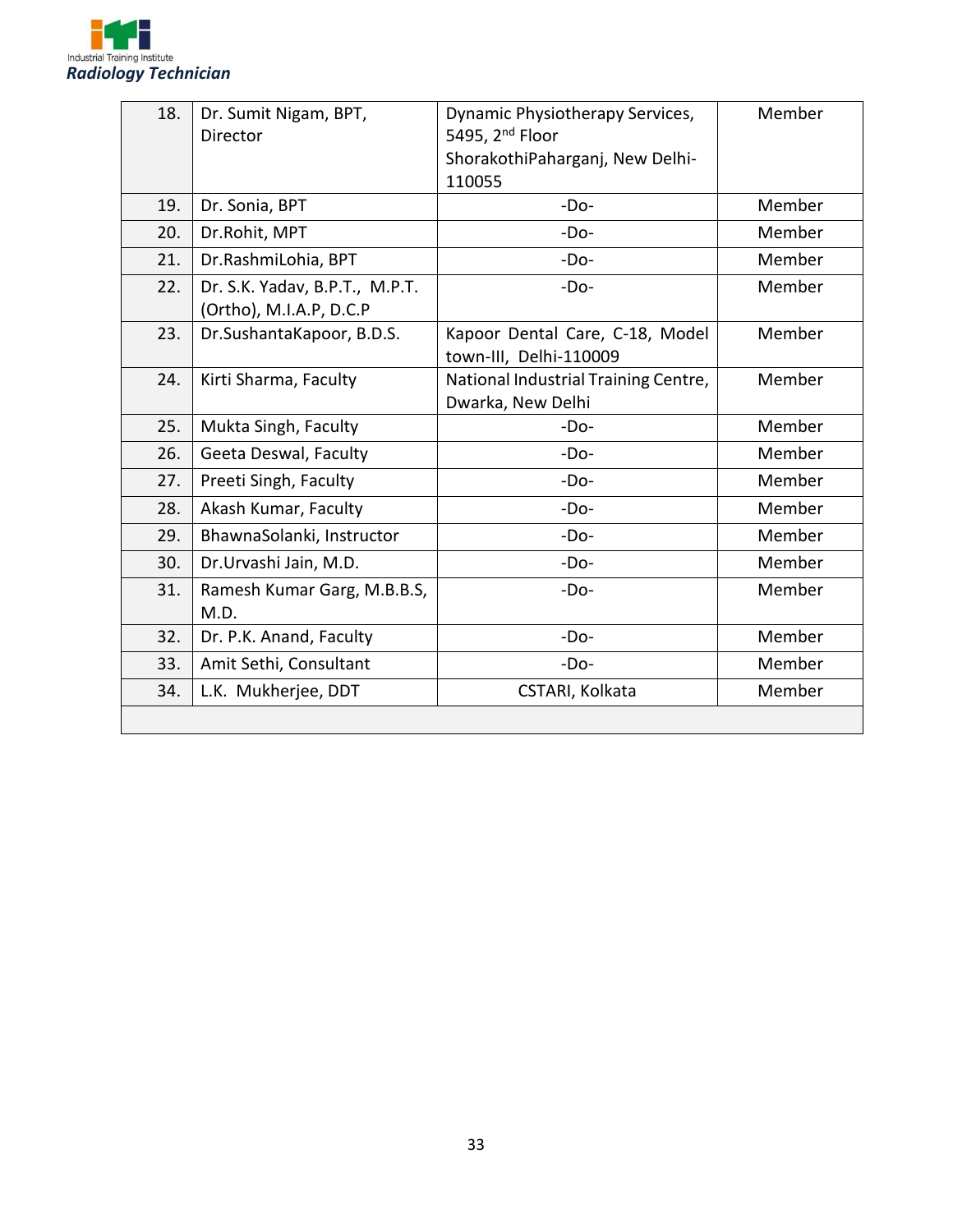

#### **ABBREVIATIONS**

| <b>CTS</b>  | <b>Craftsmen Training Scheme</b>                   |
|-------------|----------------------------------------------------|
| <b>ATS</b>  | <b>Apprenticeship Training Scheme</b>              |
| <b>CITS</b> | <b>Craft Instructor Training Scheme</b>            |
| <b>DGT</b>  | <b>Directorate General of Training</b>             |
| <b>MSDE</b> | Ministry of Skill Development and Entrepreneurship |
| <b>NTC</b>  | National Trade Certificate                         |
| <b>NAC</b>  | National Apprenticeship Certificate                |
| <b>NCIC</b> | National Craft Instructor Certificate              |
| LD          | <b>Locomotor Disability</b>                        |
| <b>CP</b>   | <b>Cerebral Palsy</b>                              |
| <b>MD</b>   | <b>Multiple Disabilities</b>                       |
| LV          | <b>Low Vision</b>                                  |
| HH          | <b>Hard of Hearing</b>                             |
| ID          | <b>Intellectual Disabilities</b>                   |
| <b>LC</b>   | Leprosy Cured                                      |
| <b>SLD</b>  | <b>Specific Learning Disabilities</b>              |
| <b>DW</b>   | Dwarfism                                           |
| MI          | <b>Mental Illness</b>                              |
| AA          | <b>Acid Attack</b>                                 |
| PwD         | Person with disabilities                           |